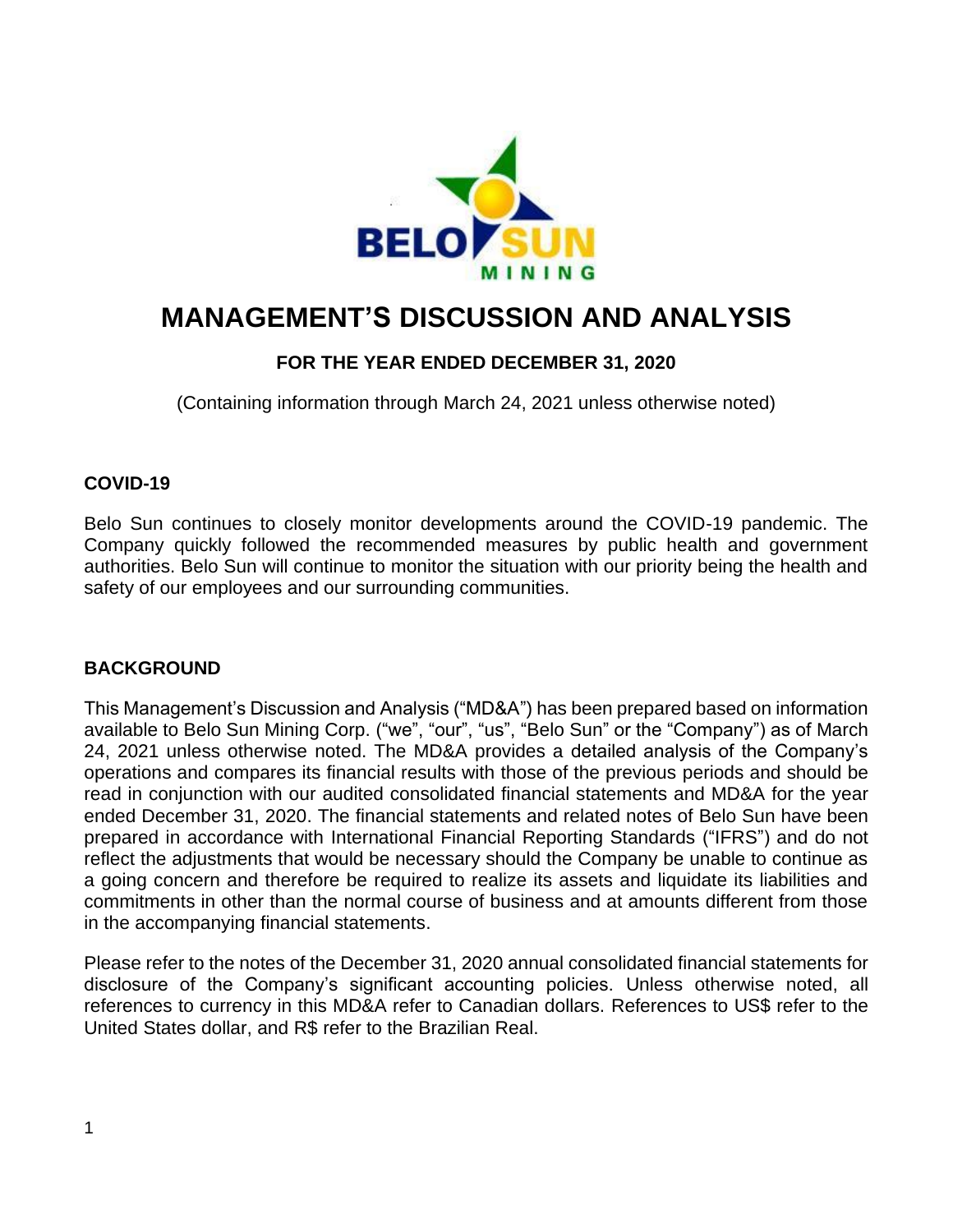The Company's Annual Information Form can be found under the Company's profile at [www.sedar.com.](http://www.sedar.com/) Additional information, including our press releases, has been filed electronically through the System for Electronic Document Analysis and Retrieval ("SEDAR") and is available online under the Company's profile at [www.sedar.com.](http://www.sedar.com/) Additional information relating to the Company can be found on the Belo Sun website at [www.belosun.com.](http://www.belosun.com/)

Peter Tagliamonte, P.Eng, (B. Eng; MBA) President and CEO for the Company, is the in-house Qualified Person under National Instrument 43-101 for all technical materials. Stéphane Amireault, P.Eng (B.Eng; MScA), Vice-President of Exploration for Belo Sun, is the in-house Qualified Person under National Instrument 43-101 for geology. Mr. Amireault and Mr. Tagliamonte have reviewed and approved the scientific and technical information in this MD&A.

# **CAUTIONARY STATEMENT REGARDING FORWARD-LOOKING INFORMATION**

Except for statements of historical fact relating to Belo Sun, certain statements contained in this MD&A constitute ''forward-looking statements'' under the provisions of Canadian provincial securities laws and are referred to herein as ''forward-looking statements''. When used in this MD&A, the words ''anticipate'', ''could'', ''estimate'', ''expect'', "indicate", "intend", "scheduled", "guidance", "opportunity", ''forecast'', ''future'', ''plan'', "projected", ''possible'', ''potential'', ''will'', "study" (including, without limitation, as may be qualified by "feasibility" and "pre-feasibility"), "targets", "models", or ''believes'' and similar expressions are intended to identify forward-looking statements. Such statements include, without limitation:

- Statements regarding the Company's plans to conduct permitting meetings, start construction, ramp up and optimize operations considering the impact of and delays related to the COVID-19 pandemic, including the timing thereof and impacts on anticipated start of activities;
- Statements regarding the impact of the COVID-19 pandemic and measures taken to reduce the spread of COVID-19 on the Company's operations in Brazil and overall business;
- The Company's forward-looking production outlook, including estimated ore grades, recovery rates, project timelines, drilling results, metal production, life of mine estimates, total cash costs per ounce, all-in sustaining costs per ounce, mine site costs per tonne, other expenses, and cash flows;
- The estimated timing and conclusions of permitting activities and technical studies;
- Statements concerning the Company's Volta Grande Gold Project including the timing, funding, completion and commissioning thereof;
- The methods by which ore will be extracted or processed;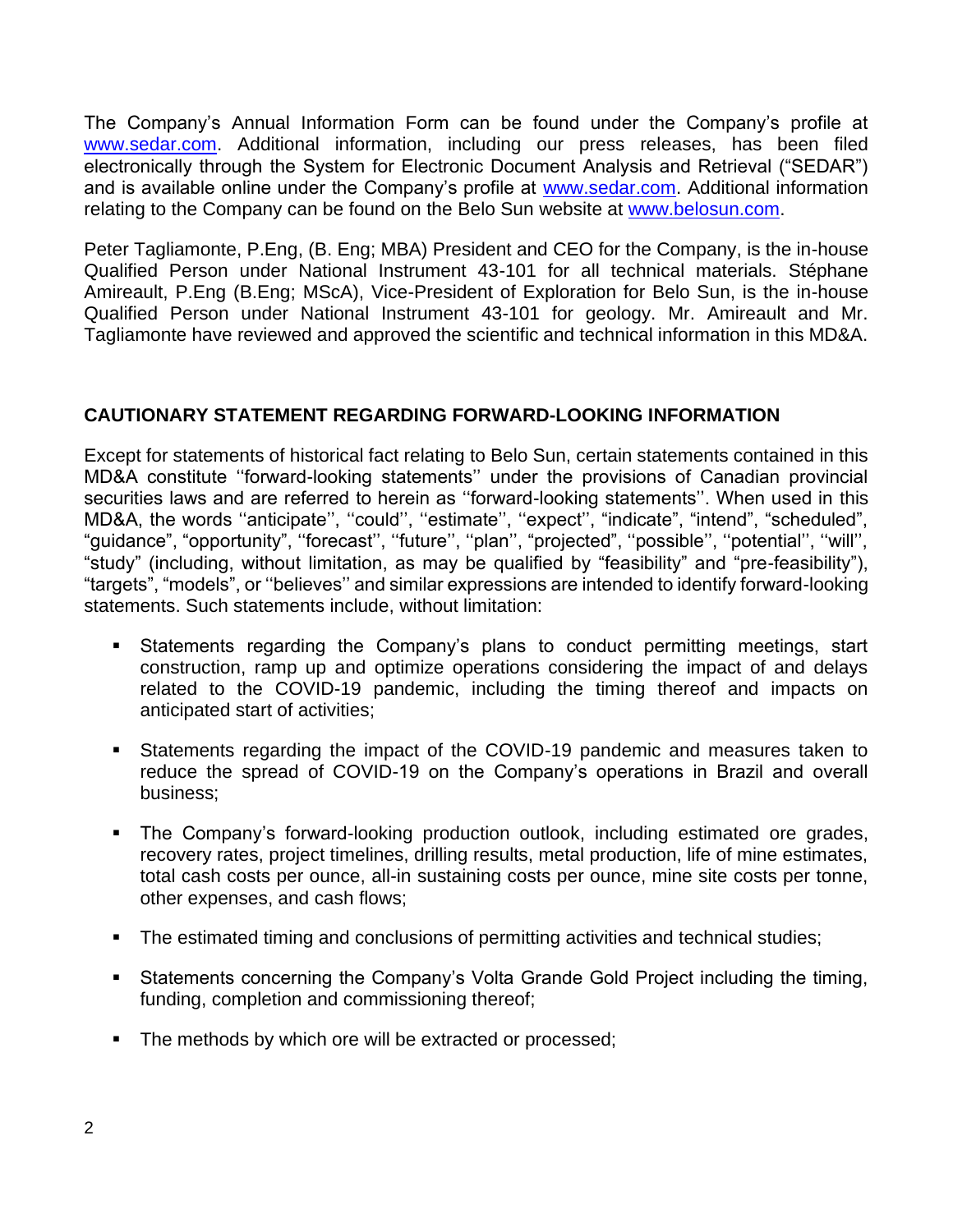- Statements regarding timing and amounts of capital expenditures, other expenditures and other cash needs, financing costs and expectations as to the funding or reductions thereof; Belo Sun Mining Corp.'s Management Discussion and Analysis (prepared in accordance with International Financial Reporting Standards)
- **Estimates of future mineral reserves, mineral resources, the effect of drill results on future** mineral reserves and mineral resources;
- The projected development of certain ore deposits, including estimates of exploration, development and production and other capital costs and estimates of the timing of such, development and production or decisions with respect to exploration, development and production;
- **EXEL Statements regarding the Company's ability to obtain the necessary permits and** authorizations in connection with its proposed or current development and mining operations and the anticipated timing thereof;
- Statements regarding the future price of gold or other minerals or resources;
- **EXEDENTE:** Statements regarding anticipated future exploration;
- The anticipated timing of events with respect to the Company's Volta Grande Gold Project;
- Statements regarding the sufficiency of the Company's cash resources;
- Statements regarding the Company's future effective tax rate, and the influences on such tax rate; Statements regarding anticipated trends with respect to the Company's operations, exploration and the funding thereof.

Such statements reflect the Company's views as at the date of this MD&A and are subject to certain risks, uncertainties and assumptions, and undue reliance should not be placed on such statements. Forward-looking statements are necessarily based upon a number of factors and assumptions that, while considered reasonable by Belo Sun as of the date of this MD&A, are inherently subject to significant business, economic and competitive uncertainties and contingencies. The material factors and assumptions used in the preparation of the forward looking statements contained herein, which may prove to be incorrect, include, but are not limited to, the assumptions set forth herein and in the Company's Annual Information Form ("AIF") filed with Canadian securities regulators. Economic analyses (including mineral reserve and mineral Resource estimates) in technical reports are based on commodity prices, costs, sales, revenue and other assumptions and projections that can change significantly over short periods of time. As a result, economic information in a technical report can quickly become outdated.

Many factors, known and unknown, could cause the actual results to be materially different from those expressed or implied by such forward-looking statements. Such risks include, but are not limited to: the extent and manner to which COVID-19 and measures taken by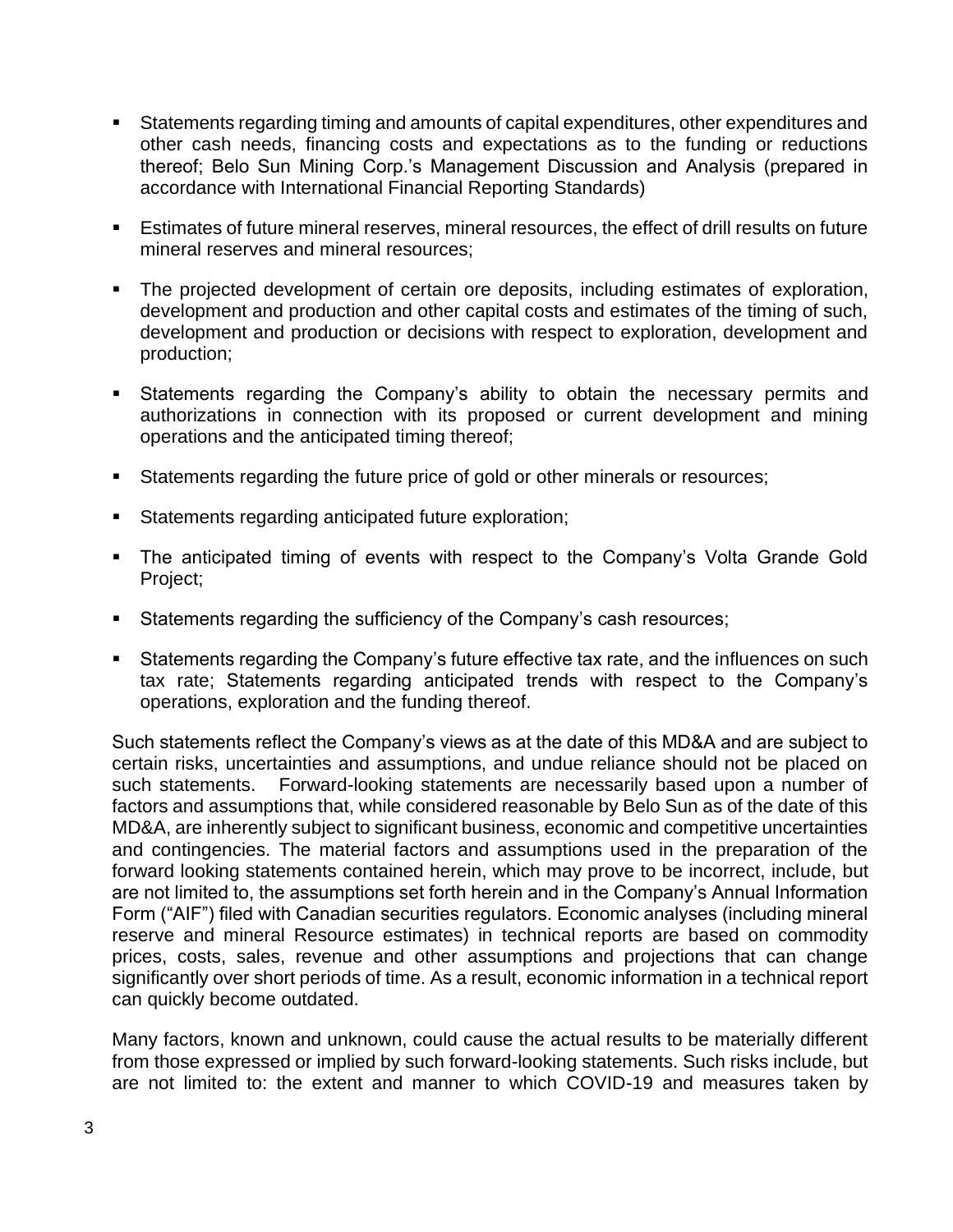governments, the Company or others to attempt to reduce the spread of COVID-19, may affect the Company, whether directly or through effects on employee health, workforce productivity and availability; uncertainties with respect to the effect on the global economy associated with the COVID-19 pandemic and measures taken to reduce the spread of COVID-19, any of which could continue to negatively affect financial markets, including the trading price of the Company's shares and the price of gold, and could adversely affect the Company's ability to raise capital; uncertainty of future production, project development, capital expenditures and other costs; foreign exchange rate fluctuations; financing of additional capital requirements; community actions or protests, including by Indigenous communities; risks associated with foreign operations; governmental and environmental regulation; the volatility of the Company's stock price. All of the forward-looking statements made in this MD&A are qualified by these cautionary statements.

For a more detailed discussion of such risks and other factors that may affect the Company's ability to achieve the expectations set forth in the forward-looking statements contained in this MD&A, see the AIF as well as the Company's other filings with the Canadian securities regulators. Belo Sun disclaims any intention or obligation to update or revise any forwardlooking information or to explain any material difference between subsequent events and such forward-looking information, except to the extent required by applicable law and regulations. When used in this MD&A the terms ''including'' and ''such as'' mean including and such as, without limitation.

# **ACRONYMS AND TERMS**

Below are acronyms and terms that will be referenced throughout the MD&A:

CPRM: Serviço Geológico do Brasil (Geological Service of Brazil)

DPU: Public Defender of the Union

DPE: State Public Defender

EIA: Environmental Impact Assessment

ESG: Enviorment / Social / Corporate Governance

FUNAI: Fundaçao Nacional do Indio (Brazilian Federal Ministry of Indigenous Affairs)

IBAMA: Insituto Brasileiro Do Meio Ambiente E Dos Recoursos Naturais Renovaveis (Brazilian Institue of Environment)

INCRA: Instituto Nacional de Colonização e Reforma Agrária (Brazilian National Institute of Colonization and Agrarian Reform)

LP: Licença Prévia in Brazil (Environmental Licence)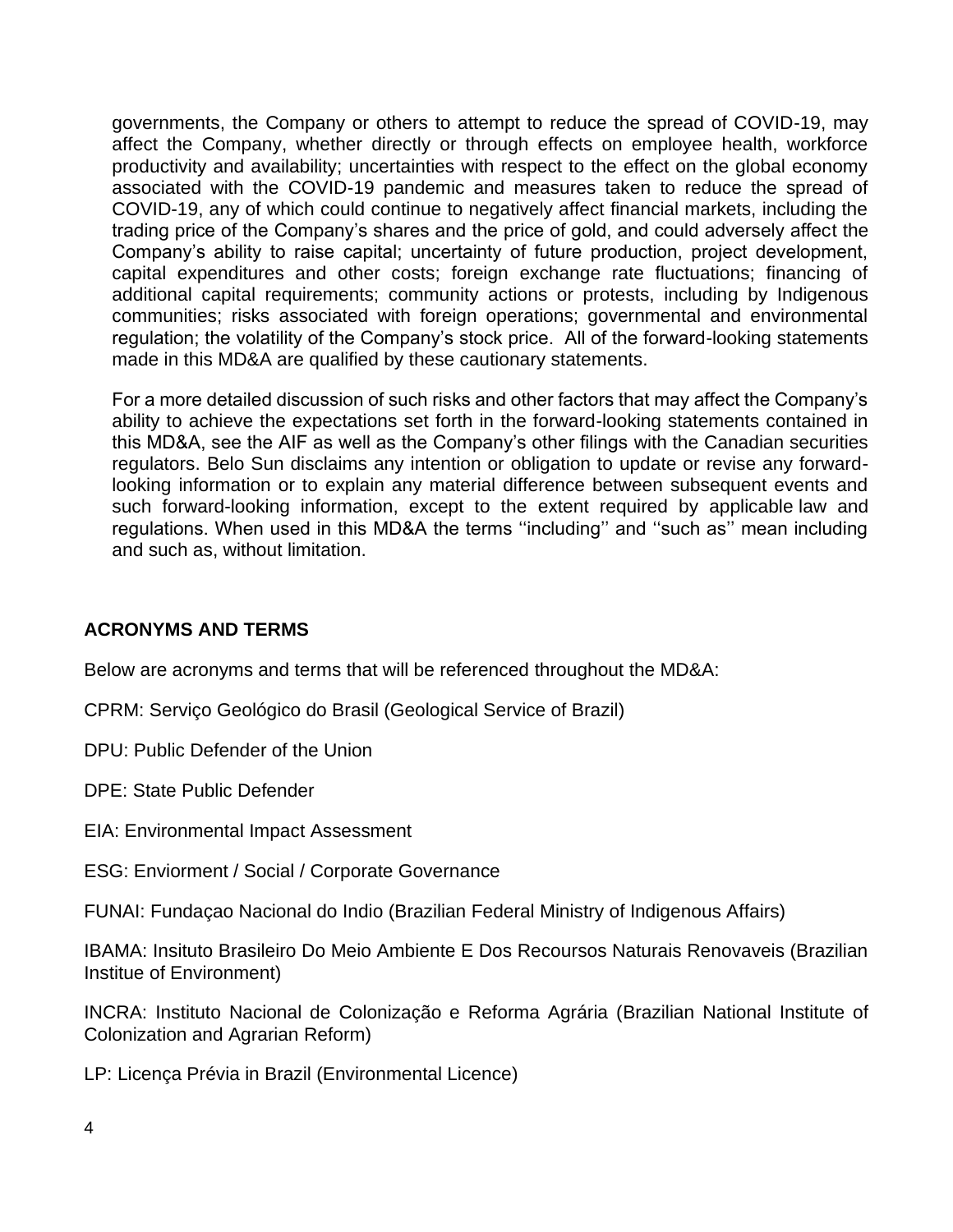LI: Licença de Instalação in Brazil (Construction Licence)

LO: Licença de Operação in Brazil (Operation Licence)

MPE: State Prosecution Service or Ministério Público Estadual

MPF: Federal Prosecution Service or Ministério Público Federal

SEMAS: Secretaria de Estado de Meio Ambiente e Sustentabilidade (Secretariat of Enviorment and Sustainability of the State of Para, Brazil)

SESAI: SECRETARIA ESPECIAL DE SAÚDE INDÍGENA (Secretary for Indigenous Health)

# **OVERVIEW OF THE COMPANY**

Belo Sun is a Canadian TSX listed development and mineral exploration mining company focused on the development of gold projects. Belo Sun's principal asset is the Volta Grande Gold Project ("PVG", "Projecto Volta Grande" or "Volta Grande Gold Project") located in Brazil in the state of Pará near the city of Altamira. The PVG is an open pit mining project with a large Mineral Resource containing 4.95 million ounces in the measured and indicated classification and 1.15 million ounces in the inferred classification. The PVG has a bankable feasibility study completed showing positive economics and a Mineral Reserve of 3.79 million ounces. Belo Sun is progressing the project towards construction and has completed its EIA, its LP, its LI and recently completed its required Indigenous Study.

Highlights for the year ended December 31, 2020 and subsequent events include:

- Belo Sun continues to closely monitor developments around the COVID-19 pandemic. The Company quickly followed the recommended measures by public health and government authorities. Belo Sun will continue to monitor the situation with our priority being the health and safety of our employees and our surrounding communities. Currently the state of Para is in code RED which prohibits various activities and limits public gathering to 10 people.
- Following the successful field studies and consultation with Indigenous communities which included hundreds of meetings, field trips to the project site, workshops, detailed explanations, and visitation to operating mine in Brazil, Belo Sun submitted the Indigenous Study to FUNAI at the beginning of 2020. The Belo Sun team remained engaged and successfully responded to all FUNAI questions during a difficult period of COVID-19 restrictions. After the review process, FUNAI approved the Indigenous Study near the end of year in 2020. The Company will now present the Indigenous Study to the Indigenous communities following the current health and safety protocols and stipulated COVID-19 guidelines by SESAI, FUNAI and the state and federal governments and once the Indigenous communities have been vaccinated for COVID-19 virus. The completed process will then be filed with the Federal Court of Brasilia.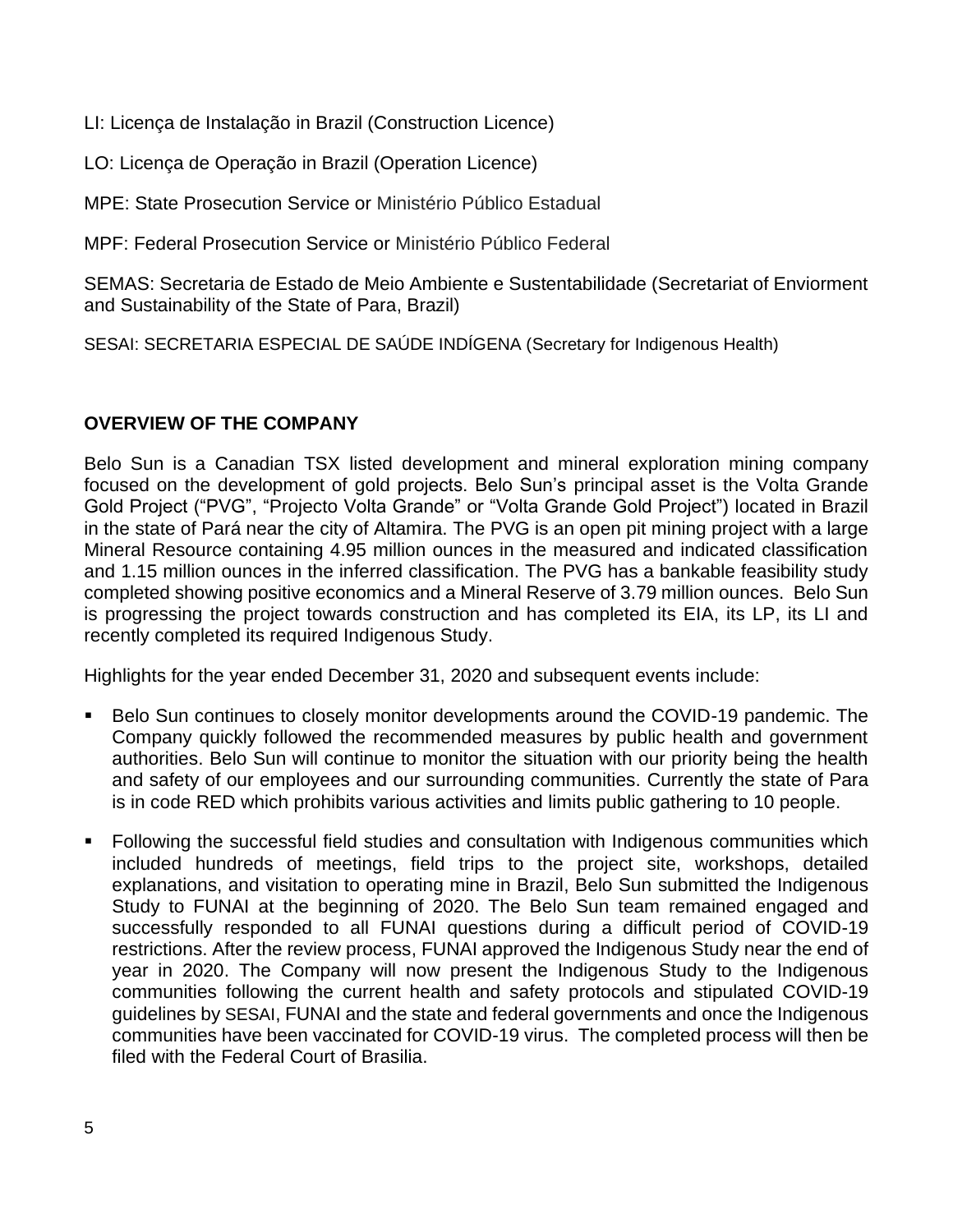- Belo Sun and its anthropologist consultants continue to discuss with the SESAI and FUNAI on the best process to complete the required meeting considering the current COVID-19 situation and what should be included for a comprehensive health and safety protocol. Belo Sun decided that meetings would only be held after the Indigenous Communities had been full vaccinated and the ability to safely following best practice health and safety protocols and adhering to all local, state, and Federal COVID-19 protocols and regulations could be met.
- **EXECT** Brazil is currently being affected very seriously and adversely with the COVID-19 virus and the state of Para is in a code RED designation. This prohibits public gatherings and meetings of more then 10 people. Belo Sun continues with the planning process to complete the finial meeting so things are organized when the COVID-19 restrictions are lifted. The company will proceed only when it is safe to do so and Indigenous Communities, SESAI, and FUNAI agree to and the current COVID-19 restrictions are lifted.
- The company did an internal update of operating costs at the beginning of 2020 and had a third party review the capital costs at the beginning of 2020. The company will continue to monitor and evaluate price inflation and any impacts it might have on the Volta Grande Gold Project.
- **■** In August 2020, the Company received the awaited clarification request from FUNAI on the Indigenous Study that was submitted in February 2020. The Company completed the responses for the clarifications requested by FUNAI and these responses were submitted in October 2020.
- On July 27, 2020, Belo Sun welcomed Rui Botica Santos to its board of directors as a newly elected director. Mr. Santos is a qualified lawyer in Brazil and is widely regarded as a leading lawyer in the mining sector. Mr. Santos has over 25 years representing mining clients on mergers and acquisitions, and exploration, for both the mining and oil and gas industries.
- **■** In 2020 Belo Sun continued to focus on investing efforts to improve and adhere to the best ESG standards. Belo Sun provided assistance with coordinating the manufacturing of personal protective equipment ("PPE") in the city of Altamira and has supplied PPE to the communities surrounding the PVG and made donations to the municipality of Senador Jose Poririo.
- In February 2020, the Company appointed Peter Nixon to the Board of Directors as lead independent director. Mr. Nixon has served on the boards of several publicly traded mining companies and has successfully guided many of them through the permitting and development stages.
- The Company remains engaged in discussions with INCRA to find a satisfactory solution for the overlap of INCRA land and the Volta Grande Gold Project mining concession.
- The Company continues to advance and undertake engineering and technical work to meet the conditions set out in the LI, specifically related to the environment, community, operating standards and regulations and documentation.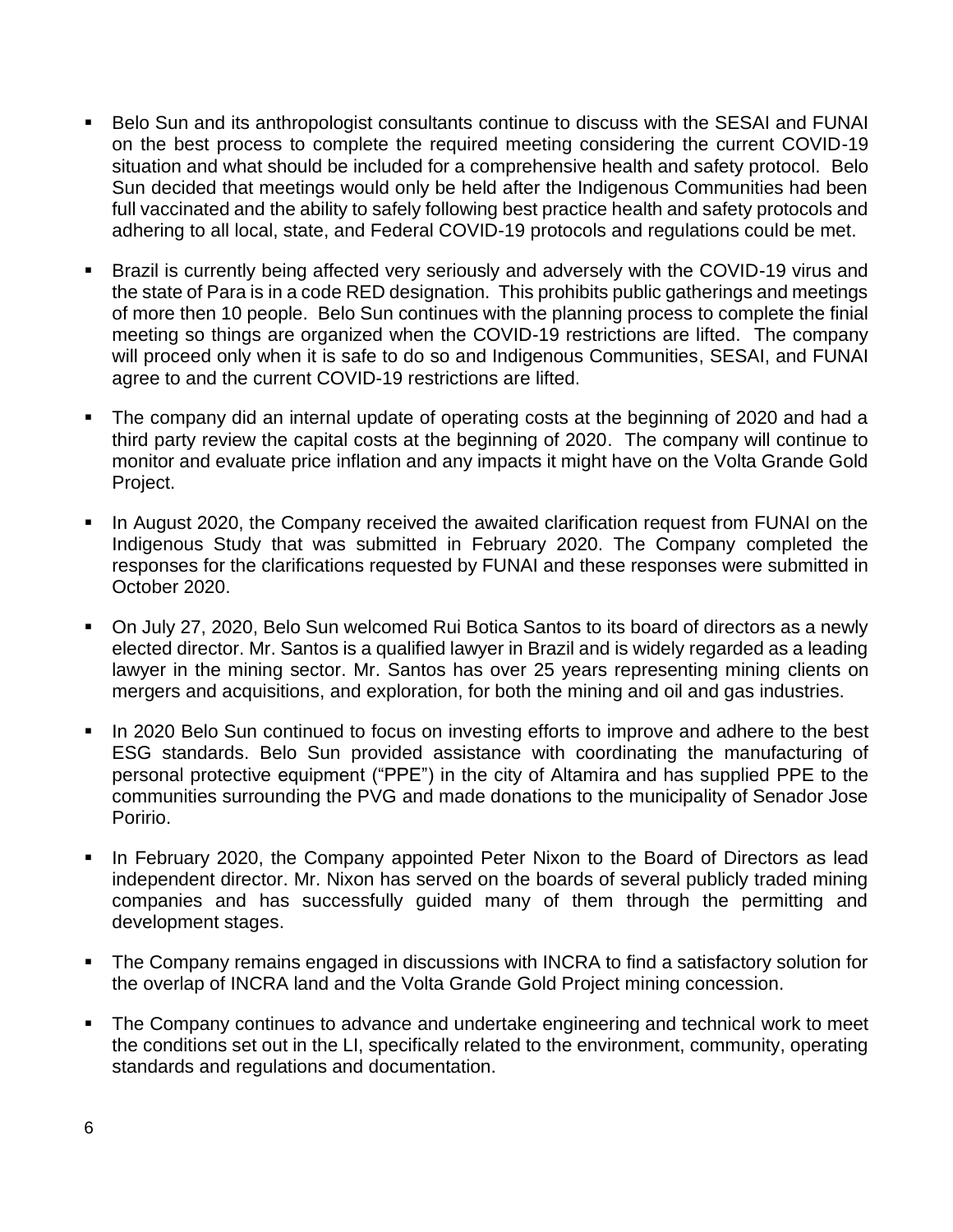- **.** The Company continues to advance work related to the PVG to ensure optimization with engineering and operating opportunities such as geochemical characterization studies, construction planning optimization and capital and operational cost reviews.
- **•** In February 2020, the Company completed, in conjunction with some of its principle engineering providers and suppliers, an internal capital and operating cost review of its feasibility study and these values remain within 5% of the original estimate. The Company continues to evaluate any potential impacts of inflation that may arise.
- In February 2020, the Company signed a non-bidding co-operation agreement with the State of Para to discuss Belo Sun's support and participation of a gold refinery enterprise planned to be constructed in the city of Belem in the state of Para. Belo Sun is please to support the vertical integration of gold mining and refining within the state of Para.
- The Company is evaluating and discussing funding solutions with various groups for the Volta Grande Gold Project.
- The Company continues basic regional exploration activities.

# **OUTLOOK**

For 2021, the Company continues to focus on the advancement of the Volta Grande Gold Project with the following main objectives:

- Belo Sun will continue to monitor the COVID-19 situation with our priority being the health and safety of our employees and our surrounding communities and following best practices.
- The COVID-19 situation in Brazil has continued to impact the country and its population and has increased in intensity. Lock-downs and restrictions on businesses and gatherings have been implemented.
- Belo Sun is organizing to present the FUNAI approved Indigenous study to the Indigenous communities as per the required health and safety protocols of SESAI and FUNAI and the State and Federal guidelines and once the communities have been vaccinated for COVID-19 virus and following this the completed process will be filed with the Federal Court of Brasilia.
- Belo Sun is planning to improve United States retail investor access with a OTCQX listing.
- **Project optimization and preparation with engineering studies, geotechnical characterization** studies, geological studies, construction planning optimization and capital and operational cost reviews.
- Continue to seek and evaluate the best funding solution for the development and construction of the PVG.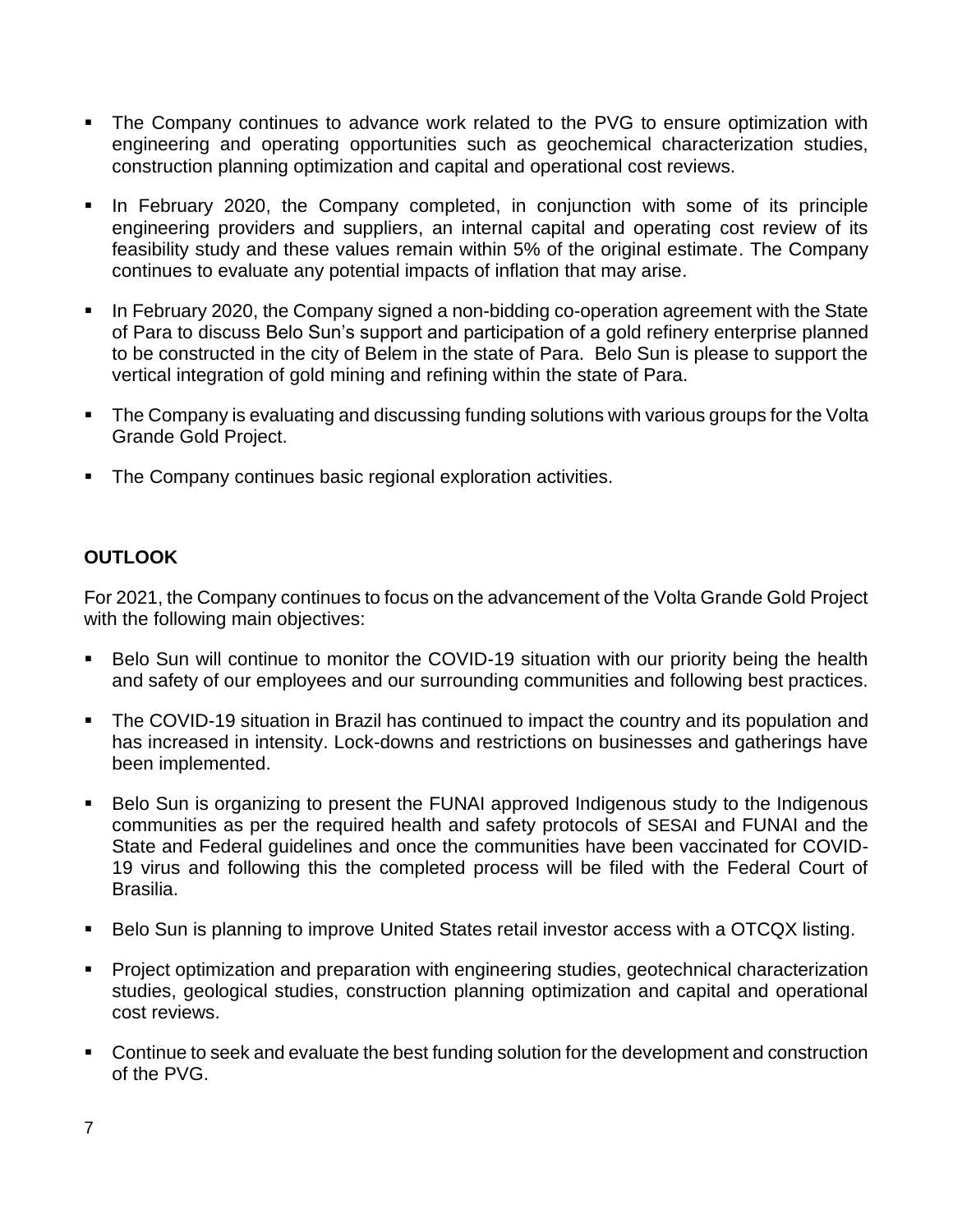- Continue discussions with INCRA to complete the resolution of the overlap of INCRA land and PVG concessions. Both INCRA and Belo Sun have proceeded positively with discussions with a mutual goal of resolving this item.
- Continue to evaluate cost saving measures, streamline non-core exploration concessions and to manage funds appropriately.
- The Company continues to follow any related court cases regarding the Volta Grande Gold Project. With the approval of the Indigenous Study and as Belo Sun moves to advance and develop the Volta Grande Gold Project, the Company anticipates legal claims and actions may be brought in Brazilian courts to attempt to delay the Volta Grande Gold Project.

# **OVERVIEW OF THE VOLTA GRANDE GOLD PROJECT**

The Volta Grande Gold Project (100% owned) is located approximately 49 kilometers southeast of the town of Altamira (est. pop. 150,000) in the northern region of Pará State. Altamira is a prosperous regional center with excellent infrastructure. The development of the Volta Grande Gold Project is the Company's primary focus. Volta Grande Gold Project is an advanced-stage development project with a completed NI 43-101 completed feasibility study showing very robust economic, long mine life and a gold Mineral Reserves currently estimated at 3.79 million ounces.

Gold Mineralization in the Volta Grande Gold Project area was identified at numerous sites in the 1990s by past operators TVX Gold Inc. (now part of Kinross Gold Corporation) and Battle Mountain Exploration (now part of Newmont Mining Corporation). Historical drilling by these companies included more than 27,000 meters of combined core, auger, and reverse circulation drilling and several thousand channel and soil samples. Preliminary metallurgical work indicated that Volta Grande Gold Project Mineralization is amenable to conventional milling and cyanidation process methods, with gold recoveries of up to 95% in bottle roll tests.

The shear-hosted main Mineral Resources are currently contained in the area of the Volta Grande Gold Project called the North Block. The North Block is a string of connected deposits, comprised of Ouro Verde and Grota Seca. The Volta Grande Gold Project Feasibility Study only considered the extraction of Mineral Resources from the North Block. Belo Sun also has a currently small Mineral Resource in an area called Greia which is approximately 1 km from the Volta Grande Gold Project and another Mineral Resource called the South Block which is approximately 6km from the Volta Grande Gold Project that are highly prospective but were not included in the Feasibility Study. Belo Sun also holds exploration concessions that covers most of the 120 km greenstone belt hosting the mineral reserve and resources.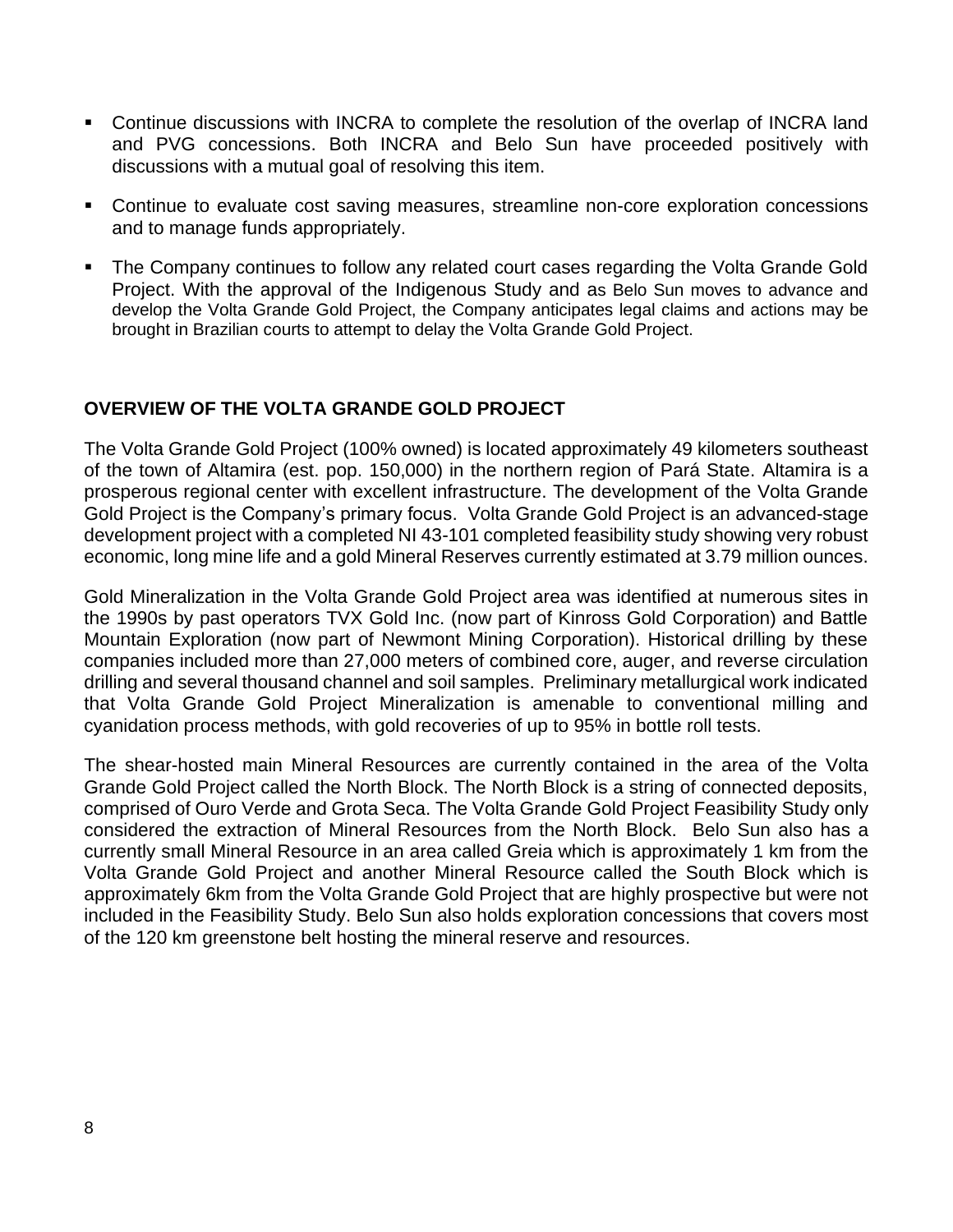

(1) The reserves for the Volta Grande Project are based on the conversion of M&I resources within the current Feasibility Study mine pian. Measured mineral<br>resources are converted directly to Proven mineral reserves and in

Most of the Mineralized areas are characterized by a large alteration envelope having numerous narrow zones of high-grade gold Mineralization and have had Garimpeiros (term used for informal miners in Brazil) workings. There is geological potential at Volta Grande Gold Project for expansion and the discovery of additional Mineralized zones within the large alteration envelope in the host intrusive rocks, which have been traced for more than seven kilometers along strike in the North Block. Two types of gold Mineralization are present: primary gold in intrusive rocks and secondary gold in the saprolitic zone overlying the primary Mineralization.

In 2005, the Company signed an agreement to acquire 100 percent interest in the PVG and the exploration concessions along the Tres Palmeiras Green Stone Belt. The transaction was completed in 2006 with full payment to the vendor. There are no royalties on the mining concessions other than the government royalty of 1.5% which applies to all gold production in Brazil. With the transfer of title of the mining concessions for Volta Grande Gold Project, the Company assumed a debt obligation to CPRM, whereby Belo Sun obligated to repay a risk-loan debt to CPRM valued at R\$3,740,000 plus applicable interest. The interest rate on the debt is fixed at 3%.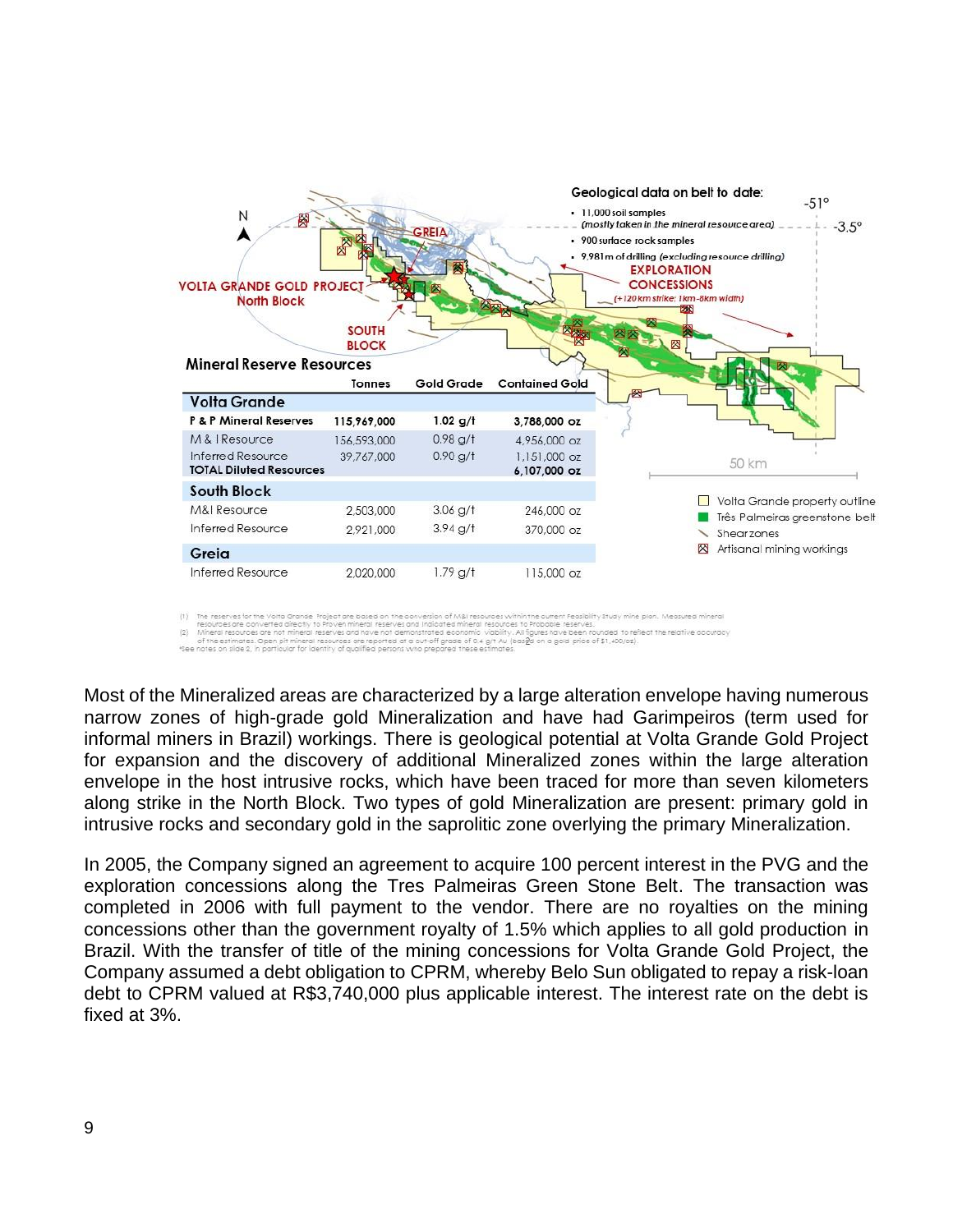Belo Sun has taken a conservative position with respect to the debt obligation and deposited into a high interest savings account the full amount required to cover the debt payment and accumulated interest.

Starting in 2010, Belo Sun has carried out a large drill exploration program that consisted of over 700 drill holes for a total of over 180,000 meters drilled (mostly by diamond drilling) at Ouro Verde, Grota Seca, Greia (mostly reverse circulation drilling) and South Block. The results at the North Block outlined the initial size of the Mineralizing system with a pit-constrained Mineral Resource extending over 4km on strike and over 500 meters deep for Ouro Verde, Central and Grota Seca and was the Mineral Resources used in the development of the Volta Grande Gold Project Feasibility Study.

# **FEASIBILITY STUDY**

In March 2015, the Company completed a Feasibility Study on its Volta Grande Gold Project. The Feasibility Study was prepared by Lycopodium Minerals Canada Ltd, VOGBR Recursos Hidricos e Geotencia Ltda, SRK Consulting (Canada) Inc., Environmental Resources Management Inc., AGP Mining Consultants Inc., W.H. Wahl & Associates Consulting and L&M Assessoria Empresarial. The Feasibility Study was prepared in accordance with National Instrument 43-101 (NI 43-101) of the Canadian Securities Administrators. Projected economical results include:

- Using a gold price of US\$1,200/oz and an exchange rate of 3.1:1 (Brazil R\$3.1: US\$1), the project delivered solid production profile and strong economics:
- Post-tax Internal Rate of Return of 26%.
- Post-tax Net Present Value of US\$665 million at a 5% discount rate.
- Annual gold production of 268,000 oz averaged over the first 10 years of the mine life.
- Initial capital costs of US\$298 million, including pre-production costs and taxes.
- Average cash operating costs of US\$618/oz and all-in sustaining costs of US\$779/oz.
- Proven and Probable Mineral reserves of 3.8 million ounces of gold (see table below).

See "Cautionary Statement Regarding Forward-Looking Information"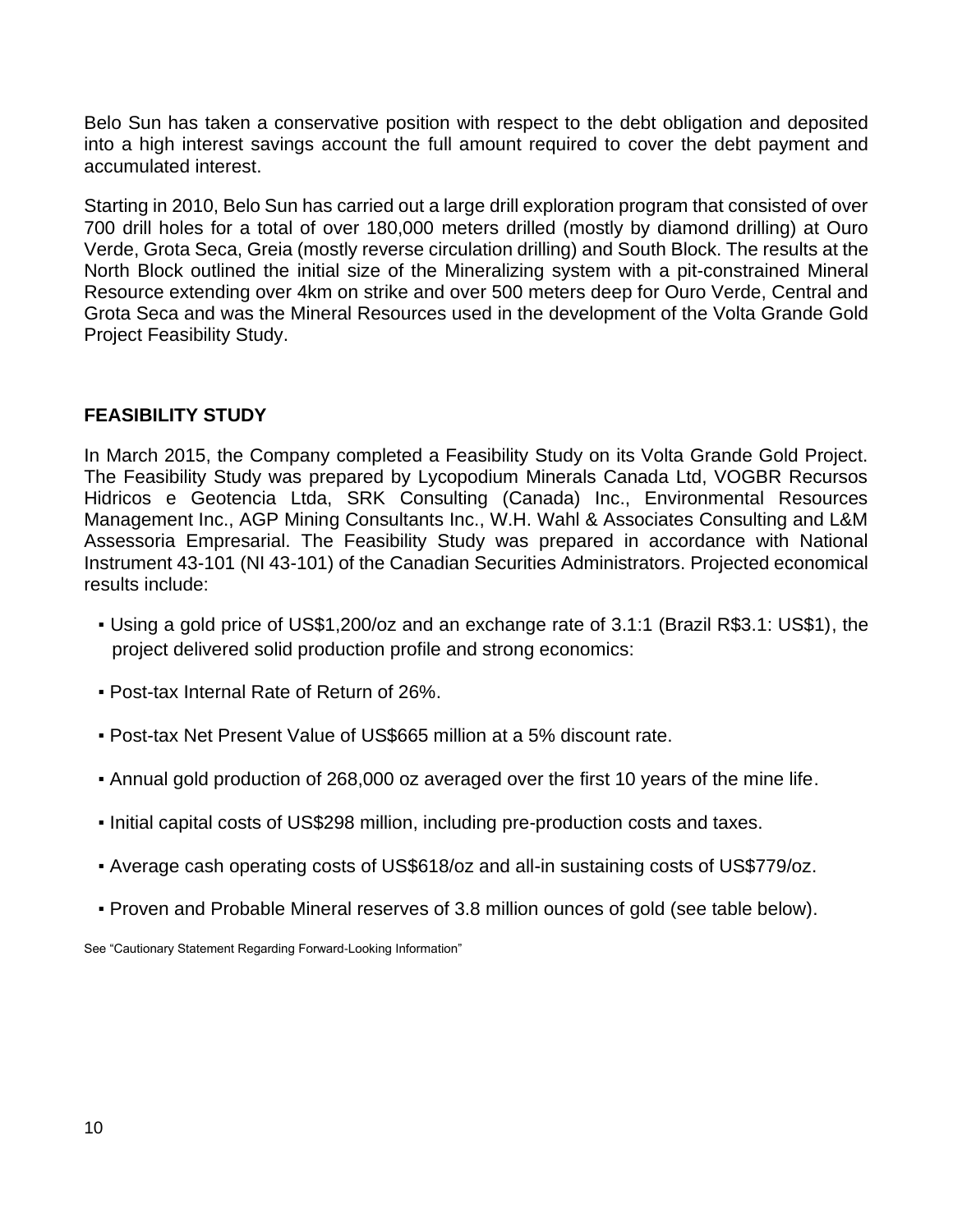| Summary of Volta Grande Economic Results by Gold Price |                 |               |               |  |  |  |
|--------------------------------------------------------|-----------------|---------------|---------------|--|--|--|
| <b>High Case</b><br><b>Base Case</b><br>Low Case       |                 |               |               |  |  |  |
| Gold Price (US\$ per oz)                               | \$1,300         | \$1,200       | \$1,100       |  |  |  |
|                                                        |                 |               |               |  |  |  |
| Pre-Tax NPV (5%)                                       | \$1,171 million | \$941 million | \$712 million |  |  |  |
| Pre-Tax IRR                                            | 43%             | 36%           | 29%           |  |  |  |
|                                                        |                 |               |               |  |  |  |
| Post-Tax NPV (5%)                                      | \$855 million   | \$665 million | \$472 million |  |  |  |
| Post-Tax IRR                                           | 32%             | 26%           | 20%           |  |  |  |

Volta Grande Project Capital Expenditures Estimate Breakdown (Post-tax)

| Initial Capital                              |                      |
|----------------------------------------------|----------------------|
| Process & Infrastructure                     | \$244 million        |
| Mining                                       | \$20 million         |
| <b>Pre-Production Costs - Process</b>        | \$3 million          |
| <b>Pre-Production Costs - Mining</b>         | \$32 million         |
| Total -- Initial Capital                     | \$298 million        |
| Total -- Expansion Capital                   | \$63 million         |
| Average Sustaining Capital over life of mine | \$7.3 million / year |

Values have been rounded to the nearest million.

The Feasibility Study capital and operating cost estimates for the Volta Grande Gold Project are summarized below.

Summary of Volta Grande Project Operating Cost Estimates Average Life-of-Mine Operating Cost

| Area                        | \$/tonne milled |
|-----------------------------|-----------------|
| Mining                      | \$10.62         |
| Processing                  | \$7.26          |
| G&A                         | \$0.84          |
| <b>Total Operating Cost</b> | \$18.72         |
| <b>Cash Operating Cost</b>  | $$618$ /oz      |
| All in Sustaining Cost      | $$779$ /oz      |

# **Volta Grande Gold Project Mineral Reserves**

The Mineral Reserves for the Volta Grande Gold Project are Fully Diluted and are based on the conversion of measured and indicated Mineral Resources within the current Feasibility Study mine plan. A portion of the Measured Mineral Resources are converted directly to Proven Mineral Reserves and a portion of the Indicated Mineral Resources to Probable Mineral Reserves.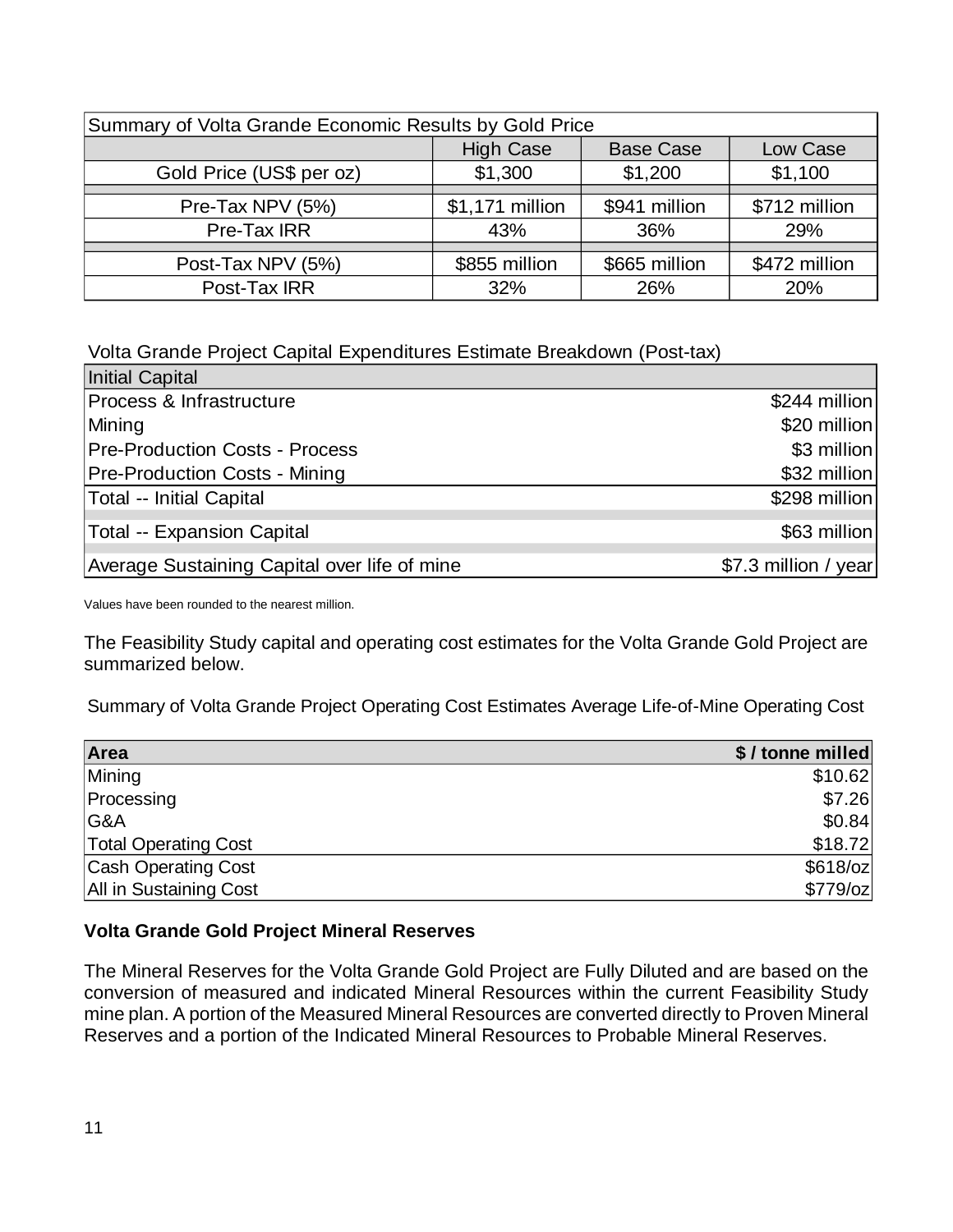The Fully Diluted Mineral Reserves (the mining dilution has been included and considered in the grade and tonnes) for the Volta Grande Gold Project are shown below.

| <b>Classification</b> | <b>Reserves</b><br>Kt | Grade<br>g/t Au | <b>Contained Gold</b><br>Koz |
|-----------------------|-----------------------|-----------------|------------------------------|
| Proven                | 41,757                | 1.07            | 1,442                        |
| Probable              | 74,212                | 0.98            | 2,346                        |
| Proven + Probable     | 115,969               | 1.02            | 3,788                        |

*\*This Mineral Reserve estimate is as of March 25, 2015 and is based on the new Mineral Resource estimate dated March 2015. The Mineral reserve calculation was completed under the supervision of Gordon Zurowski, P.Eng of AGP Mining Consultants Inc, who is a Qualified Person as defined under National Instrument 43-101. Mineral reserves are stated within the final design pit based on a USD\$1,020 per ounce gold price pit shell with a USD\$1,200 per ounce gold price for revenue. The cutoff grade was 0.37 g/t for Ouro Verde and 0.40 g/t for Grota Seca. The mining cost averaged USD\$10.90/tonne milled, processing was USD\$7.25/tonne milled and G&A was USD\$0.84/tonne milled. The process recovery averaged 93%. The exchange rate assumption applied was R\$3.10 equal to US\$1.00 The Feasibility Study only considers the Volta Grande open pit Mineralized zones. The Feasibility Study does not include any Mineral Resources from the South Block, or Mineral Resources from the Greia Zone. Mineral Resources that were part of the March 2015 Total Mineral Resource associated with South Block and underground Mineral Resources were not included in the scope of the Feasibility Study.* 

# **Mining**

The Feasibility Study optimizes the mine plan for the first ten years with an average delivered head grade of 1.38 g/t. The mine has been designed to deliver an initial 3.5 million tonnes per year (10,000 tonnes per day) of mill feed and expand to 7 million tonnes per year (20,000 tonnes per day) reaching full production in Year 3. Material from the last three months of pre-production stripping will be used to commission the process plant. The Feasibility Study considers open pit mining using a 100% owner operated equipment fleet including trucks, loaders and drills.

The average strip ratio for the life of the mine is estimated at 4.3:1. Open pit bench heights of 10 meters will be mined and ore hauled with 136-tonne haul trucks and matching loading equipment. Best practice grade control drilling will be done with reverse circulation drilling and rock sampling on mine benches prior to blasting. This is intended to provide flexibility for grade control during operations while maintaining reasonable mine operating costs and production capability.

# **Metallurgy**

Extensive feasibility level test work was completed by SGS Canada Inc., using representative run-of-mine composites, that confirmed the material from the Volta Grande Mineral deposits is amenable to a conventional crush, grind, gravity concentration, cyanide leach and carbon-inpulp flow sheet with overall life of mine gold recovery of 93%.

# **Infrastructure**

The Volta Grande Gold Project is located in Pará State, approximately 49 kilometers south-east of the city of Altamira. The Volta Grande Gold Project is accessible from both road and river. Altamira is a major regional center with a population of 150,000 and is serviced by a local airport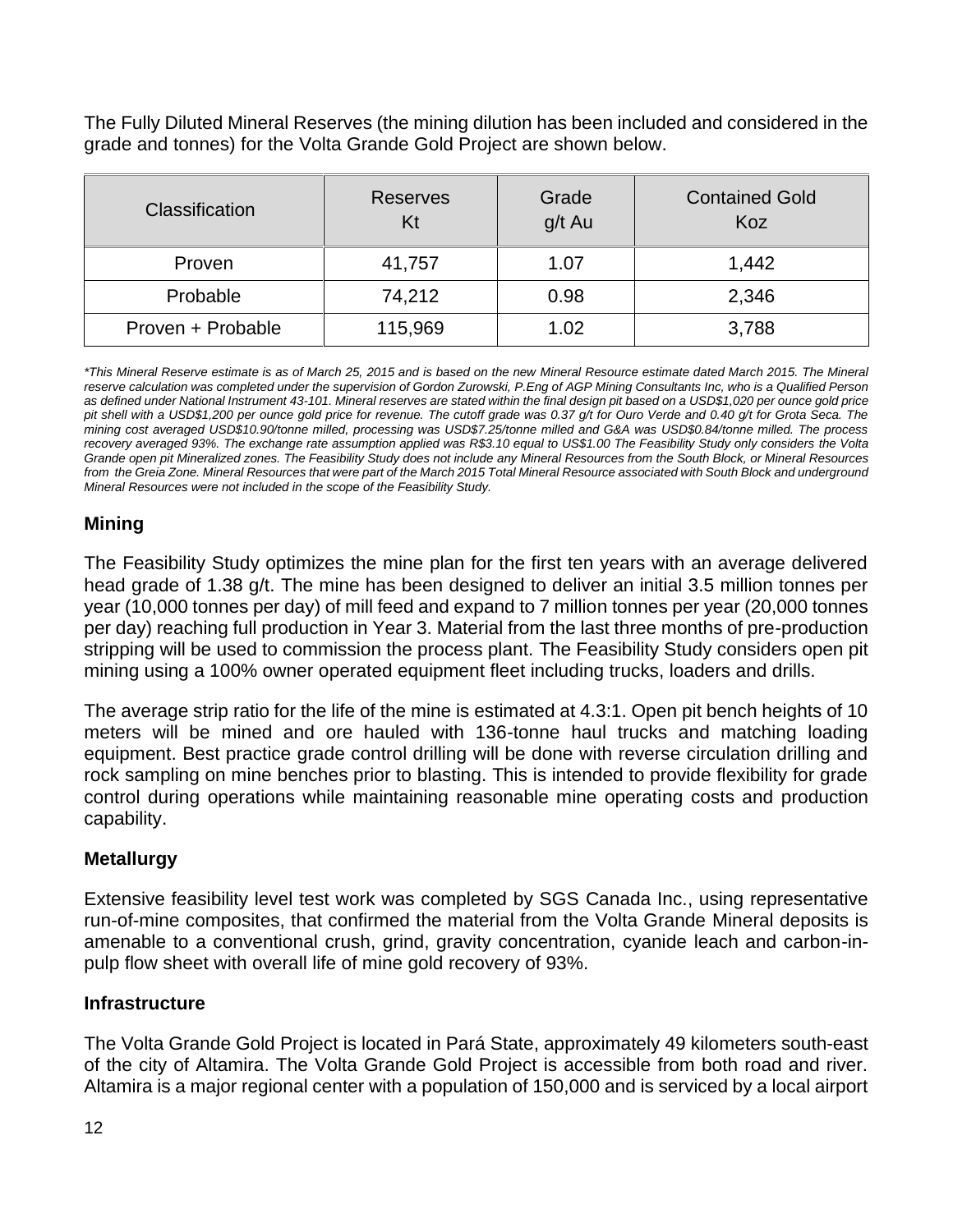and the Trans-Amazonian Highway. Altamira acts as the service center for many large industrial projects in the region.

The climate in the area of the Volta Grande Gold Project is tropical with a rainy season from January to April and a dry season from May to December. The mean temperature is constant throughout the year (25°C to 30°C) and the relative humidity ranges from 65% to 85%.

Access to the mine site from the city of Altamira can be done by road and river. Road access to the PVG site is a distance of approximately 60 km with approximately 30km of road nearest to the city of Altamira being paved, the remaining 30km of access road is gravel and is planned to be upgraded and paved during the mine operation.

Power for the PVG will be from line power coming from the nearby electrical infrastructure and will be brought to the mine project by a 230-kV power line.

Water requirements for the Volta Grande Gold Project were designed to not require the extraction of any water from the Xingu River. Water requirements will be provided by capturing precipitation and surface run-off. The water collected in storage ponds and augmented by reclaimed water from the tailings management facility will meet the operating requirements.

The scientific and technical information contained in the feasibility study pertaining to the Volta Grande Gold Project has been reviewed and approved by the following Qualified Persons: Dr. Jean Francois Couture, PGeo and Dr. Oy Leuangthong, P.Eng (Mineral Resource) of SRK Consulting (Canada) Inc.; Gordon Zurowski, P.Eng (Mining), of AGP Mining Consultants Inc.; Alexandre Luz, MAusIMM (Economic Analysis) of L&M Advisory; Aron Cleugh (Metallurgy and Process) and Stefan Gueorguiev, P.Eng (Infrastructure and Author of the Technical Report), of Lycopodium Minerals Canada Ltd., each of whom are independent of Belo Sun.

See "Cautionary Statement Regarding Forward-Looking Information".

The Fully Diluted Mineral Resource (the mining dilution has been included and considered in the grade and tonnes) estimate for the North Block of the Volta Grande Gold Project is outlined in the table below with an effective date of March 16, 2015.

|                     |                 | Quantity | <b>Gold Grade</b> | <b>Contained Gold</b> |  |  |
|---------------------|-----------------|----------|-------------------|-----------------------|--|--|
| Deposit             | Category        | Mt       | g/t Au            | <b>KOz</b>            |  |  |
| Ouro Verde Open Pit |                 |          |                   |                       |  |  |
|                     | Measured        | 750      | 0.96              | 23                    |  |  |
| Saprolite           | Indicated       | 709      | 0.78              | 18                    |  |  |
|                     | <b>Inferred</b> | 216      | 0.67              | 5                     |  |  |
|                     | Measured        | 18,532   | 1.16              | 693                   |  |  |
| Unweathered         | Indicated       | 52,647   | 1.06              | 1,796                 |  |  |
|                     | <b>Inferred</b> | 22,576   | 0.89              | 643                   |  |  |
| Grota Seca Open Pit |                 |          |                   |                       |  |  |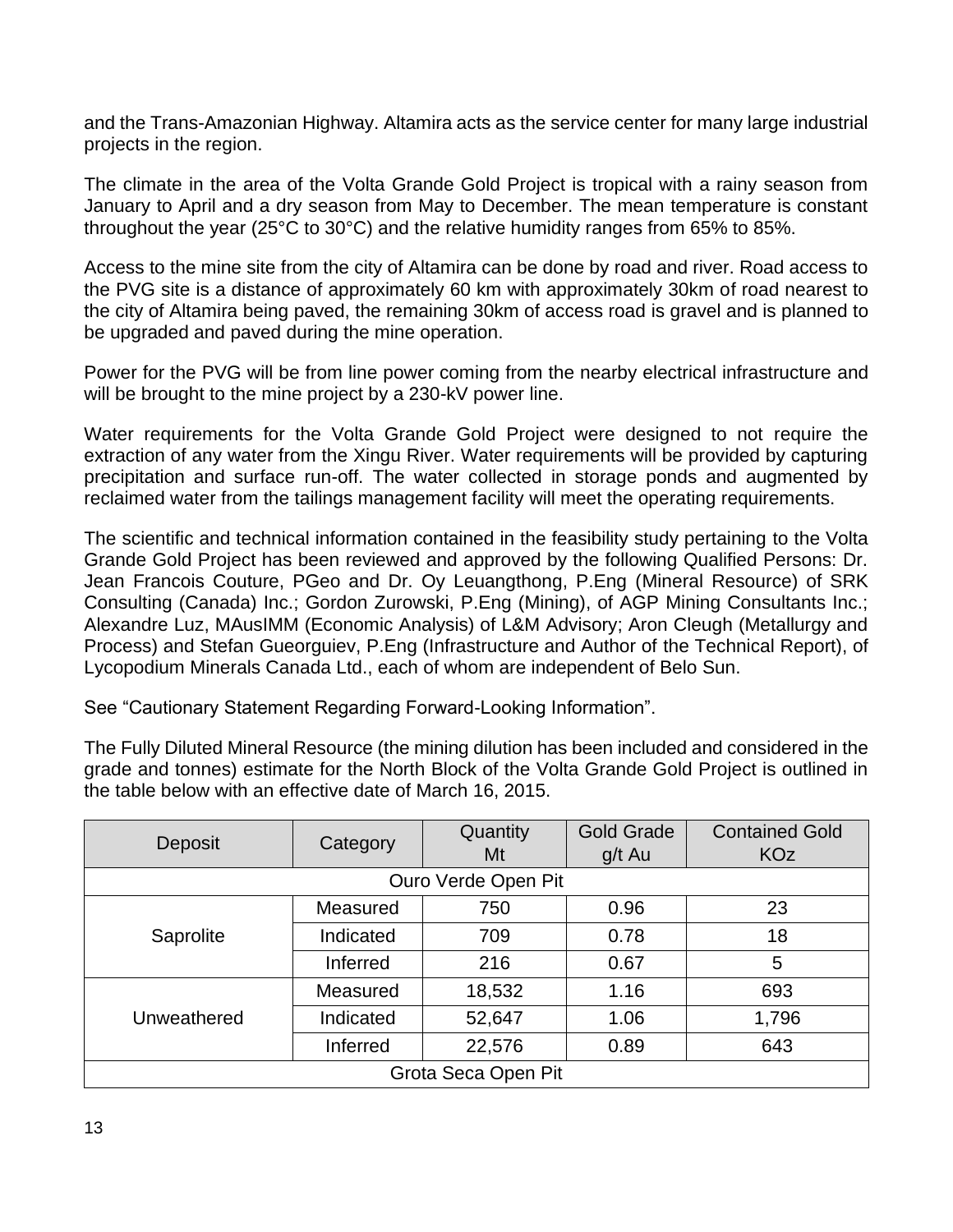|             | Measured                | 249                   | 0.96 | 8              |
|-------------|-------------------------|-----------------------|------|----------------|
| Saprolite   | Indicated               | 1,386                 | 0.74 | 33             |
|             | Inferred                | 832                   | 0.61 | 16             |
|             | Measured                | 24,270                | 1.00 | 782            |
| Unweathered | Indicated               | 54,611                | 0.87 | 1,519          |
|             | Inferred                | 12,557                | 0.82 | 332            |
|             |                         | Junction Open Pit     |      |                |
|             | Measured                | $\overline{2}$        | 1.53 | $\mathbf 0$    |
| Saprolite   | Indicated               | 215                   | 0.78 | 5              |
|             | Inferred                | 82                    | 0.66 | $\overline{2}$ |
|             | Measured                | 271                   | 0.71 | 6              |
| Unweathered | Indicated               | 2,950                 | 0.77 | 73             |
|             | Inferred                | 1,491                 | 0.75 | 36             |
|             |                         | Greia Open Pit        |      |                |
| Saprolite   | Inferred                | 512                   | 1.06 | 17             |
| Unweathered | Inferred                | 1,503                 | 2.04 | 98             |
|             |                         | <b>Total Open Pit</b> |      |                |
|             | Measured                | 44,075                | 1.07 | 1,512          |
|             | Indicated               | 112,518               | 0.95 | 3,444          |
|             | Measured +<br>Indicated | 156,593               | 0.98 | 4,956          |
|             | Inferred                | 39,767                | 0.90 | 1,151          |

\*Mineral resources are not mineral reserves and have not demonstrated economic viability. All figures have been rounded to reflect the relative accuracy of the estimates. Open pit mineral resources are reported at a cut-off grade of 0.4 g/t Au. The cutoff grades are based on a gold price of US \$1,400 per troy ounce and metallurgical recoveries of 94% for saprolite and 94% for unweathered material.

# **Notes:**

(1) The 0.4 g/t Au open pit cut-off grade underlying the Mineral Resource estimates is based on a number of parameters and assumptions including gold price of US\$1,400 per troy ounce, pit angles set at 31 degrees for saprolite and 53 degrees for hard rock, and metallurgical gold recovery of 94% for unweathered and weathered rock. Assumed costs for the Mineral Resource modeling are as follow: open pit mining costs of US\$2.05/tonne of ore, process costs of US\$8.12/ tonne general and administrative costs of US\$0.99/tonne, royalty of 1%.

(2) The quantity and grade of reported inferred Mineral Resources in this estimation are uncertain in nature and there has been insufficient exploration to define the inferred Mineral Resources as Indicated or measured Mineral Resources and it is uncertain if further exploration will result in upgrading them to indicated or measured Mineral Resource categories.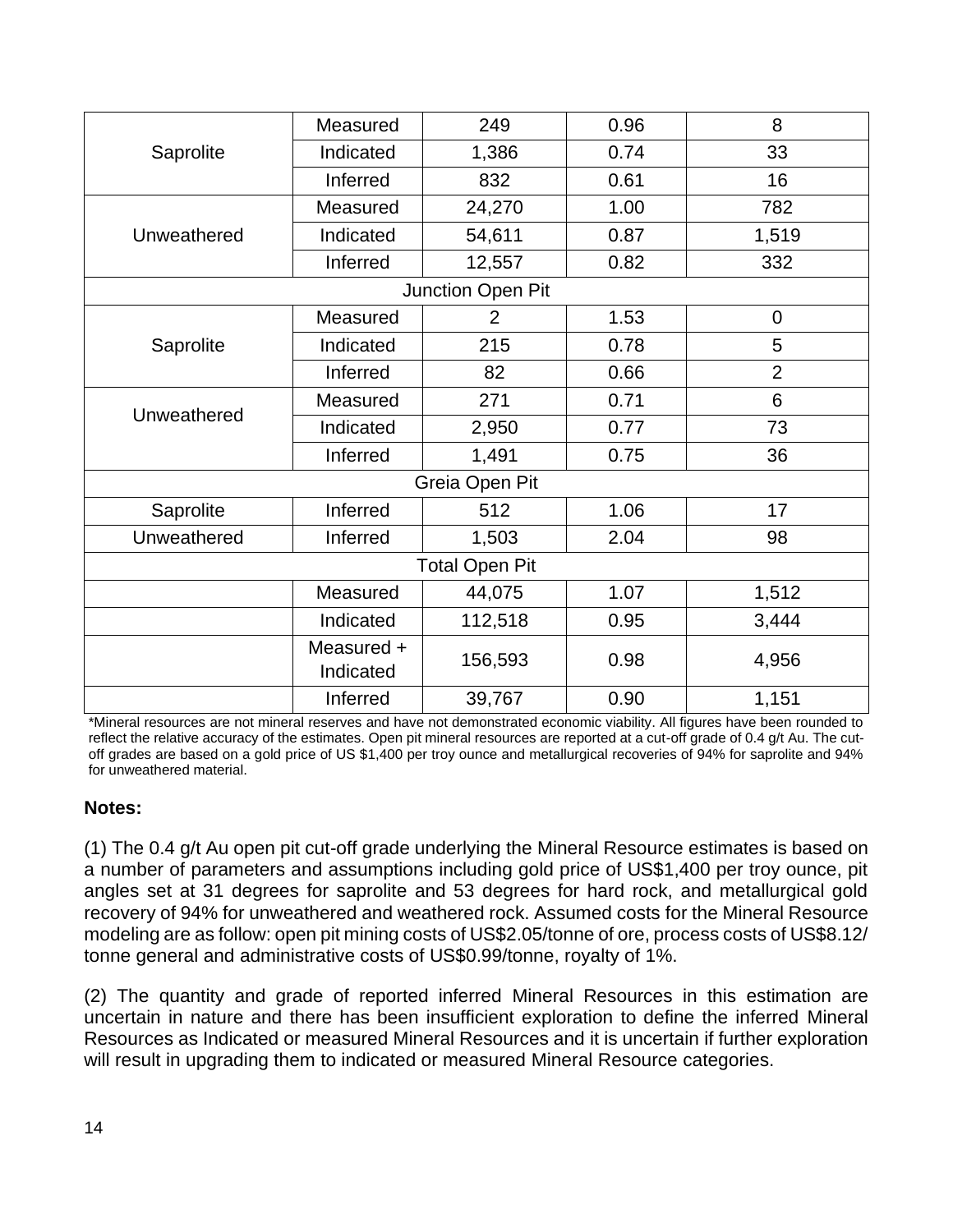(3) The Mineral Resources have been classified according to the Canadian Institute of Mining, Metallurgy and Petroleum Standards for Mineral Resources and Reserves (November 2010). The effective date of the report containing the Mineral Resource estimate is March 30, 2015.

(4) The Mineral Resource estimate was authored Dr. Oy Leuangthong, P.Eng, a Qualified Person as defined by National Instrument 43-101 and is independent of Belo Sun. SRK Consulting (Canada) Inc. Dr. Leuangthong is not aware of any legal, political, environmental or other risks that could materially affect the potential development of the Mineral Resources.

Below is a summary of the Mineral Resource estimation parameters pertinent to the current Mineral Resource estimate.

The Mineral Resource and reserve estimate for the Volta Grande Gold Project was prepared considering only the gold deposits located in the North Block. The North Block is a string of connected deposits that has been defined as the Ouro Verde and Grota Seca deposits.

The Mineral Resources for Volta Grande consist of four zones. Ouro Verde and Grota Seca (the "North Block"), Greia and the South Block. The Greia zone was separated from Grota Seca and consists of a near-pit target to the north of the Grota Seca deposit. The Junction Zone is the connection between Ouro Verde and Grota Seca. It highlights some exploration potential along strike length between the two deposits.

The database consists of a total of 33,191 meters of drilling obtained from previously reported drilling and from 180,650 meters of drilling completed and assayed by Belo Sun since April 2010, for the Ouro Verde and Grota Seca deposits.

The Mineralized zones at the Ouro Verde deposit extend for about 2,200 m along strike whereas the Grota Seca extends for 2,900m along strike.

For each deposit, Very Low, Low, Medium and High-Grade gold domains where modelled in hard rock as well as in saprolite. The gold mineralization thickness ranges from 2 to 70 meters.

The composite length selected was 2.0 m. Residual composite lengths of 0.5 m and longer were included in the Mineral Resource estimation.

Capping analysis was performed on composites for all grade domains. All domains were capped except High Grade Saprolite.

All estimations are based on a fully diluted block model with unitary dimension of 5 m E, 5 m N and 5 m elevation rotated -17° clockwise.

Three estimation passes with progressively relaxed parameters were used for each grade domain. The grade estimation was done using ordinary kriging interpolation. Additional restrictions were set to constrain the grade and radius of influence for the high-grade part of the Mid-Grade Domain.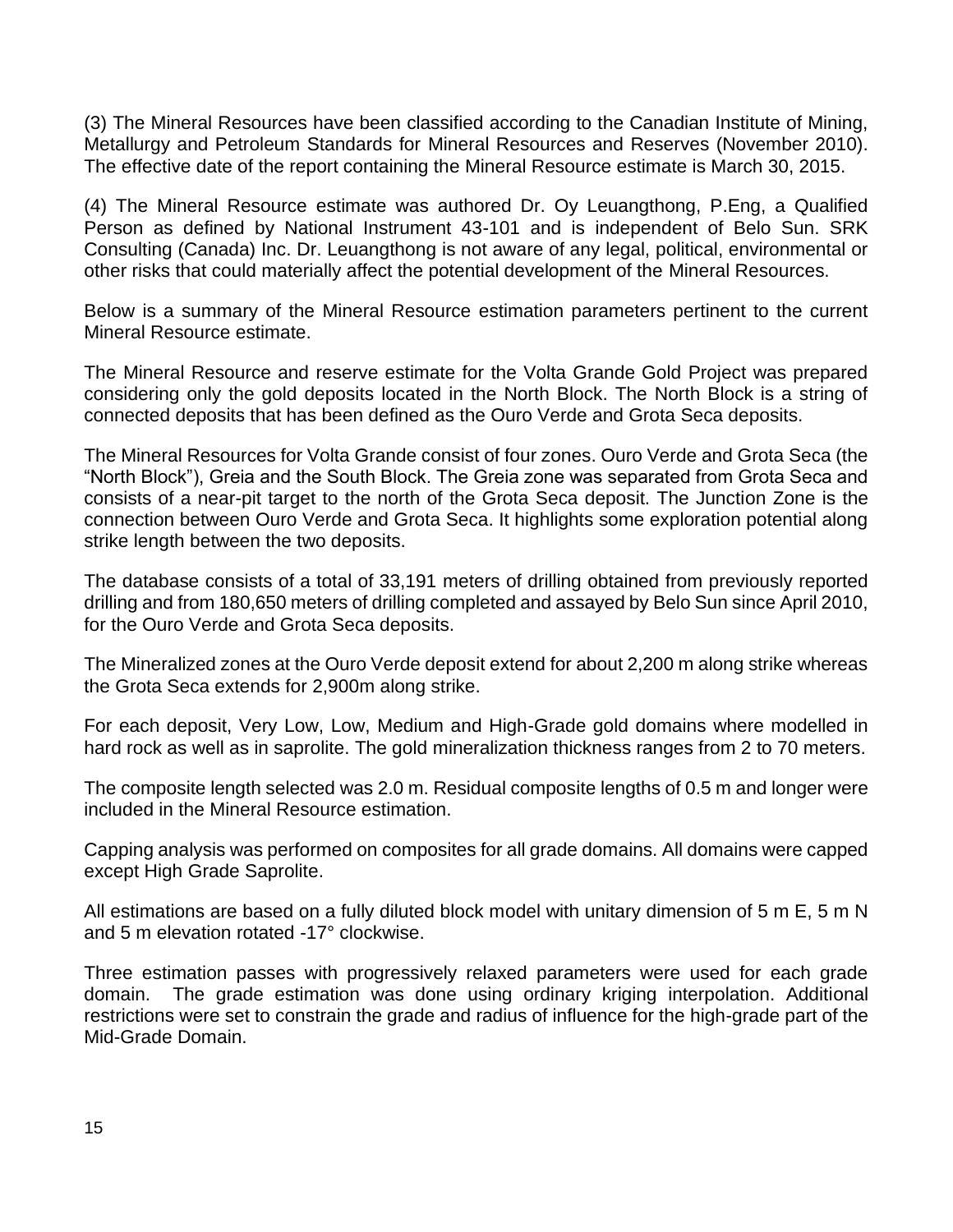Classification was performed using the density of the informing composites. Measured blocks are informed by composites at average distances of 25m (maximum distance is 40m). Indicated blocks are informed by composites at average distances of 50m (maximum distance of 80m).

Tonnage estimates are based on rock specific gravity of 2.75 tonnes per cubic meter for the Grota Seca and Ouro Verde deposits, and 1.36 tonnes per cubic meter for saprolite.

#### **Community relations**

The Company operates two information offices to improve communication between the Company and the local communities. The first is in the city of Senador José Porfírio, the municipality that hosts the Volta Grande Gold Project. The office is located in the downtown core, near the City Hall where City Council and other public institutions are located. The second office is located in the Resaca Village near the Volta Grande Gold Project.

Belo Sun is also contributing to the improved accessibility of public services such as health care and education to the local population near the Volta Grande Gold Project by assisting with the transport doctors, nurses, dentists and teachers to the area. Among other things, these efforts promote the eradication of malaria in the Volta Grande area. Most recently, Belo Sun has been supplying basic PPE (face masks) to the local communities.

# **PERMITTING, LICENSING AND LEGAL HISTORY**

Subsequent to receiving approval of the PVG LI, there were three injunctions filed against the LI for the following reasons:

- 1) FUNAI AND THE INDIGENOUS STUDY: The Indigenous Study was not approved by FUNAI;
- 2) SEMAS VS. IBAMA AGENCY PERMITTING: IBAMA should be considered the permitting authority rather than SEMAS; and
- 3) INCRA: There was an overlap of INCRA land and the mining concession.

# **FUNAI AND THE INDIGENOUS STUDY BACKGROUND**

The PVG Indigenous Study has now been approved by FUNAI and the Company is proceeding with the final required meetings.

The approval of the EIA and receipt of the LP were key milestones in the advancement of the PVG towards the construction phase. The Company received its LP in February 2014, which was issued with conditions related to training and capacity building, environmental monitoring, social education and development of local industries.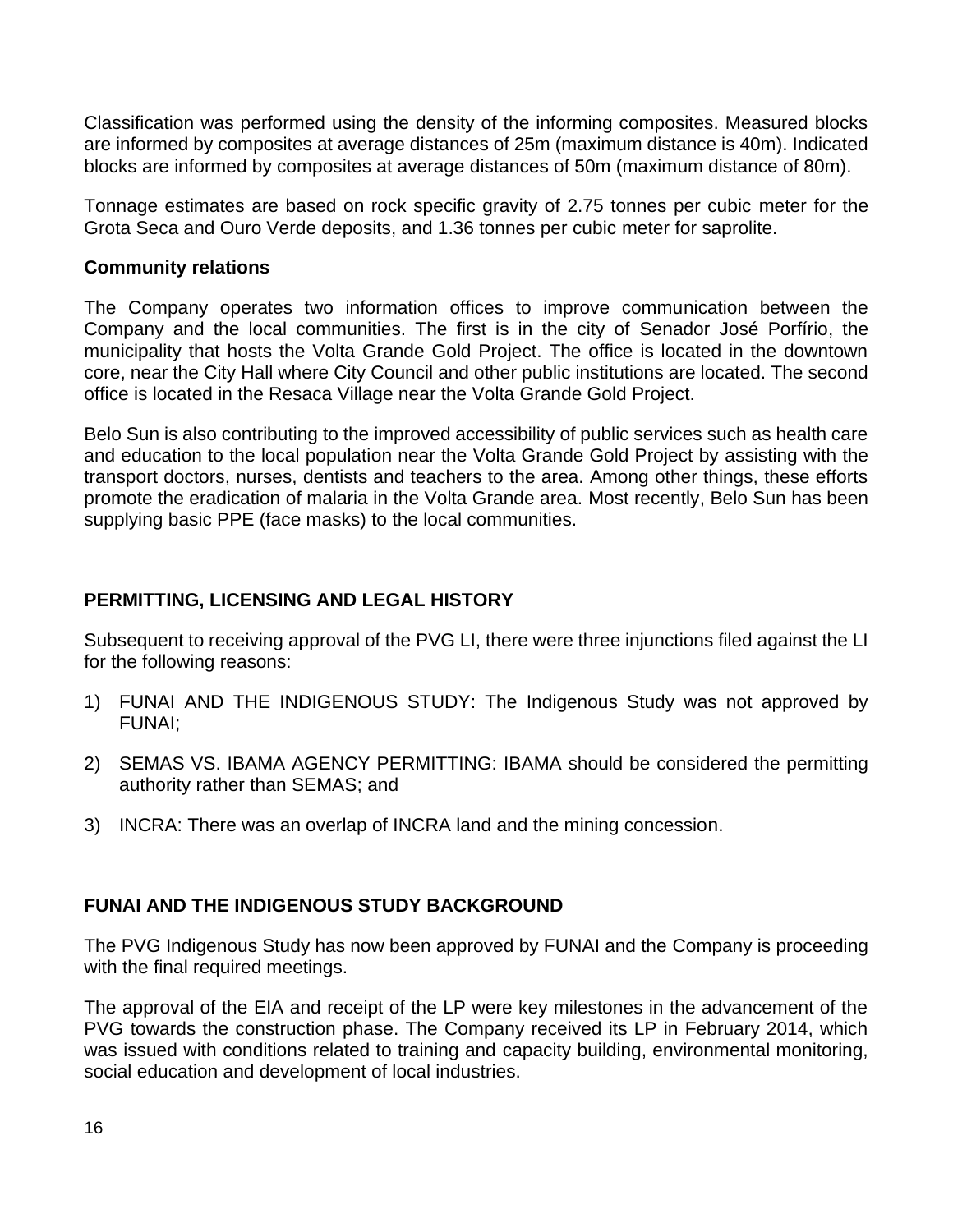The Company built a training center in the local village where training and skill building workshops in conjunction with the Federal and Pará State agencies are ongoing. As well, the Company completed a study on the Indigenous peoples in the region as part of the conditions of the LP. This study involved consultation with the Indigenous communities and other potential Indigenous stakeholders in the region.

Following the grant of the LP, the Company commenced work on obtaining its LI. Under Brazilian laws and regulations, Indigenous studies are required only if designated Indigenous lands are located less than 10 km from a mining project. The three closest indigenous lands were located 12.6 km, 16 km and 39 km away from the PVG. Although the Volta Grande Gold Project is more than 10km from Indigenous land, the Company and SEMAS agreed to a condition requiring an Indigenous Study be completed and submitted with the Company's LI application.

In 2016, Belo Sun completed its original Indigenous Study, covering the three nearest Indigenous communities, located 12.6 km, 16 km and 39 km away from the Volta Grande Gold Project. This Indigenous Study was submitted along with the LI application.

In February 2017, Belo Sun received the approval of the LI for the Volta Grande Gold Project and approval of the Indigenous Study from the Brazilian State Government of Pará. The LI is the final governmental approval authorizing the Company to proceed with construction and development of the Volta Grande Gold Project.

Although the Indigenous Study was accepted by SEMAS, the Company did not receive approval for the Indigenous Study from FUNAI mainly because the study did not include primary data. The Indigenous Study did not include primary data as a result of FUNAI not granting the Company access to Indigenous land during the period of the study. SEMAS advised the Company to continue with the Indigenous Study and submit it with secondary data.

In April 2017, the Company received an interim suspension order related to the LI by the Brazilian Federal Court (the "Court"). According to the order, the LI has been suspended until the Indigenous Study is completed by the Company and has been approved by FUNAI.

In December 2017, the Federal Court of Appeals in Brasilia decided to uphold the suspension. Following the court decision, the Company commenced working closely with FUNAI and anthropology consulting firms to complete the Indigenous Study in compliance with FUNAI's protocols and the Court ruling.

At the beginning of 2020, an updated Indigenous Study was submitted to FUNAI.

In late 2020 FUNAI approved the updated Indigenous Study as "Apt" for the finial presentation to the Indigenous Communities. The Company will now present the Indigenous study to the Indigenous communities as per the required health and safety protocols and stipulated COVID-19 guidelines by SESAI, FUNAI and the state and federal governments and once the Indigenous communities have been vaccinated for COVID-19 virus. The completed process will then be filed with the Federal Court of Brasilia.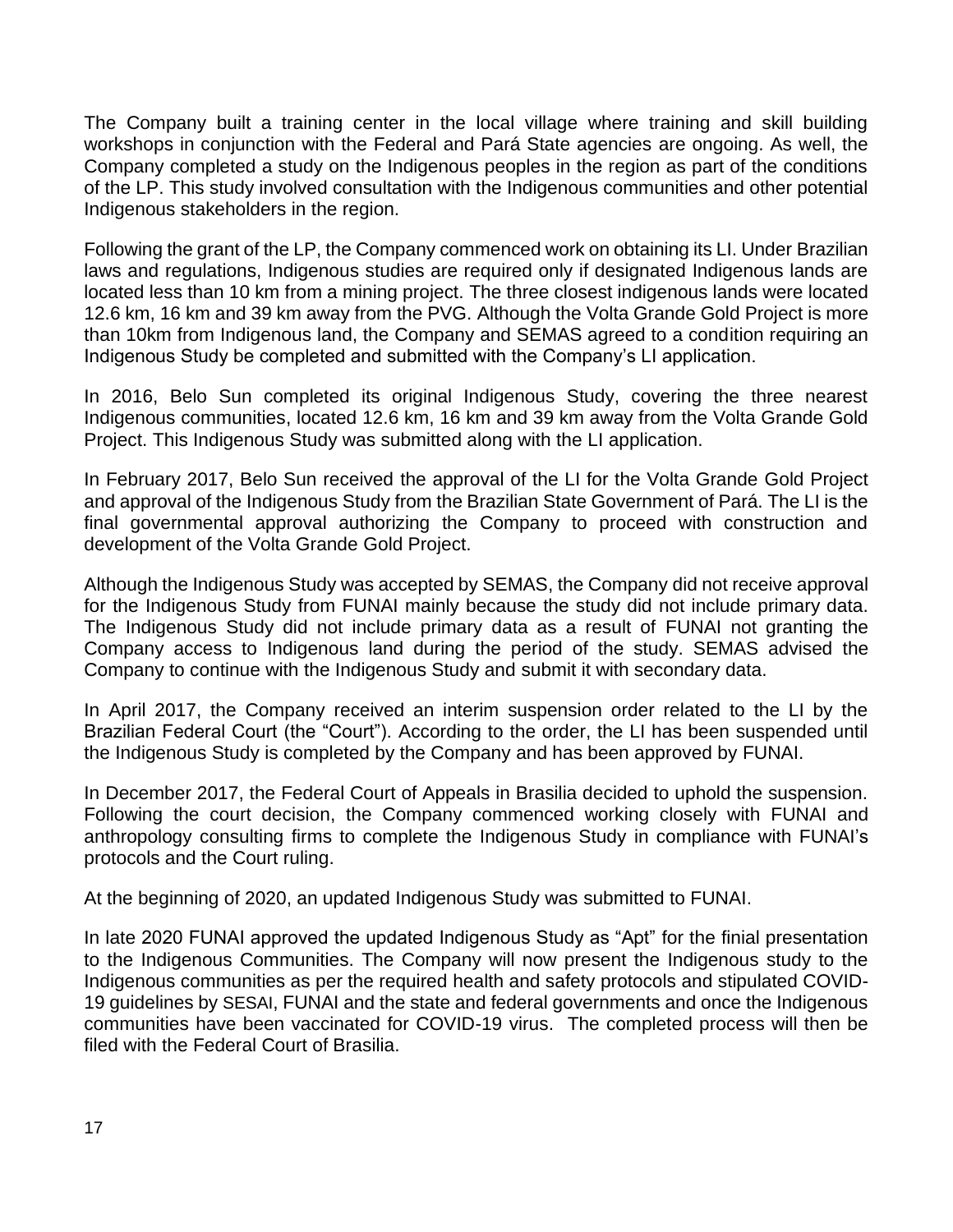# **SEMAS VS. IBAMA AGENCY PERMITTING**

The PVG is permitted with SEMAS. Prior to starting the permitting process, Belo Sun contacted both SEMAS and IBAMA and requested a ruling on which agency had the permitting authority for the Volta Grande Gold Project. IBAMA advised that the PVG did not have any of the parameters for Federal permitting. SEMAS confirmed that they were the correct permitting authority. However, the local MPF filed an injunction with an Altamira judge requesting that the permitting authority be changed from SEMAS to IBAMA. The sequence of legal events is shown below:

In September 2018, the Federal Regional Justice in Altamira ruled that the past permitting for the LP and LI under SEMAS was valid, but permitting authority going forward for the Volta Grande Gold Project would be IBAMA (Federal Environmental Agency) rather than SEMAS (State Agency).

In November 2018, the First Regional Federal Court ruled to suspend the decision of the Federal Regional Justice in Altamira overturning the decision of the First Regional Federal Court and confirming that SEMAS was the competent permitting authority.

On July 12, 2019, a three-judge panel decision by the superior court of appeals of the federal justice in Brasilia ruled unanimously that SEMAS was the competent authority for the environmental permitting of PVG. The ruling also confirms that the LI granted in 2017 by SEMAS and the LP granted in 2014 by SEMAS for the PVG remain valid (see press releases dated December 6, 2017 and July 23, 2018).

# **INCRA**

The Volta Grande Gold Project exploration concessions were granted in 1974. In 1999, INCRA designated a land area for rural development. The rural development area designated by INCRA involved an overlap of a small portion of INCRA rural development project area within the Company's mining concessions. The INCRA overlap on the PVG footprint covers some of the planned facilities, a small portion of the end of the Grota Seca pit and one of the proposed waste pile deposits.

The LI included and approved a relocation plan. It allows families in the directly impacted area the option to: a) relocate at any time during the life of the project and at any time of the families' choosing with relocation expenses covered by the Company; or b) stay where they currently live; or c) leave and receive financial compensation for their property.

After receiving the LI, an order from the judge of the Agrarian Court of Altamira issued a temporary 180-day injunction halting certain work related to the LI. The purpose of the injunction was to provide time for the relocation of certain families living near the PVG site and to finalize the agreement with INCRA involving the overlap of a small portion of INCRA urban development project area within the Company's mining concessions.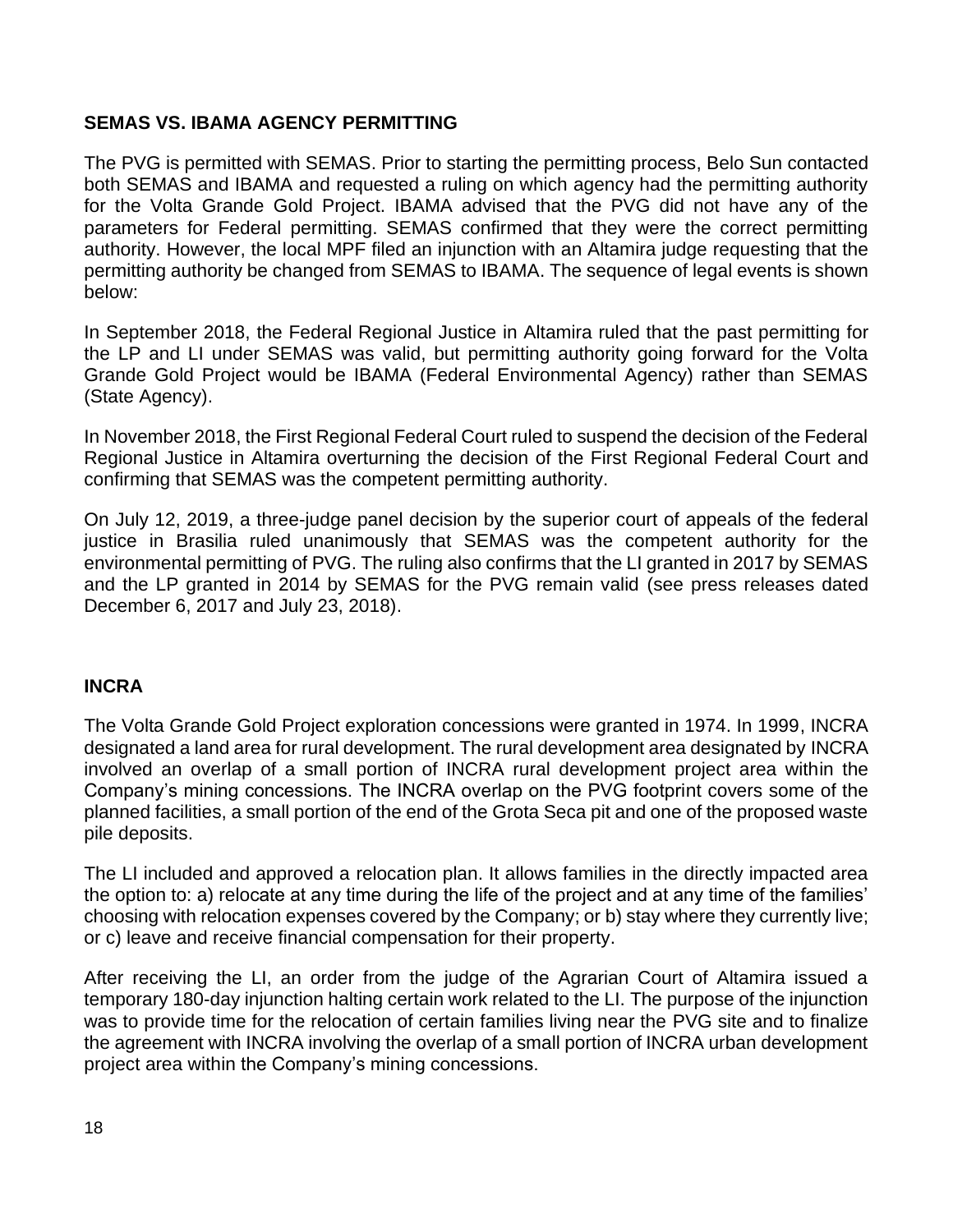The Agrarian Court of Altamira lifted this injunction in June 2017.

While a final satisfactory negotiated solution is expected it has taken some time due to various changes in the INCRA administration and changes in the Federal Government and the COVID-19 pandemic. Both INCRA and the Company have continued to discuss a solution and both parties are in agreement that a solution is the objective. The discussions between INCRA and Belo Sun are recorded and registered with the court in Altamira on a regular basis. Belo Sun has the law firm of Pinheiro Neto and others assisting with documenting a solution. In November 2019 and January 2020, the Company met with the new INCRA President to discuss the land overlap issue. It was agreed that a legal task force would be assembled to address the issue and find available solutions. Discussions continue in a very constructive manner and the Company expects no issues with completing this negotiation, however success can never be guaranteed.

Belo Sun entered into an MOU agreement with INCRA in 2016 and executed a similar agreement again in August 2017 which would see Belo Sun purchasing suitable substitution land chosen by INCRA in exchange for INCRA releasing the overlap land. With the Government change that occurred in January 2018, Belo Sun entered into new discussions with the new INCRA administration. On October 17, 2019 the INCRA President and Directors of INCRA were dismissed from office. As a result of the change in management, Belo Sun established contact with the new INCRA administration and management team to finalize a formal agreement with INCRA.

On August 23, 2019 the Pará State Prosecution Office (*Ministério Público do Estado do Pará*) ("MPE") filled an injunction request lawsuit in the Pará State Court in the City of Senador Jose Porfirio against the State of Pará and Belo Sun Mineração. In this lawsuit the MPE requests the cancelation of the environmental licenses granted for the construction of the PVG and the grant of an injunction, in a fast track decision, to suspend all permitting processes involving the PVG. The MPE requested that all the licenses granted to the PVG be declared null. The main allegations used by the MPE are the same used in previous filed lawsuits: that the Indigenous Study requires approval by FUNAI, IBAMA should be the permitting authority and that there is an INCRA land overlap.

On September 30, 2019 the State of Pará presented its response requesting the full rejection of the lawsuit. On October 3, 2019 Belo Sun presented its initial response challenging the allegations presented by the MPE. The Pará State Court has not granted any decision in the case so far.

In November 2019, the Agrarian State Judge of the Court of Altamira ruled that the Company's LI will remain suspended until the following two conditions were fulfilled: 1) a periodic update to SEMAS on the status of the relocation of certain families living in the area directly affected by the PVG; and 2) update SEMAS on the negotiations with INCRA involving the overlapping portion of the INCRA urban development project area within the PVG.

In January 2020, the State Court of Appeal of Para State overturned the November 2019 court ruling by the Agrarian State Judge of the Court of Altamira.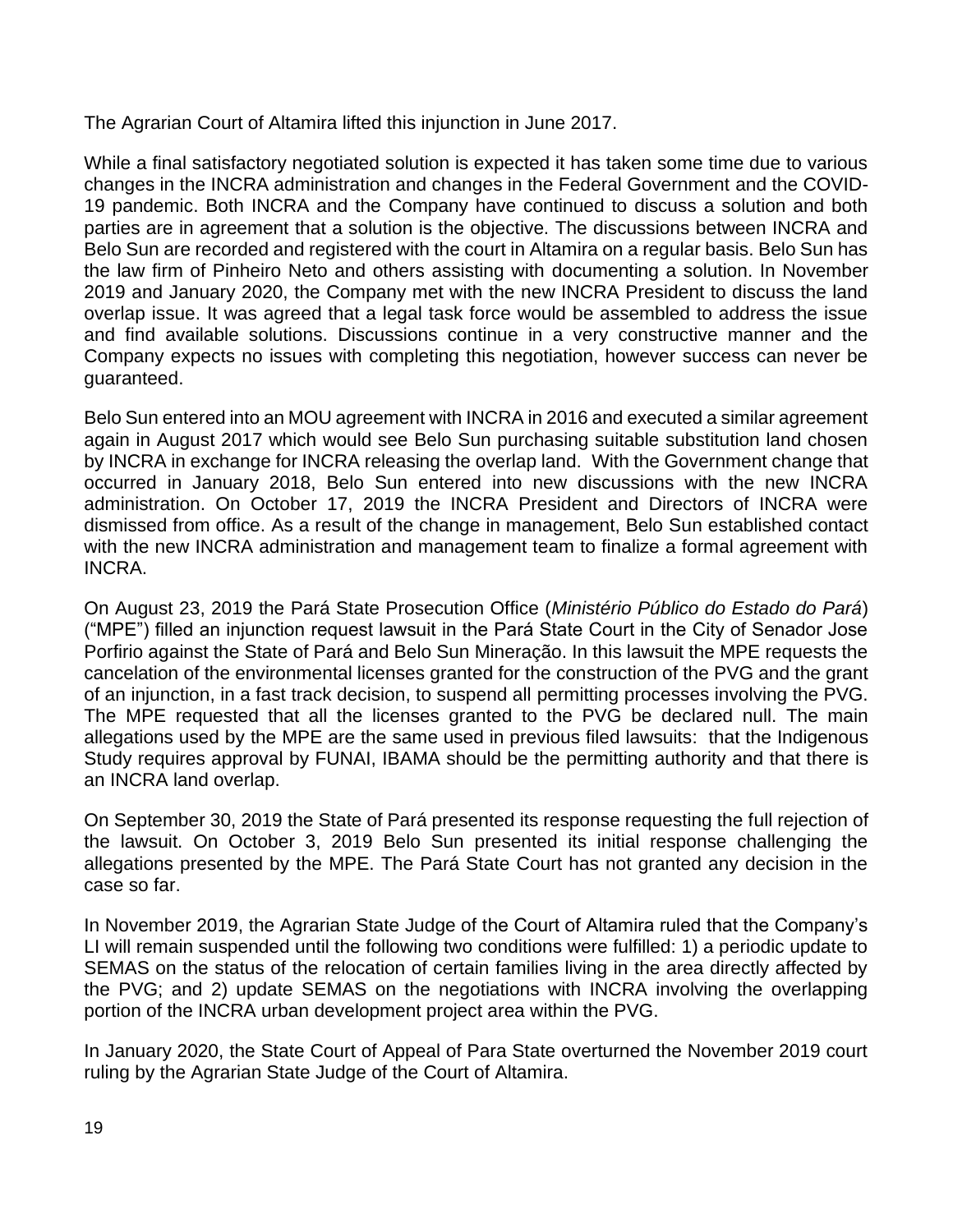In a separate ruling in November 2019, the State Court of Belem ruled to uphold the Company's LI and authorize the start of construction under the condition that the Company complies with the relocation plan terms as submitted by the Company to SEMAS for its Construction Licence.

On August 2020 the Para State Public Defender ("DPE") filed a request for a preliminary injunction with a local Altamira Judge (Agrarian Court – State Circuit) against the State of Para and Belo Sun to suspend the LI based on a report submitted by a Latin America based NGO (AIDA – Association Interamericana for Environmental Development) criticizing the licensing process on the grounds that people living along the river were not considered in the Volta Grande Gold Project Construction Licence issued by SEMAS. Belo Sun responded to this request with full documentation that all communities in the area of influence of the Volta Grande Gold Project were fully considered in the impact assessment and Construction Licence application. State of Pará has also contested the injunction in line with the defense presented by Belo Sun. The State of Pará and Belo Sun presented technical and legal evidence that the allegations are false. The Agrarian Court has not made any decision in the case. As Belo Sun moves to advance and develop the Volta Grande Gold Project, the Company anticipates legal claims and actions will be brought in Brazilian courts to attempt to delay or stop the Volta Grande Gold Project.

|                                      | 2020 |              | 2019                                            |  | 2018                     |
|--------------------------------------|------|--------------|-------------------------------------------------|--|--------------------------|
| Net loss                             |      |              | $$ (5,488,926)$ $($7,983,962)$ \$ $(8,063,871)$ |  |                          |
| Net loss per share                   | \$   | (0.01)       | (\$0.02)                                        |  | (\$0.02)                 |
| Working Capital*                     |      | \$26,580,618 | \$33,822,001 \$ 31,148,631                      |  |                          |
| <b>Total Assets</b>                  |      | \$54,487,873 | \$59,113,233 \$ 67,552,607                      |  |                          |
| <b>Total Non-current Liabilities</b> |      | 24,933       | $$51,629$ \$                                    |  | $\overline{\phantom{0}}$ |

# **ANNUAL FINANCIAL RESULTS**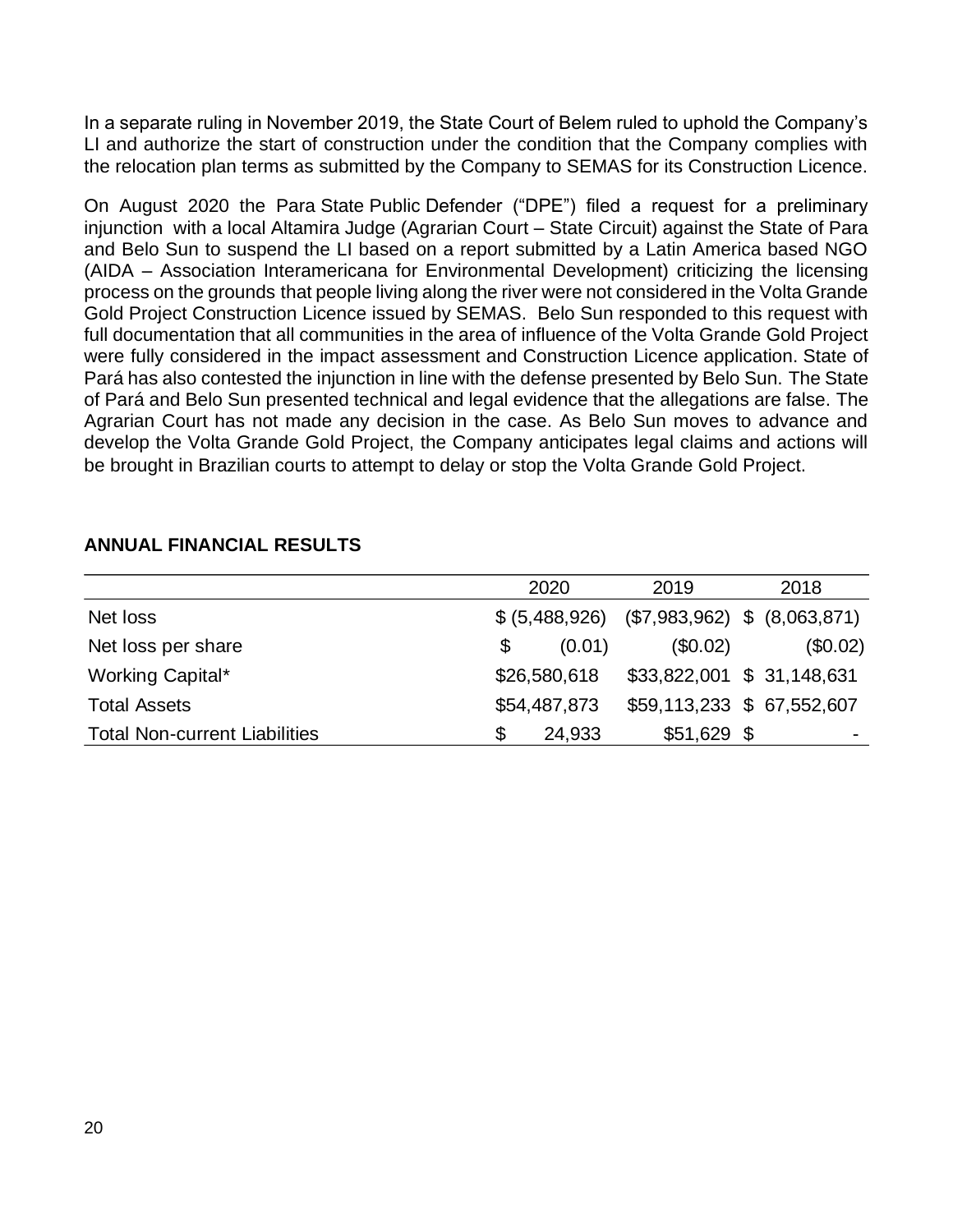# **SUMMARY OF QUARTERLY RESULTS**

The following is a summary of the Company's financial results for the eight most recently completed quarters:

|                                      | Q4-2020           |                   | Q2-2020          | Q1-2020          |  |  |
|--------------------------------------|-------------------|-------------------|------------------|------------------|--|--|
|                                      | 31-Dec-20         | 30-Sep-20         | 30-Jun-20        | 31-Mar-20        |  |  |
| Net loss                             | (1,964,547)<br>\$ | $($1,492,669)$ \$ | $(1,057,126)$ \$ | (974, 584)       |  |  |
| Net loss per share                   | \$<br>(0.00)      | (\$0.00)          | (\$0.00)         | \$0.00           |  |  |
| <b>Working Capital*</b>              | 26,580,618<br>\$  | \$27,799,322 \$   | 28,972,184       | 28,964,499<br>\$ |  |  |
| <b>Total Assets</b>                  | \$<br>54,487,873  | \$56,749,864      | \$58,210,778     | \$59,564,237     |  |  |
| <b>Total Non-current Liabilities</b> | \$<br>24,933      | $$30,214$ \$      | 34,973           | \$<br>43,091     |  |  |
|                                      | Q4-2019           | Q3-2019           | Q2-2019          | Q1-2019          |  |  |
|                                      | 31-Dec-19         | 30-Sep-19         | 30-Jun-19        | 31-Mar-19        |  |  |
| Net loss                             | (\$1,794,711)     | (\$1,956,822)     | (\$2,441,421)    | (\$1,791,008)    |  |  |
| Net loss per share                   | (\$0.01)          | \$0.00            | (\$0.01)         | (\$0.00)         |  |  |
| <b>Working Capital*</b>              | \$33,822,001      | \$36,173,328      | \$37,530,408     | \$29,450,537     |  |  |
| <b>Total Assets</b>                  | \$59,113,233      | \$61,456,906      | \$62,835,665     | \$65,472,943     |  |  |
| <b>Total Non-current Liabilities</b> | \$51,629          | \$57,765          | \$66,393         | \$72,566         |  |  |

\* Working Capital is defined as current assets minus current liabilities. Working capital is a Non-IFRS figure without a standardized meaning. Please see "Non-IFRS Measures" below for a reconciliation.

# Factors Affecting Comparability of Quarters

Results of operations can vary significantly as a result of a number of factors. The Company's level of activity and expenditures during a specific quarter are influenced by a number of factors, including the level of working capital, the availability of external financing, the time required to gather, analyze and report on geological data related to its properties and the nature of activity, and the number of personnel required to advance each individual project.

In addition, the granting of stock options and deferred share units ("DSUs") in a particular quarter gives rise to share-based compensation expense. Share-based compensation expense is dependent on vesting terms, and front-loaded accrual methods, and the value of the Company's share price which fluctuates.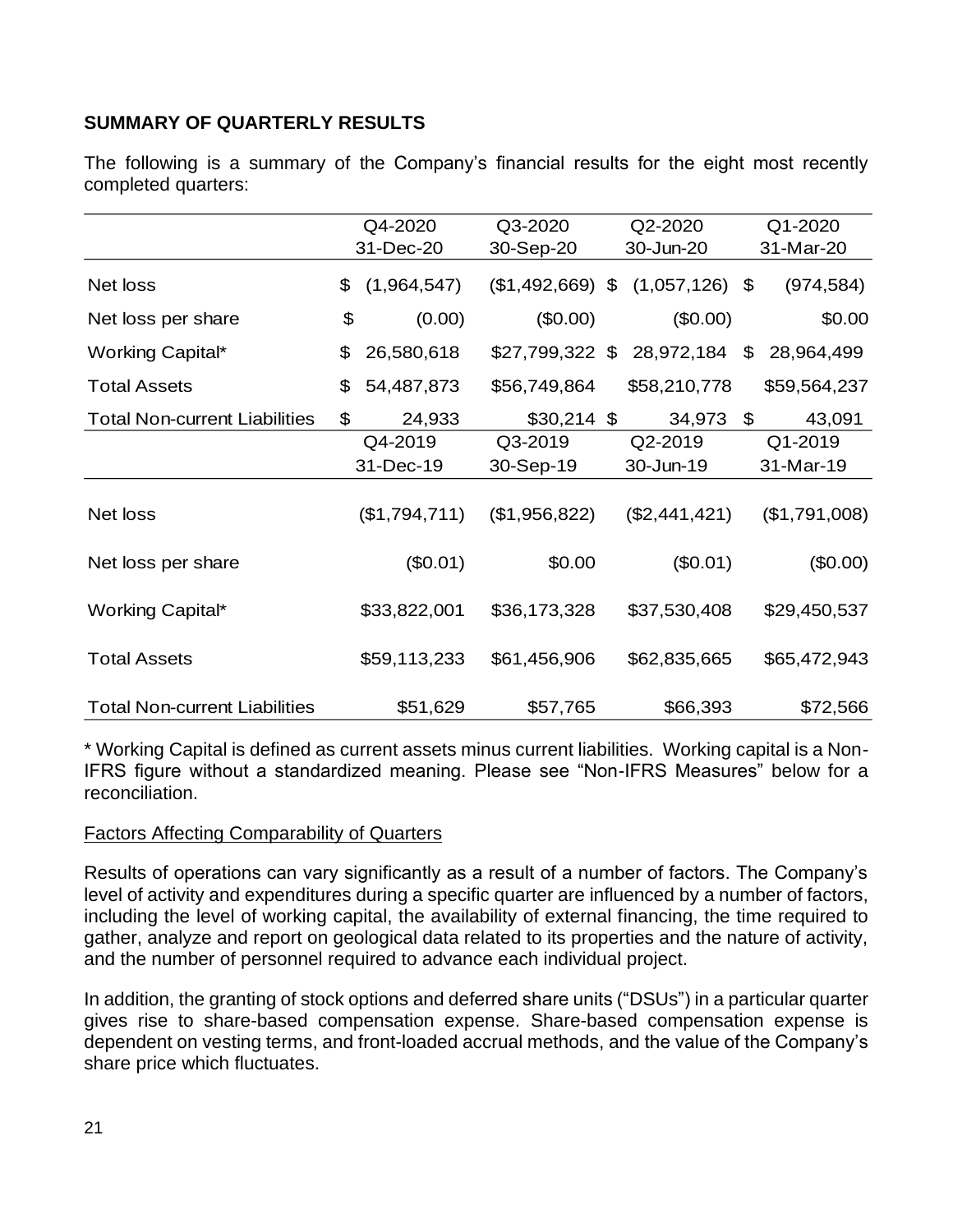During the first quarter of 2017, the Company began capitalizing development expenditures, including engineering expenses. As a result of the suspension of the LI, certain expenditures not related to development such as permitting and legal costs were expensed.

Also contributing to fluctuating quarterly net losses are changes in foreign exchange rates. The Company holds a portion of its monetary assets and liabilities in Brazil and therefore changes in the rate of exchange between the Brazilian Real, United States dollar and the Canadian dollar result in reported gains and losses on foreign currency fluctuations.

# **RESULTS OF OPERATIONS – FINANCIAL**

The following is a discussion of the results of operations of the Company for the three and nine months ended December 31, 2020. This discussion should be read in conjunction with the Company's consolidated financial statements for the year ended December 31, 2020 and related notes.

|                                     | Three months ended December 31, |           |      |            |
|-------------------------------------|---------------------------------|-----------|------|------------|
|                                     | 2020                            |           |      | 2019       |
|                                     |                                 |           |      |            |
| Net loss                            | \$                              | 1,964,547 | - \$ | 1,794,711  |
| Interest income                     |                                 | (29, 766) |      | (226, 430) |
| Salaries, wages and consulting fees |                                 | 773,601   |      | 900,668    |
| Accounting, audit and tax fees      |                                 | 24,323    |      | 26,250     |
| Legal fees                          |                                 | 81,918    |      | 98,841     |
| General and administration          |                                 | 203,175   |      | 216,015    |
| Depreciation                        |                                 | (1,601)   |      | 965        |
| Share-based payments                |                                 | 495,272   |      | 53,488     |
| Exploration and evaluation expenses |                                 | 227,254   |      | 238,150    |
| Permitting costs                    |                                 | 45,992    |      | 172,894    |
| Loss on foreign exchange            |                                 | 143,590   |      | 23,847     |
| Interest expense                    |                                 | 789       |      | 1,432      |

For the three months ended December 31, 2020, the Company recorded a net loss of \$1,964,547 (\$0.00 per share) compared to a net loss of \$1,794,711 (\$0.01 per share) for the three months ended December 31, 2019.

Salaries, wages and consulting fees decreased by \$127,067 in Q4-2020 compared to Q4-2019 due to a severance payment in Q4-2019, as well as a decrease in the consulting fees for a number of consultants in Q4-2020 compared to Q4-2019.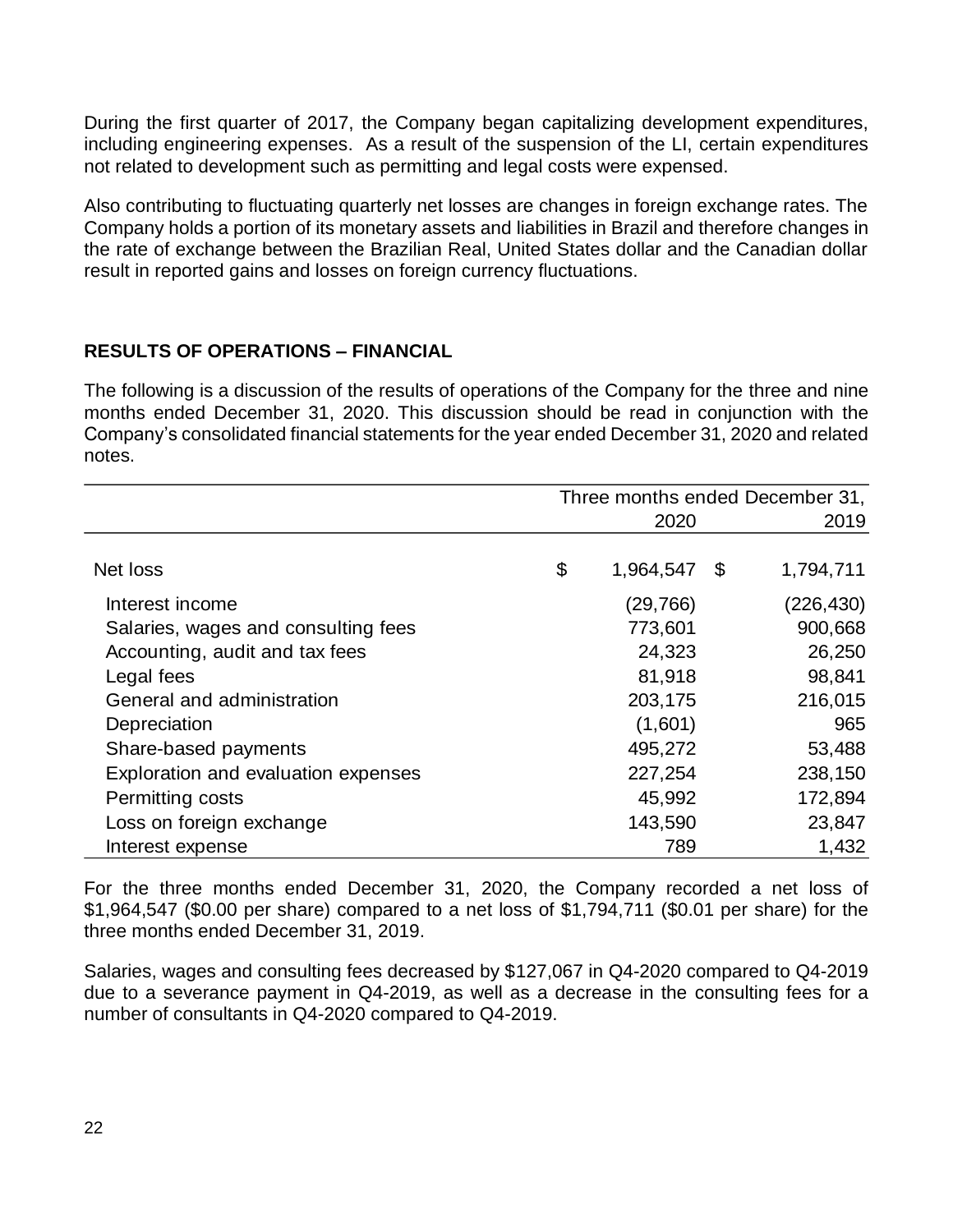The Company recorded \$495,272 in share-based payments during Q4-2020 related to the value of vesting DSUs and an employee stock option grant in the third quarter of 2020 (Q4-2019: \$53,488). Expense related to vesting stock options was \$450,574 in Q4-2020 and \$nil Q4-2019.

Permitting costs were \$45,992 for the three months ended December 31, 2020 compared to \$172,894 for the three months ended December 31, 2019. Costs incurred in Q4 2020 related to clarification requests by FUNAI on the submitted Indigenous Study whereas the costs in Q4 2019 related to preparing the Indigenous Study for FUNAI.

The Company also recognized a foreign exchange loss of \$143,592 during Q4-2020 (Q4-2019: gain of \$23,847) a result of the effect of fluctuations in the exchange rates between the Brazilian Real and the U.S. dollar.

During the three months ended December 31, 2020, the Company spent \$1,235,280 on operations (three months ended December 31, 2019: \$1,406,555). The Company purchased \$6,654 of property, plant and equipment in the quarter (Q4-2019 – \$158,855 on property, plant and equipment, offset by repayment of promissory notes of \$400,000). Financing activity provided \$66,108 from \$70,832 of option exercises, partially offset by \$4,724 for lease liability payments (Q4-2019 – used \$569,227 primarily from share purchase of \$949,745 partially offset by \$385,400 of option exercises).

|                                     | Year ended December 31, |      |           |  |
|-------------------------------------|-------------------------|------|-----------|--|
|                                     | 2020                    |      | 2019      |  |
| Net loss                            |                         |      |           |  |
|                                     | \$<br>5,488,926         | - \$ | 7,983,962 |  |
| Interest income                     | (305,909)               |      | (966,653) |  |
| Salaries, wages and consulting fees | 3,053,366               |      | 3,818,638 |  |
| Accounting, audit and tax fees      | 114,173                 |      | 103,020   |  |
| Legal fees                          | 145,455                 |      | 122,923   |  |
| General and administration          | 899,511                 |      | 1,202,442 |  |
| Depreciation                        | 97,459                  |      | 103,880   |  |
| Share-based payments                | 818,035                 |      | 341,462   |  |
| Exploration and evaluation expenses | 1,092,949               |      | 2,776,049 |  |
| Permitting costs                    | 149,114                 |      | 526,166   |  |
| Gain on foreign exchange            | (579,159)               |      | (1,940)   |  |
| Interest expense                    | 3,932                   |      | 6,574     |  |
| Gain on sale of securities          |                         |      | (48,599)  |  |

For the year ended December 31, 2020, the Company recorded a net loss of \$5,488,926 (\$0.01 per share) compared to a net loss of \$7,983,962 (\$0.02 per share) for the year ended December 31, 2019.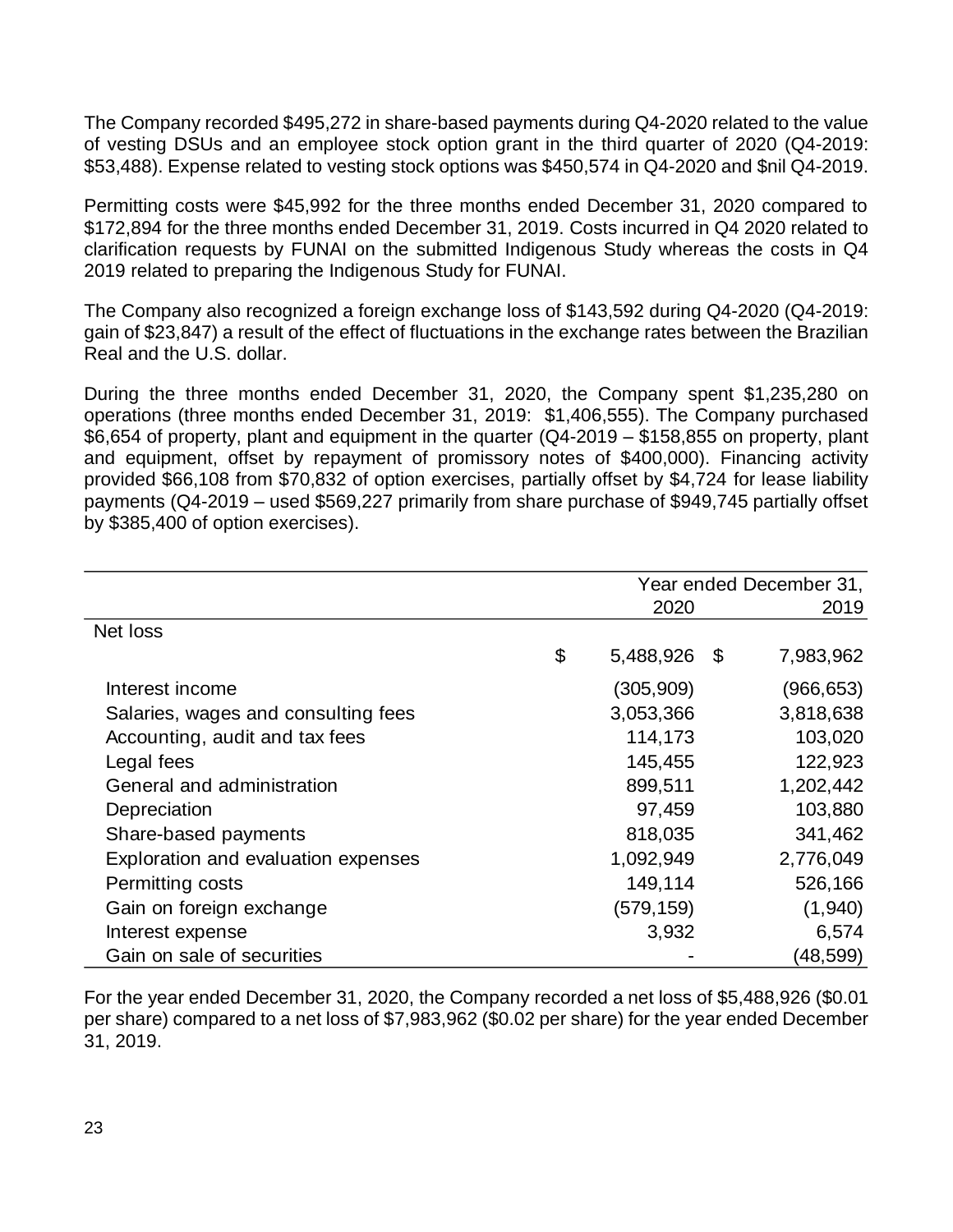Salaries, wages and consulting fees decreased by \$765,272 in 2020 compared to 2019 due to a decrease in fees paid to consultants in Q4 2020 compared to the prior year as well as a severance payment and bonus grant in 2019. The Company continues to look for opportunities to reduce costs as it focuses on the final stages of permitting and preparing for construction.

Legal fees increased by \$22,532 in 2020 compared to 2019 due to permitting costs to resolve the injunction relating to Indigenous Study and general legal expenditures.

General and administration costs decreased by \$302,931 in 2020 compared to 2019 a result from a decrease in travel and marketing due to the COVID-19 pandemic and other cost reduction initiatives.

The Company recorded \$249,848 in share-based payments during 2020 related to the value of vesting DSUs (2019: \$341,462). Expense related to vesting stock options was \$568,187 in 2020 and \$nil in 2019.

Exploration and evaluation expenses were \$1,092,949 for the year ended December 31, 2020 compared to \$2,776,049 for the year ended December 31, 2019. The Company incurred \$7,381 in development expenditures during the current year which were recorded in property, plant and equipment (2019: \$158,912).

Permitting costs were \$149,114 for 2020 compared to \$526,166 for 2019. The Company submitted the Indigenous Study to FUNAI in February 2020. The 2019 costs related to preparation of the Indigenous Study.

The Company also recognized a foreign exchange gain of \$579,157 during 2020 compared to \$1,940 in 2019 as a result of the effect of fluctuations in the exchange rates between the Brazilian Real and the U.S. dollar.

During the year ended December 31, 2020, the Company spent \$4,310,801 on operations (year ended December 31, 2019: \$7,715,368). The Company purchased \$8,555 of property, plant and equipment during 2020 (2019: \$180,408) and received repayment on outstanding promissory notes of \$4,904,356 and received interest payments related to the promissory notes of \$123,981 (2019 - \$1,179,000 and \$380,327, respectively, combined with sale of securities of \$1,978,219).

Financing activity provided \$1,214,905 during 2020, primarily \$1,418,832 due to the exercise of stock options in the year, partially offset by the purchase of shares to be held for the DSU plan for \$183,347 and \$20,580 for repayment of lease liabilities (2019 – used \$93,971, primarily from share purchase of \$949,745 partially offset by \$875,800 from stock option exercises and \$19,926 in lease liability payments).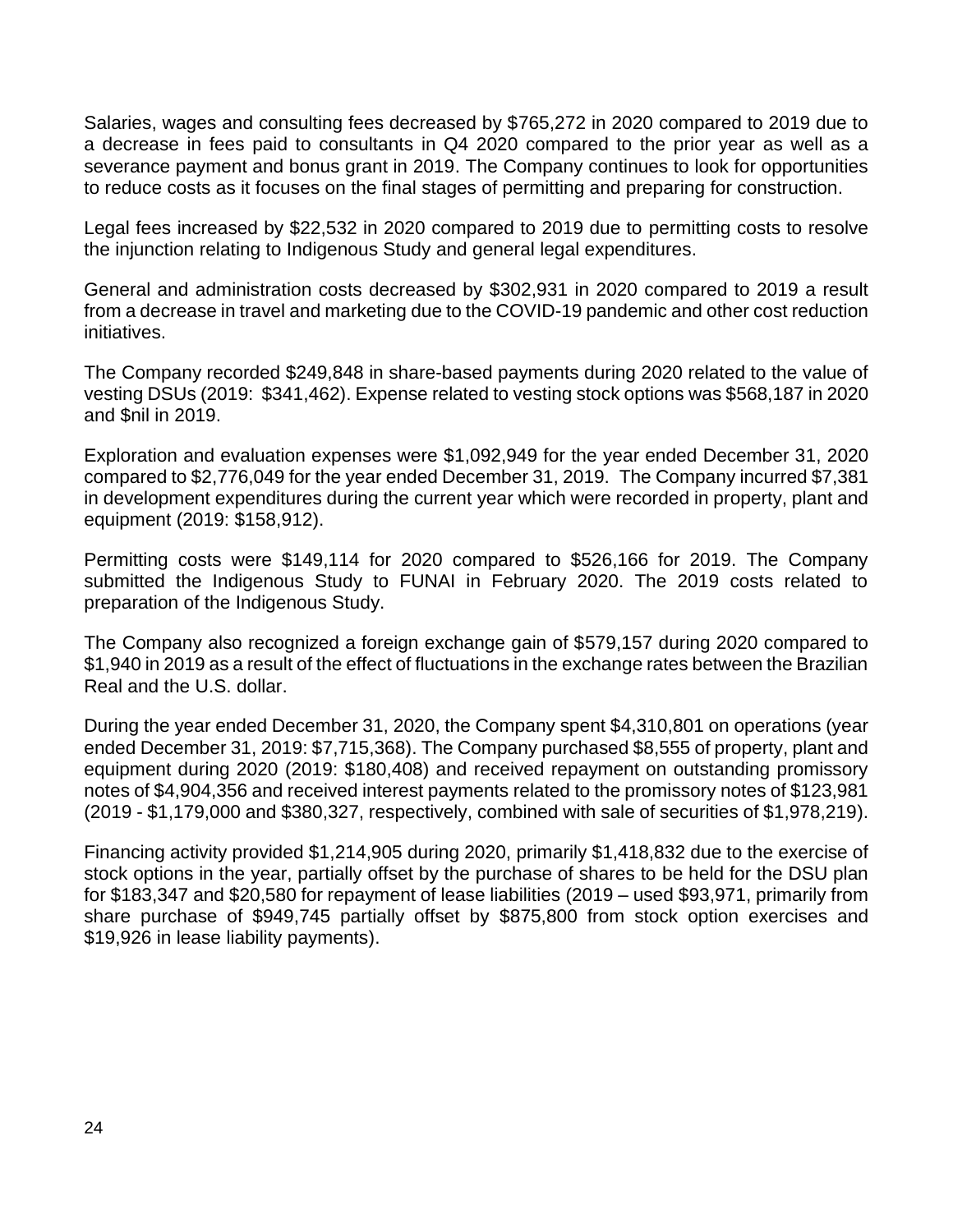# **LIQUIDITY AND CAPITAL RESOURCES**

Given the nature of the Company's business is to develop, construct and operate gold mining operations, the most relevant financial information relates primarily to current liquidity, solvency and planned expenditures.

The Company's financial success will be dependent upon the development of the Volta Grande Gold Project or other gold properties that lead to the production and sale of gold. Such development may take years to complete and although the Company expects to be successful and the resulting income will be positive, it is difficult to determine. Being financially successful in these objectives depends on many factors including the development of the mineral exploration properties and the extent to which it can establish economic mineral reserves and operations based on metal prices and operating costs.

The Company currently has a negative operating cash flow and finances its development and Mineral exploration activities through equity financings.

The Company had working capital (see Non-IFRS Measures) of \$26,580,618 as at December 31, 2020 (December 31, 2019 - \$33,822,001) including cash and cash equivalents of \$30,007,304 (December 31, 2019 - \$28,965,718). None of the cash equivalents are invested in asset-backed securities.

The Company has a letter of credit with a vender, FLSmidth, from a deposit on a SAG mill that is classified as a long-term deposit as a result of a renegotiation of the agreement

# Term Investment

The Company is carrying a term deposit with Banco do Brasil to fund potential amounts owing to Companhia de Pesquisa de Recoursos Minerais ("CPRM"). As at December 31, 2020, the balance of this deposit was R\$1,839,013 (\$451,870) (December 31, 2019: R\$1,806,839 (\$571,181)).

# **NON-IFRS MEASURES**

The Company has referred to working capital throughout this document. Working capital is a Non-IFRS performance measure. In the gold mining industry, it is a common Non-IFRS performance measure but does not have a standardized meaning. The Company believes that, in addition to conventional measures prepared in accordance with IFRS, we and certain investors use this information to evaluate the Company's performance and ability to generate cash, profits and meet financial commitments. This Non-IFRS measure is intended to provide additional information and should not be considered in isolation or as a substitute for measures of performance prepared in accordance with IFRS. The following table provides a reconciliation of working capital to the financial statements as at December 31, 2020 and 2019.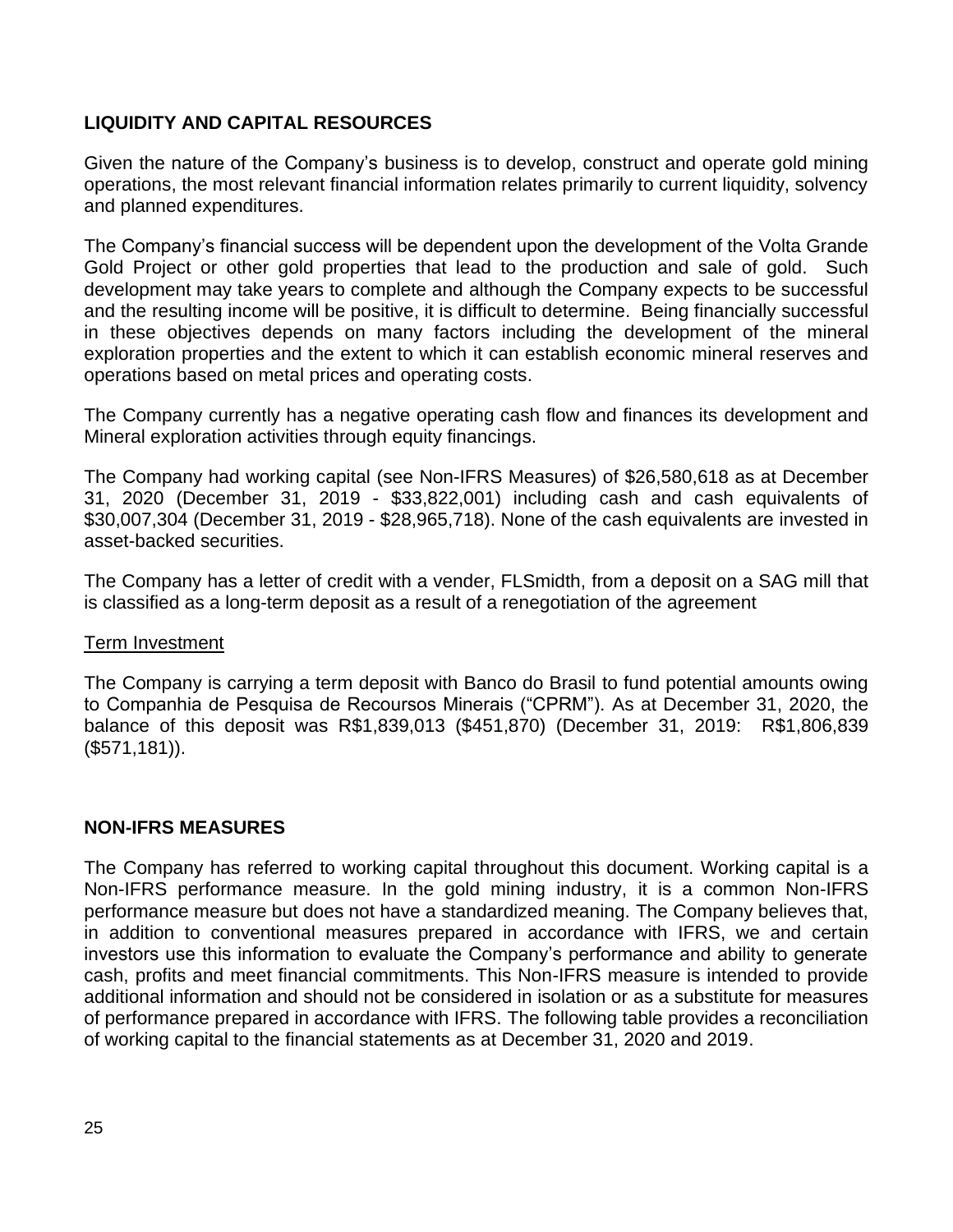|                                          | December 31, 2020      |            | December 31, 2019 |            |  |
|------------------------------------------|------------------------|------------|-------------------|------------|--|
| <b>Current assets</b>                    |                        |            |                   |            |  |
| Cash and cash equivalents                | \$                     | 30,007,304 | \$                | 28,965,718 |  |
| Prepaid expenses and sundry receivables  |                        | 196,510    |                   | 195,230    |  |
| Promissory notes receivabble             |                        |            |                   | 9,013,433  |  |
|                                          |                        | 30,203,814 |                   | 38,174,381 |  |
| <b>Current liabilities</b>               |                        |            |                   |            |  |
| Accounts payable and accrued liabilities |                        | 3,607,999  |                   | 4,332,233  |  |
| Current portion of lease liabilities     |                        | 15,197     |                   | 20,147     |  |
|                                          |                        | 3,623,196  |                   | 4,352,380  |  |
| <b>Working Capital:</b>                  |                        |            |                   |            |  |
| current assets less current liabilities  | \$<br>\$<br>26,580,618 |            | 33,822,001        |            |  |

# **CAPITAL RISK MANAGEMENT**

The Company includes equity, comprised of issued share capital, shares held in trust for the settlement of share-based payments, share-based payment reserve and deficit, in the definition of capital. The Company's objective when managing capital is to maintain its ability to continue as a going concern in order to provide returns for shareholders and benefits for other stakeholders.

The Company manages its capital structure and makes adjustments to it based on the funds available to the Company in order to support the acquisition, development and exploration of Mineral properties. The Board of Directors does not establish quantitative return on capital criteria for management but rather relies on the expertise of the Company's management and consultants to sustain future development of the business.

The Company's properties are in the development stage and, accordingly, the Company is dependent upon external financings to fund activities. To carry out planned engineering, test work, advancement and development of the mining projects, and pay for administrative costs, the Company will spend working capital and expects to raise additional funds from time to time as required.

Management reviews its capital management approach on an ongoing basis and believes that this approach is reasonable given the relative size of the Company. There were no changes in the Company's approach to capital management during the year ended December 31, 2020. The Company is not subject to externally imposed capital requirements.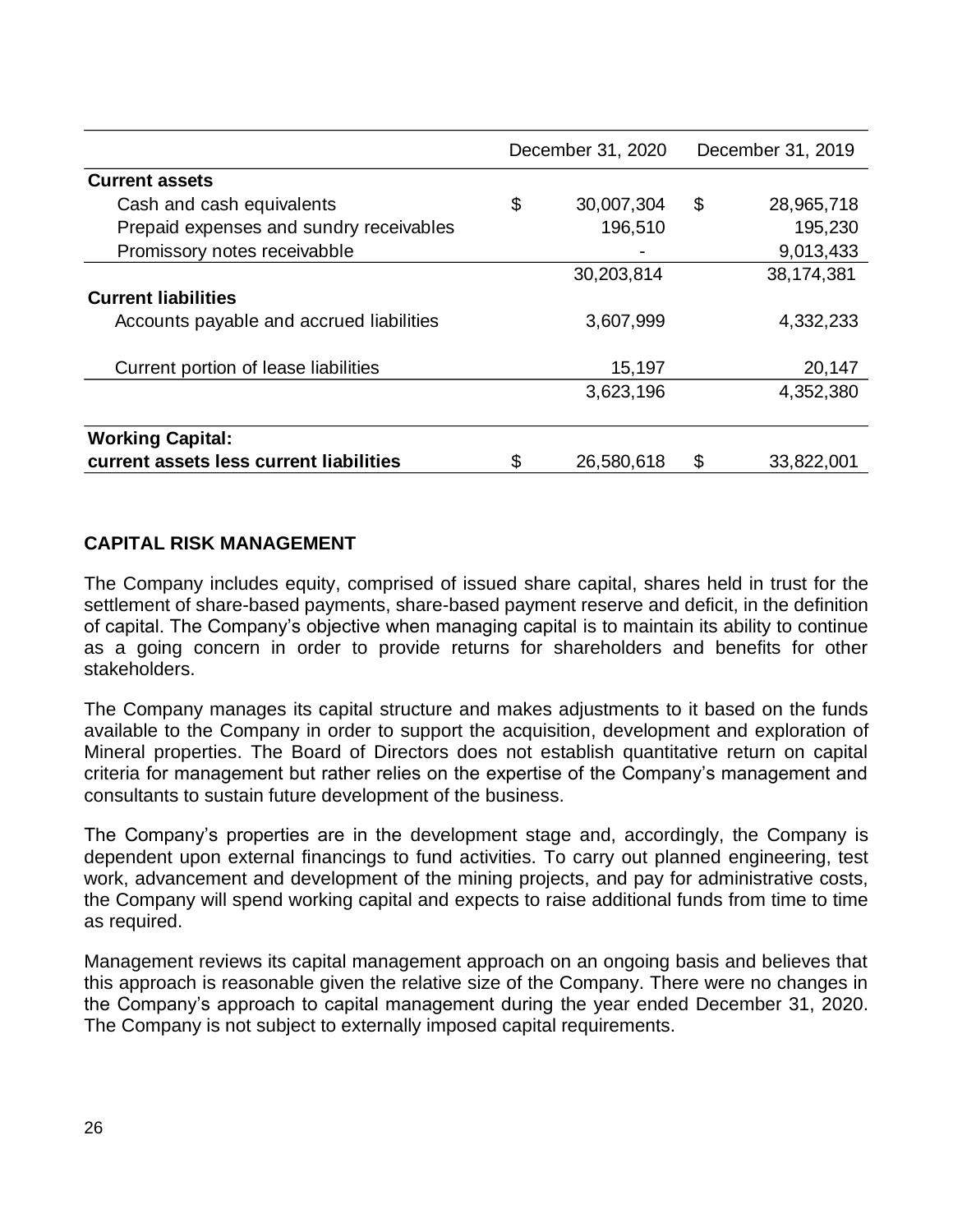# **COMMITMENTS AND CONTINGENCIES**

#### Management contract commitments

The Company is party to certain management contracts. Minimum commitments remaining under these contracts were approximately \$3,850,000 to be made if they are terminated without cause. These contracts require payments of up to \$22,900,000 be made upon the occurrence of certain events such as a change of control of the Company. The change of control commitment includes a component based on the Company's current share price. As a result of this inclusion, the change of control commitment reported increases or decreases in relation to the change in share price during the period.

#### Legal contingencies

The Company is, from time to time, involved in various claims and legal proceedings. The Company cannot reasonably predict the likelihood or outcome of these activities. The Company does not believe that adverse decisions in any pending or threatened proceedings related to any matter, or any amount that may be required to be paid in connection thereto, will have a material effect on the financial condition or future results of operations. As at December 31, 2020 and 2019, no amounts have been accrued related to such matters.

#### Environmental commitments

The Company's mining, development and exploration activities are subject to various federal, state and international laws and regulations governing the protection of the environment. These laws and regulations are continually changing and generally becoming more restrictive. The Company conducts its operations so as to be respectful of the culture the local communities, protect public health and the environment and believes its operations are materially in compliance with all applicable laws and regulations. The Company has made, and expects to make in the future, expenditures to comply with such laws and regulations.

#### Other commitments

The Federal Constitution of Brazil has established that the states, municipalities, federal district and certain agencies of the federal administration are entitled to receive royalties for the exploitation of Mineral Resources by holders of mining concessions (including extraction permits). The royalty rate for gold is currently 1.5% Federal law 13,540/17) arising from the sale of the mineral product, less the sales taxes of the mineral product. No royalties are currently due.

The Volta Grande Gold Project does not have any other royalties attached to the project beyond the aforementioned 1.5% royalty to the Brazilian government.

There is a debt obligation due to CPRM as a result of a risk loan agreement. The Company maintains a high interest saving account that covers the full amount of the debt payment. As at December 31, 2020, no payments have been paid.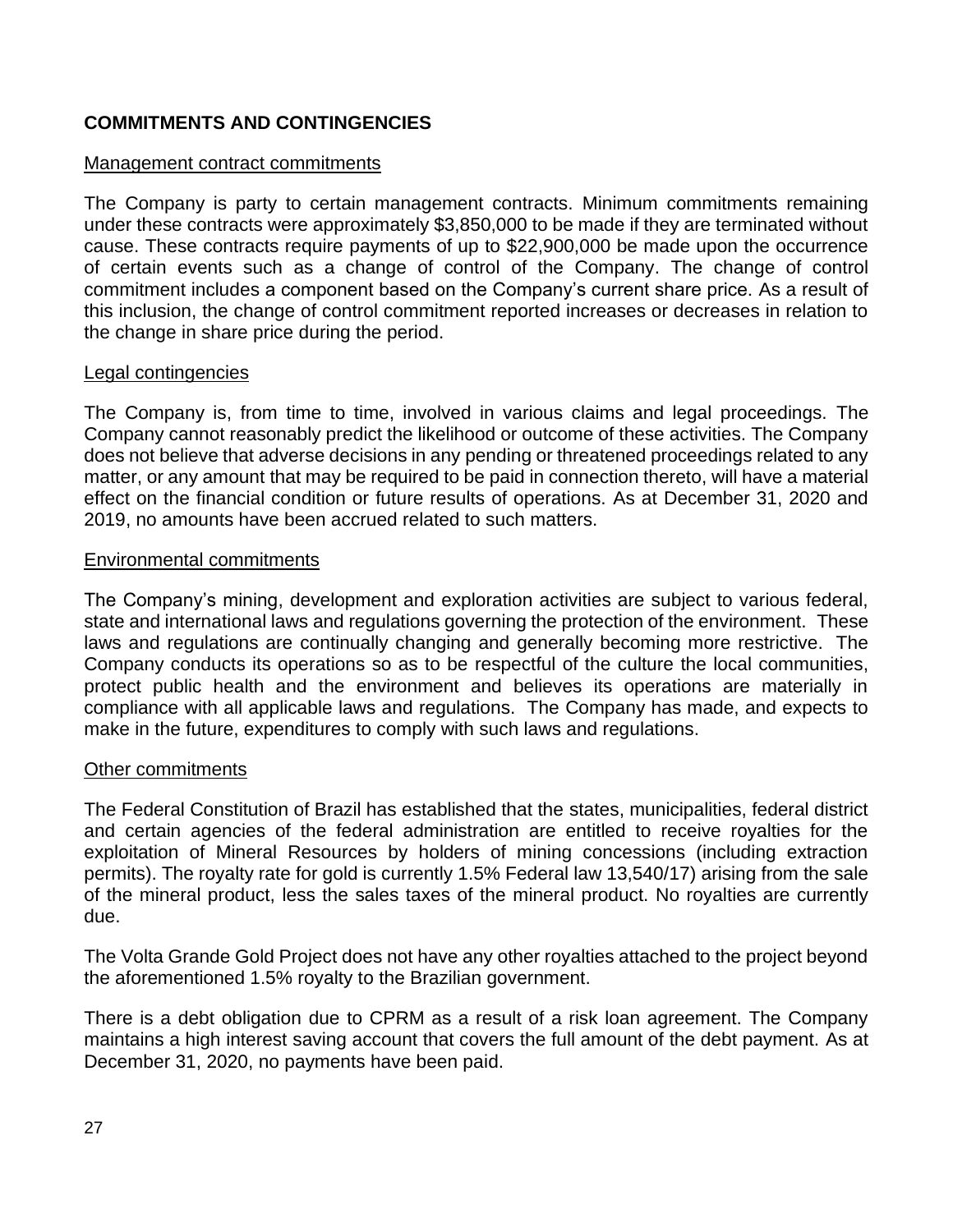The capital resources of the Company are property, plant and equipment at \$18,378,295 (net book value). The Company began capitalizing development costs effective February 2, 2017 upon the initial grant of the LI.

# **OFF BALANCE SHEET ARRANGEMENTS**

The Company is not party to any off-balance sheet arrangements.

# **RELATED PARTY TRANSACTIONS**

During the year ended December 31, 2020 and 2019, the Company entered into the following transactions in the ordinary course of business with related parties that are not subsidiaries of the Company.

|                                      | Purchases of goods/services |  |         |  |
|--------------------------------------|-----------------------------|--|---------|--|
|                                      | Year ended                  |  |         |  |
|                                      | December 31,                |  |         |  |
|                                      | 2019<br>2020                |  |         |  |
| 2227929 Ontario Inc.                 | 450,000                     |  | 480,000 |  |
| Directors' promissory notes interest | (8,783)<br>292,379          |  |         |  |

The Company shares office space with other companies who may have common officers and directors. The costs associated with the use of this space, including the provision of office equipment and supplies, are administered by 2227929 Ontario Inc. to whom the Company pays a monthly fee of \$30,000. 2227929 Ontario Inc. does not have any officers or directors in common with the Company.

In January 2019, the Company purchased 3,000,000 common shares of Troilus Gold Corp. for \$1,929,620, including commissions, an average price per share of \$0.643. In February 2019, the Company sold these shares at an average price of \$0.659 per share including commissions. A gain of \$48,599 was recognized with respect to this disposition of shares.

The Company and Troilus Gold Corp. ("Troilus") previously shared common directors and officers, including Mr. Peter Tagliamonte, Mr. Bruce Humphrey, and Mr. Denis Arsenault. The Company and Troilus currently share one common officer, Mr. Ian Pritchard.

The following balances included in the Company's accounts were outstanding at the end of the reporting period: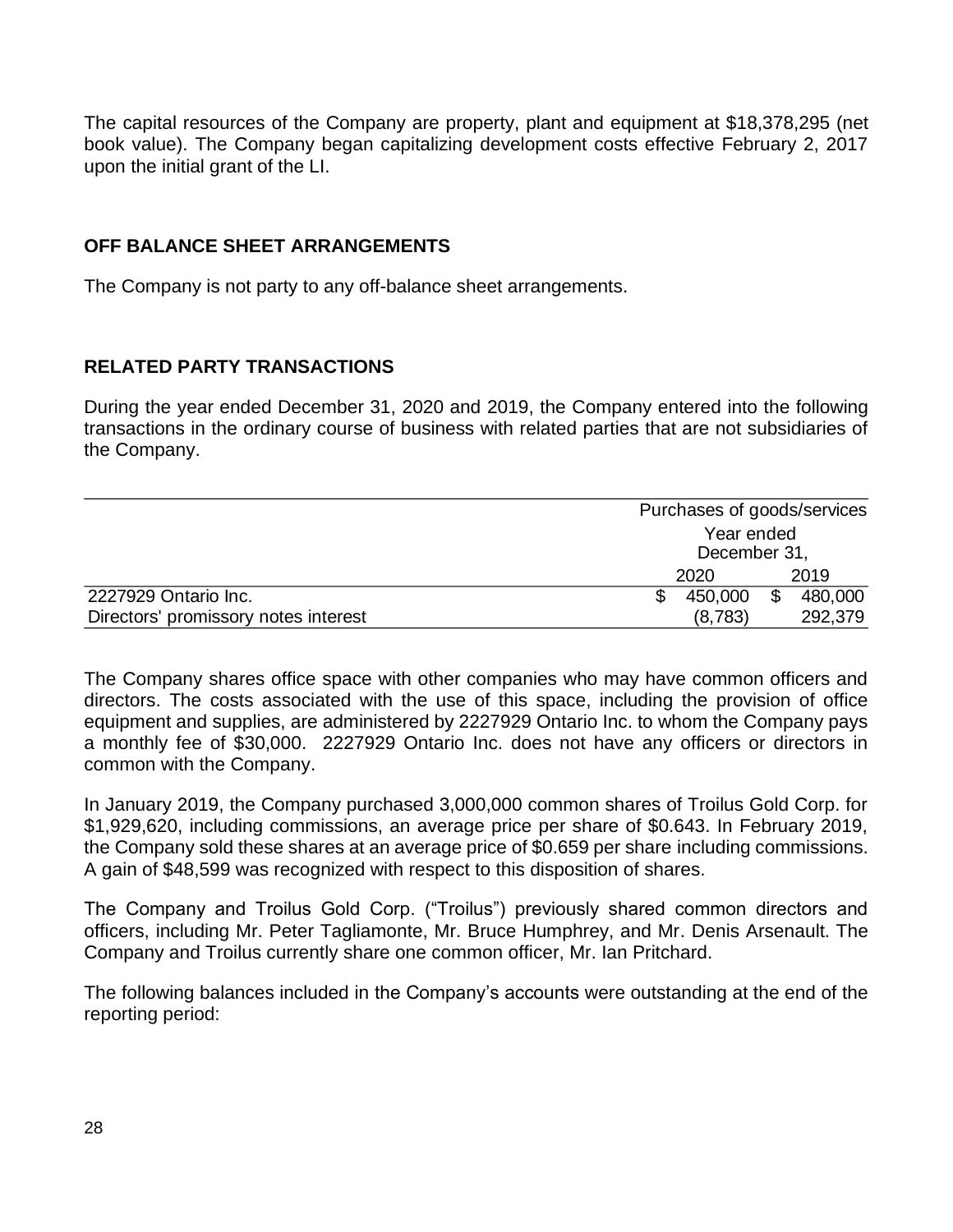|                                       | Amounts owed by related<br>parties |                                                | Amounts owed to |  |  |
|---------------------------------------|------------------------------------|------------------------------------------------|-----------------|--|--|
|                                       |                                    |                                                | related parties |  |  |
|                                       |                                    | 31-Dec-20 31-Dec-19 31-Dec-20 31-Dec-19        |                 |  |  |
| Directors and officers of the Company |                                    | $$3,926,054$ $$9,013,433$ $$41,224$ $$117,221$ |                 |  |  |

Amounts owed by related parties reflect the promissory notes entered into with directors of the Company in April 2018 plus accrued interest.

The amounts outstanding are unsecured and will be settled in cash. No guarantees have been given or received. No expense has been recognized in the current or prior periods for bad or doubtful debts in respect of the amounts owed by related parties.

*Compensation of key management personnel of the Company*

The remuneration of directors and other members of key management personnel during the period were as follows:

|                      |                           | Year ended<br>December 31, |  |  |
|----------------------|---------------------------|----------------------------|--|--|
|                      | 2020                      | 2019                       |  |  |
| Short-term benefits  | $$1,978,415$ $$2,781,152$ |                            |  |  |
| Share-based payments | 459,821                   |                            |  |  |
| DSU expense          | 378,774                   | 308,877                    |  |  |
|                      | $$2,817,010$ $$3,090,029$ |                            |  |  |

In accordance with IAS 24 Related Party Disclosures, key management personnel are those persons having authority and responsibility for planning, directing and controlling the activities of the Company, directly or indirectly, including any directors (executive and non-executive) of the Company.

The remuneration of directors and key executives is determined by the compensation committee having regard to the performance of individuals and market trends.

More detailed information regarding the compensation of officers and directors of the Company is disclosed in the management information circular. The most recent management information circular is available under profile of the Company on SEDAR at [www.sedar.com.](http://www.sedar.com/)

# **FINANCIAL INSTRUMENTS AND OTHER INSTRUMENTS**

The carrying value of cash and cash equivalents, prepaid expenses, sundry receivable and accounts payable approximate their fair values due to the short maturity of those instruments.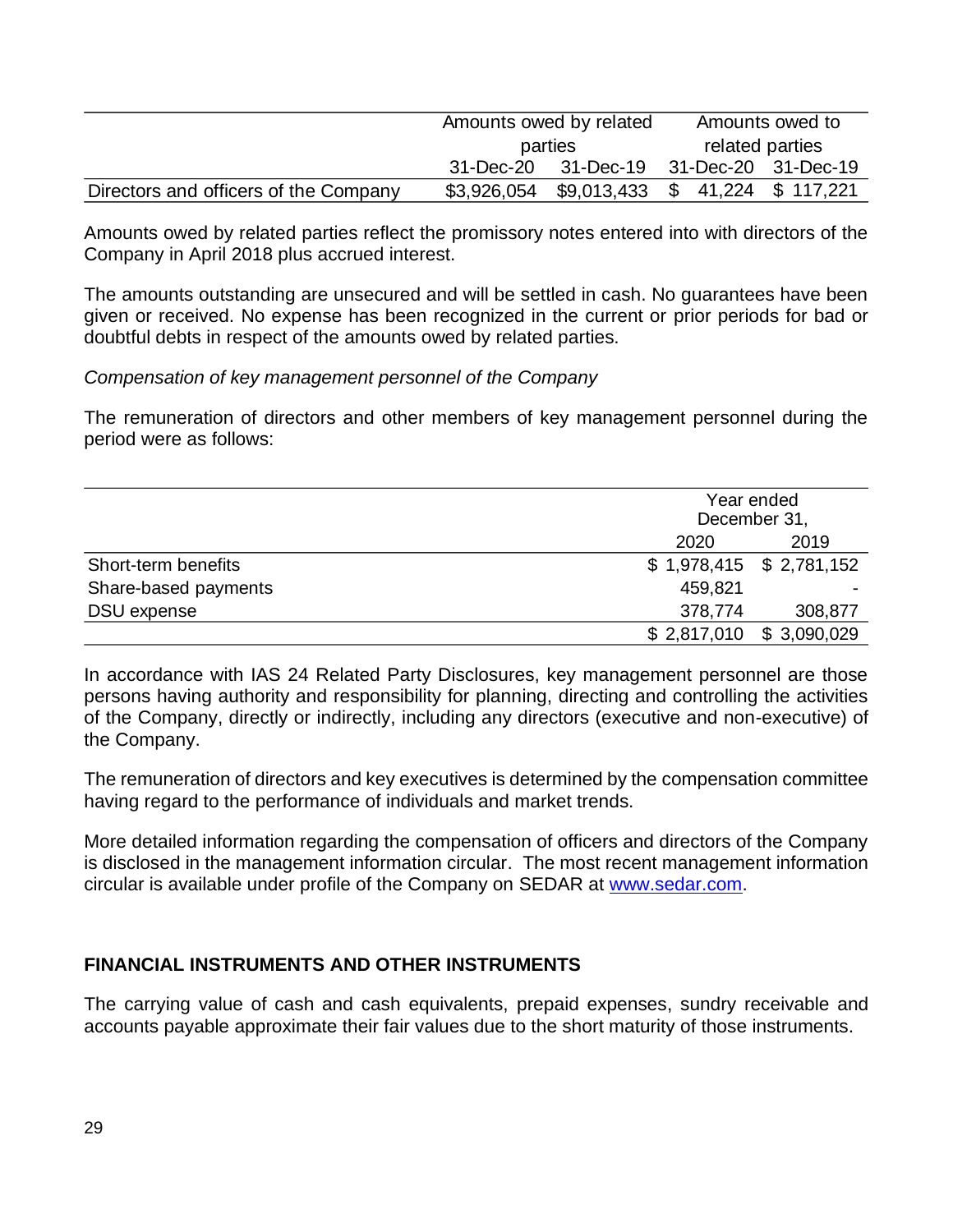The Company's risk exposures and their impacts on the Company's financial instruments are summarized below. There have been no significant changes in the risks, objectives, policies and procedures for managing risk during the year ended December 31, 2020.

Credit risk

Credit risk arises from the non-performance by counterparties of contractual financial obligations. The Company's primary counterparties related to its cash and cash equivalents and term investment carry an investment grade rating as assessed by external rating agencies. The Company maintains all of its cash and cash equivalents and term investment with major Canadian and Brazilian financial institutions. Deposits held with these institutions may exceed the amount of insurance provided on such deposits. The Company's promissory note is held by a director of the Company. Management has assessed the credit risk associated with these promissory notes and based on the credit-worthiness of the parties involved, the Company has assessed the chance of loss as remote.

The Company's maximum exposure to credit risk at the statement of financial position date is the carrying value of cash and cash equivalents, promissory notes receivable and term deposits.

Liquidity risk

The Company manages liquidity risk by maintaining adequate cash and cash equivalent balances. The Company continuously monitors and reviews both actual and forecasted cash flows, and also matches the maturity profile of financial assets and liabilities.

As at December 31, 2020, the Company had current assets of \$30,203,814 to settle current liabilities of \$3,623,196. Approximately \$2,835,000 of the Company's financial liabilities as at December 31, 2020 have contractual maturities of less than 30 days and are subject to normal trade terms. Of this amount, approximately \$1,700,000 has been payable for over 180 days.

Market risk

(a) Interest rate risk

The Company's cash and cash equivalents are subject to interest rate cash flow risk as they carry variable rates of interest. The Company's interest rate risk management policy is to purchase highly liquid investments with a term to maturity of one year or less on the date of purchase.

Based on cash and cash equivalent balances on hand at December 31, 2020, a 0.1% change in interest rates could result in a corresponding change in net loss of approximately \$30,000 (December 31, 2019 - \$29,000).

(b) Currency risk

Foreign exchange risk exposures arise from transactions and balances denominated in foreign currencies. The Company's currency risk arises primarily with respect to the United States dollar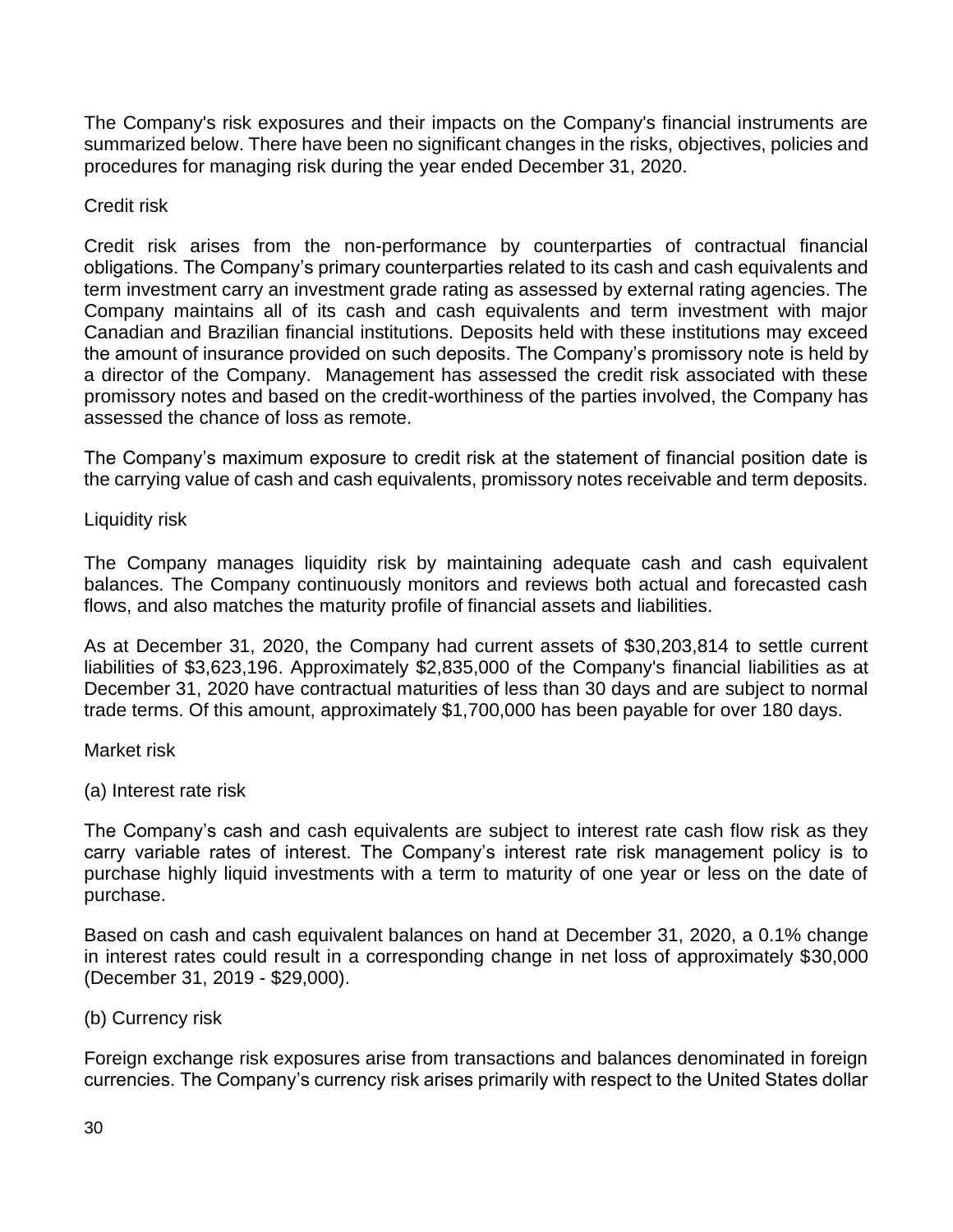and Brazilian Real. Fluctuations in the exchange rates between these currencies and the Canadian dollar could materially affect the Company's business, financial condition, and results of operations. The Company does not mitigate this risk with hedging activity.

A strengthening of \$0.01 in the United States dollar against the Brazilian Real would have increased net loss by approximately \$11,000 for the year ended December 31, 2020 (year ended December 31, 2019 - \$98,000). A strengthening of \$0.01 in the Canadian dollar against the United States dollar would have decreased other comprehensive income by approximately \$2,000 for the year ended December 31, 2020 (year ended December 31, 2019 - \$24,000).

As at December 31, 2020 the monetary balances in non-Canadian dollar currencies are as follows:

|                                          | <b>Brazilian Reais</b> |              | <b>United States</b> |        |
|------------------------------------------|------------------------|--------------|----------------------|--------|
|                                          |                        |              |                      | Dollar |
| Cash                                     | R\$                    | 8,340,382    |                      | 739    |
| Accounts receivable and prepaid expenses |                        | 220,321      |                      |        |
| Long term investment                     |                        | 1,839,013    |                      |        |
| Accounts payable                         |                        | (12,904,040) |                      |        |
| Leases                                   |                        | (163, 319)   |                      |        |
|                                          | R\$                    | (2,667,643)  | \$                   | 739    |

# **OUTSTANDING SHARE DATA**

Authorized unlimited common shares without par value – 455,055,248 are issued and outstanding as at March 24, 2021.

Authorized unlimited special shares – zero outstanding.

Stock options outstanding as at March 24, 2021 are as follows:

| Number of stock options outstanding |    | Exercise price | Expiry date |
|-------------------------------------|----|----------------|-------------|
| 4,565,000                           |    | 0.85           | 14-Nov-21   |
| 200,000                             | S  | 0.23           | 15-Jun-23   |
| 4,850,000                           | \$ | 0.80           | 27-Jul-25   |
| 2,500,000                           | \$ | 0.97           | 04-Jan-26   |
| 12,115,000                          |    | 0.64           |             |

As at March 24, 2021, there were 17,064,750 DSU's outstanding, of which 16,775,749 have vested at March 24, 2021.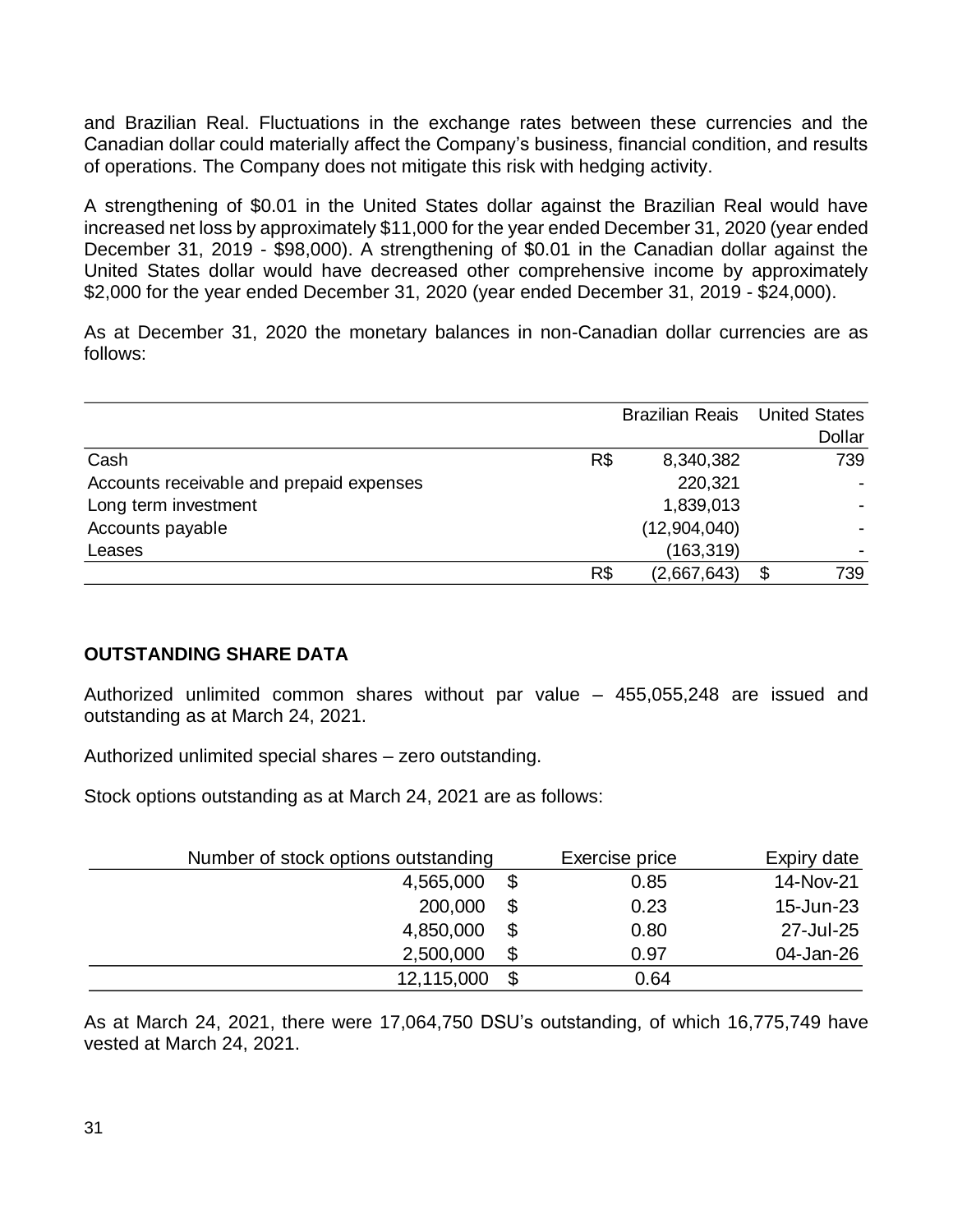# **RISKS AND UNCERTAINTIES**

The operations of the Company are speculative due to the high-risk nature of its business, which are the acquisition, financing, development and exploration of mining properties. These risk factors could materially affect the Company's future operating results and could cause actual events to differ materially from those described in forward–looking information relating to the Company. Please refer to the Company's Annual Information Form for the year ended December 31, 2020 filed on SEDAR on March •, 2021 for a full description of the Company's risks in addition to those highlighted below.

# Coronavirus (COVID-19)

On January 30, 2020, the World Health Organization declared the coronavirus outbreak (COVID-19) a "Public Health Emergency of International Concern" and on March 11, 2020, declared COVID-19 a pandemic. The current COVID-19 pandemic is significantly impacting the global economy and commodity and financial markets. The full extent and impact of the COVID-19 pandemic is unknown and to date has included extreme volatility in financial markets, a slowdown in economic activity, extreme volatility in commodity prices and has raised the prospect of an extended global recession. As well, as efforts are undertaken to slow the spread of the COVID-19 pandemic, the operation and development of projects may be impacted as governments have declared a state of emergency or taken other actions. If the operation or development of one or more of the operations or projects of the Company is suspended, it may have a material adverse impact on the Company's profitability, results of operations, and financial condition. The broader impact of the COVID-19 pandemic on investors, businesses, the global economy or financial and commodity markets may also have a material adverse impact on the Company's profitability, results of operations and financial conditions. On March 20, 2020, Brazil declared a state of emergency, freeing up funds for the federal government to fight the coronavirus. The extent to which the coronavirus impacts the Company's results will depend on future developments, which are highly uncertain and cannot be predicted, including new information which may emerge concerning the severity of the coronavirus and actions taken to contain the coronavirus or its impact, among others.

# Nature of Mining, Mineral Exploration and Development Projects

Development projects have no operating history upon which to base estimates of future capital and operating costs. For development projects, Mineral Resource estimates and estimates of operating costs are, to a large extent, based upon the interpretation of geologic data obtained from drill holes and other sampling techniques, and feasibility studies, which derive estimates of capital and operating costs based upon anticipated tonnage and grades of ore to be mined and processed, ground conditions, the configuration of the Mineral deposit, expected recovery rates of Minerals from ore, estimated operating costs, and other factors. As a result, actual production, cash operating costs and economic returns could differ significantly from those estimated. It is not unusual for new mining operations to experience problems during the start-up phase, and delays in the commencement of production often can occur.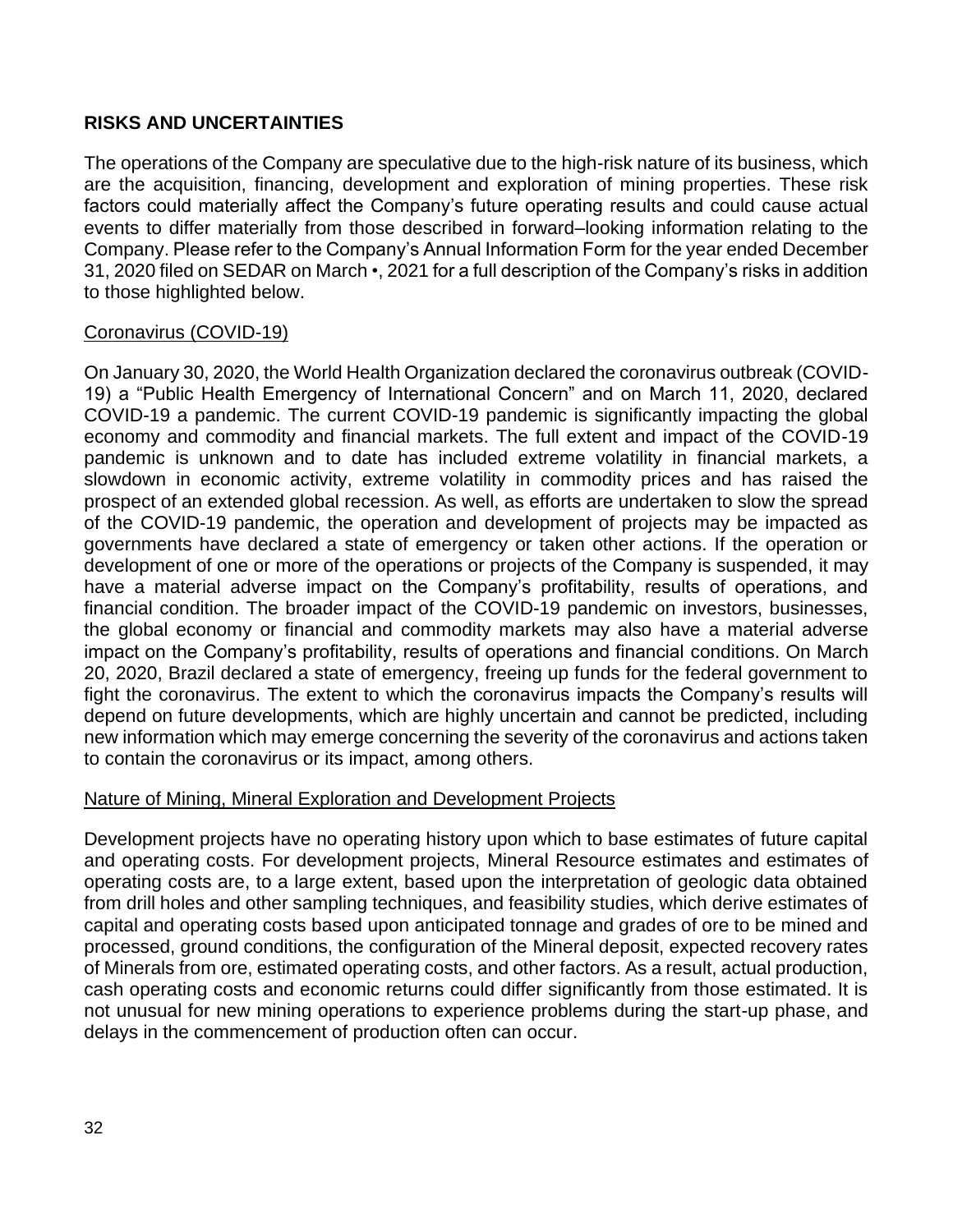Mineral exploration is highly speculative in nature. There is no assurance that exploration efforts will be successful. Even when Mineralization is discovered, it may take several years until production is possible, during which time the economic feasibility of production may change. Substantial expenditures are required to establish measured, indicated and inferred Mineral Resources through drilling. Upon completion of a feasibility study, with an accompanying economic analysis, proven and probable Mineral reserves may be estimated. Because of these uncertainties, no assurance can be given that exploration programs will result in the expansion of Mineral Resources or the establishment of Mineral reserves. There is no certainty that the expenditures made towards the search and evaluation of Mineral deposits will result in discoveries or development of commercial quantities of ore.

Mine development capital cost estimates are vulnerable to market forces, cost escalations and reductions, exchange rate fluctuations and supplier price changes. These factors can affect capital cost estimates.

#### Licences and Permits, Laws and Regulations

The Corporation's development and exploration activities, including mine, mill and infrastructure facilities, require permits and approvals from various government authorities, and are subject to extensive federal, state and local laws and regulations governing prospecting, development, production, transportation, exports, taxes, labour standards, occupational health and safety, mine safety and other matters. Such laws and regulations are subject to change, can become more stringent and compliance can therefore become more time consuming and costly. Indigenous land demarcation can change and expand. New protected land can be established and expanded. In addition, the Corporation may be required to compensate those suffering loss or damage by reason of its activities. There can be no assurance that the Corporation will be able to maintain or obtain all necessary licences, permits and approvals that may be required to explore and develop its properties, commence construction or to operate its mining facilities.

The costs and potential delays associated with obtaining or maintaining the necessary authorizations and licences and complying with these authorizations, licences and applicable laws and regulations could stop or materially delay or restrict the Corporation from proceeding with the development of the Volta Grande Gold Project. The recent litigation process with the Agrarian Court of Altamira, and other claims and injunctions brought against the Corporation are examples of legal claims that affect, and may continue to affect, the Volta Grande Gold Project. Any failure to comply with applicable laws, regulations, authorizations or licences, even if inadvertent, could result in interruption or termination of exploration, development or mining operations or logistics operations, or material fines, penalties or other liabilities that could have a material adverse effect on the Corporation's business, reputation, properties, results of operations, financial condition, prospects or community relations. Claims, lawsuits and injunctions may be brought by parties looking to prevent the Corporation from advancing its projects. The Corporation can make no assurance that it will be able to maintain or obtain all of the required Mineral licences and authorizations on a timely basis, if at all. There is no assurance that it will obtain the corresponding mining concessions, or that if they are granted, that the process will not be heavily contested and thus costly and time consuming to the Corporation. In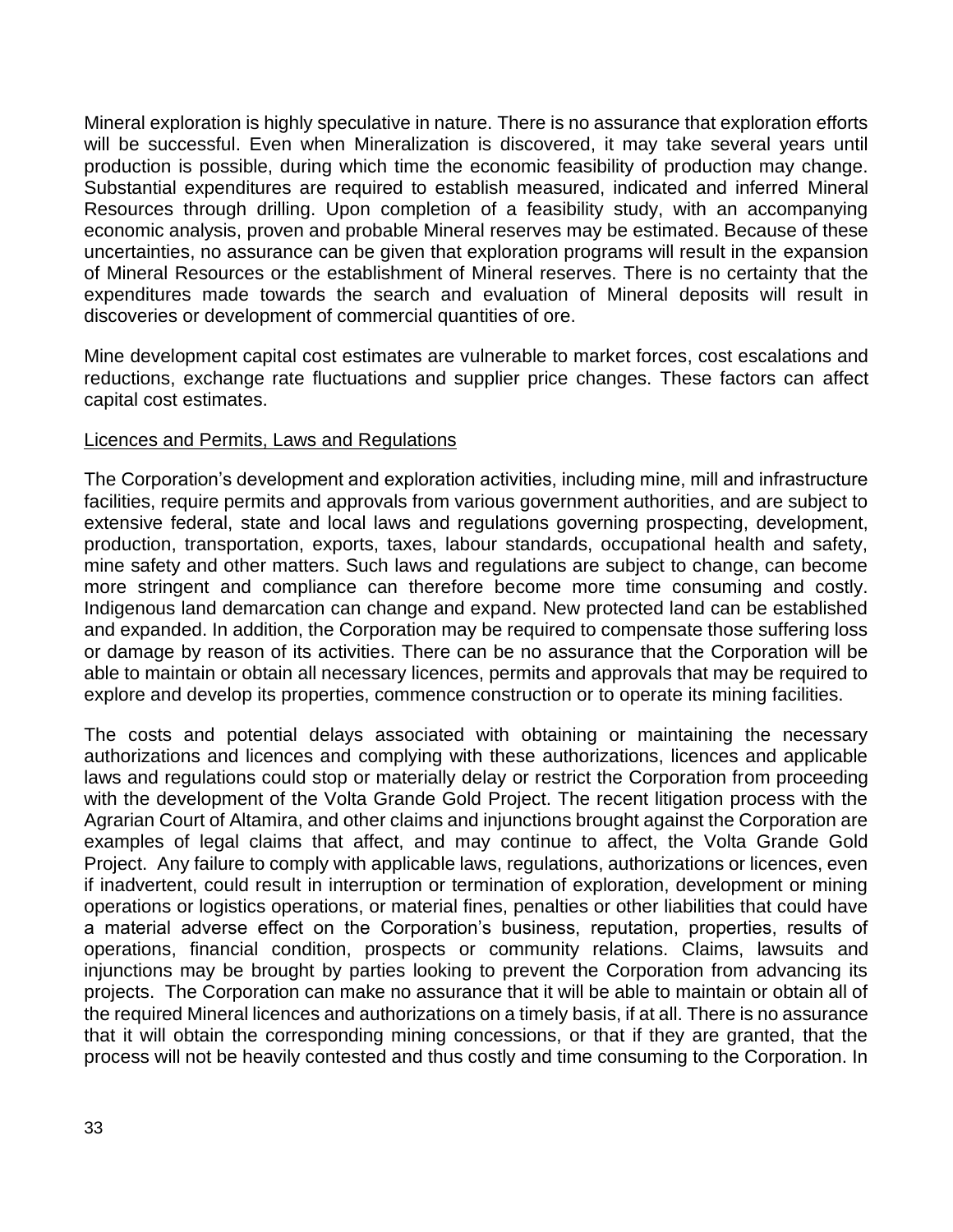addition, it may not obtain one or more licences. Any such failure may have a material adverse effect on the Corporation's business, results of operations and financial condition.

The Volta Grande LI outlined a timeframe to complete construction of the PVG within a 3 years period. As a result of the delays arising from the court ruling requiring Belo Sun to undertake a new Indigenous Study, the Company engaged SEMAS in discussions regarding this issue. SEMAS has confirmed with the company that the time schedule of the LI was suspended with the judicial court ruling received on April 2017 and that once the LI is re-instated the time for completion of the LI will commence.

# Mineral Resource and Mineral Reserve Estimates May be Inaccurate

There are numerous uncertainties inherent in estimating Mineral Resources and reserves, including many factors beyond the control of the Corporation. Such estimates are a subjective process, and the accuracy of any Mineral Resource or reserve estimate is a function of the quantity and quality of available data and of the assumptions made and judgments used in geological interpretation. These amounts are estimates only and the actual level of recovery of Minerals from such deposits may be different. Differences between management's assumptions, including economic assumptions such as metal prices, market conditions and actual events could have a material adverse effect on the Corporation's Mineral Resource and reserve estimates, financial position and results of operations.

# Uncertainty Relating to Mineral Resources

Mineral Resources that are not Mineral reserves do not have demonstrated economic viability. Due to the uncertainty that may attach to Mineral Resources, there is no assurance that Mineral Resources will be upgraded to Mineral reserves.

# Foreign Operations

At present, the Mineral properties of Belo Sun are located in Brazil. As a result, the operations of the Corporation are exposed to various levels of political, economic and other risks and uncertainties associated with operating in a foreign jurisdiction. These risks and uncertainties include, but are not limited to, currency exchange rates; price controls; import or export controls; currency remittance; high rates of inflation; labour unrest; renegotiation or nullification of existing permits, applications and contracts; tax disputes; changes in tax policies; restrictions on foreign exchange; changing political conditions; community relations; Indigenous relations; NGO activity; currency controls; and governmental regulations and legislation that may require the awarding of contracts of local contractors or require foreign contractors to employ citizens of, or purchase supplies from, a particular jurisdiction. Changes, if any, in mining or investment policies or shifts in political attitudes in Brazil or other countries in which Belo Sun may conduct business, may adversely affect the operations of the Corporation. The Corporation may become subject to local political unrest or poor community relations that could have a debilitating impact on operations and, at its extreme, could result in damage and injury to personnel and site infrastructure.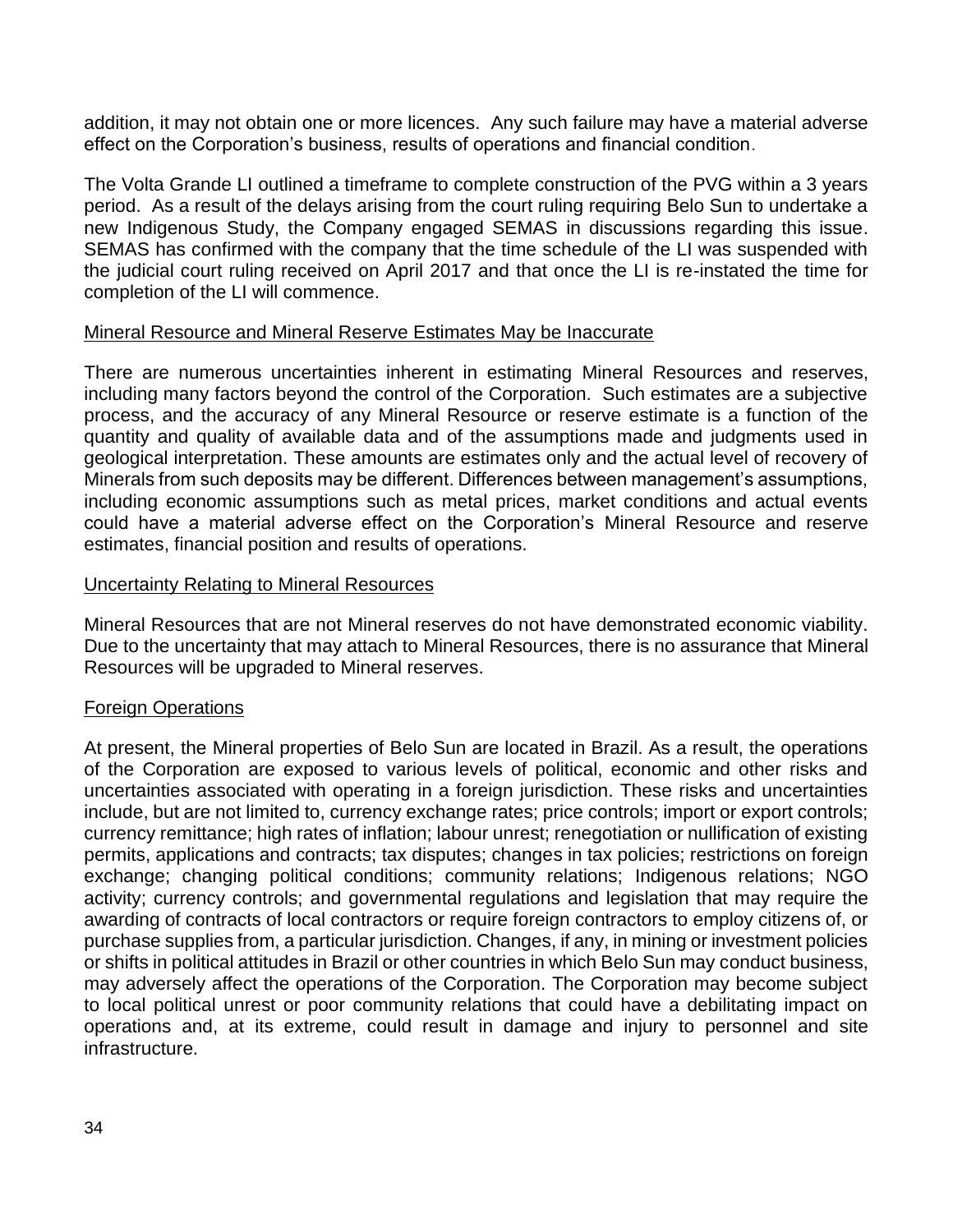Failure to comply with applicable laws and regulations may result in enforcement actions and include corrective measures requiring capital expenditures, installing of additional equipment or remedial actions. Parties engaged in mining operations may be required to compensate those suffering loss or damage by reason of mining activities and may have civil or criminal fines or penalties imposed for violations of applicable laws or regulations.

#### **Environmental**

The Company's activities are subject to extensive federal, state and local laws and regulations governing environmental protection and employee health and safety. Environmental legislation is evolving in a manner that is creating stricter standards, while enforcement, fines and penalties for non-compliance are more stringent. The cost of compliance with changes in governmental regulations has the potential to reduce the profitability of operations. Furthermore, any failure to comply fully with all applicable laws and regulations could have significant adverse effects on the Company, including the suspension or cessation of operations.

The current and future operations of the Corporation, including development and mining activities, are subject to extensive federal, state and local laws and regulations governing environmental protection, including protection and remediation of the environment and other matters. Activities at the Corporation's properties may give rise to environmental damage and create liability for the Corporation for any such damage or any violation of applicable environmental laws. To the extent the Corporation is subject to environmental liabilities, the payment of such liabilities or the costs that the Corporation may incur to remedy environmental pollution would reduce otherwise available funds and could have a material adverse effect on the Corporation. If the Corporation is unable to fully remedy an environmental problem, it might be required to suspend operations or enter into interim compliance measures pending completion of the required remedy. The potential exposure may be significant and could have a material adverse effect. The Corporation intends to minimize risks by taking steps to ensure compliance with environmental, health and safety laws and regulations and operating to applicable environmental standards.

Many of the local, state and federal environmental laws and regulations require the Corporation to obtain licences for its activities. The Corporation must update and review its licences from time to time, and is subject to environmental impact analyses and public review processes prior to approval of new activities. In particular, the Corporation's Mineral project is located in the Volta Grande do Xingu region, in the area proximal to the Belo Monte hydroelectric plant, on the Xingu River, which is one of the Amazon's most important rivers. Due to the existence of communities of Indigenous peoples and the region's biodiversity, the environmental licensing process of the Belo Monte dam has attracted a great deal of attention from the local communities, nongovernmental organizations, the Federal Public Prosecutor Office, the Brazilian Institute of Environment and Renewable Natural Resources, and other Brazilian and foreign institutions. Therefore, environmental licensing of the Volta Grande Gold Project and relations with local communities and local Indigenous communities may be more challenging and time consuming and subject to greater scrutiny as compared to the environmental licensing process and community and social relations for other Mineral projects conducted in Brazil. Belo Sun can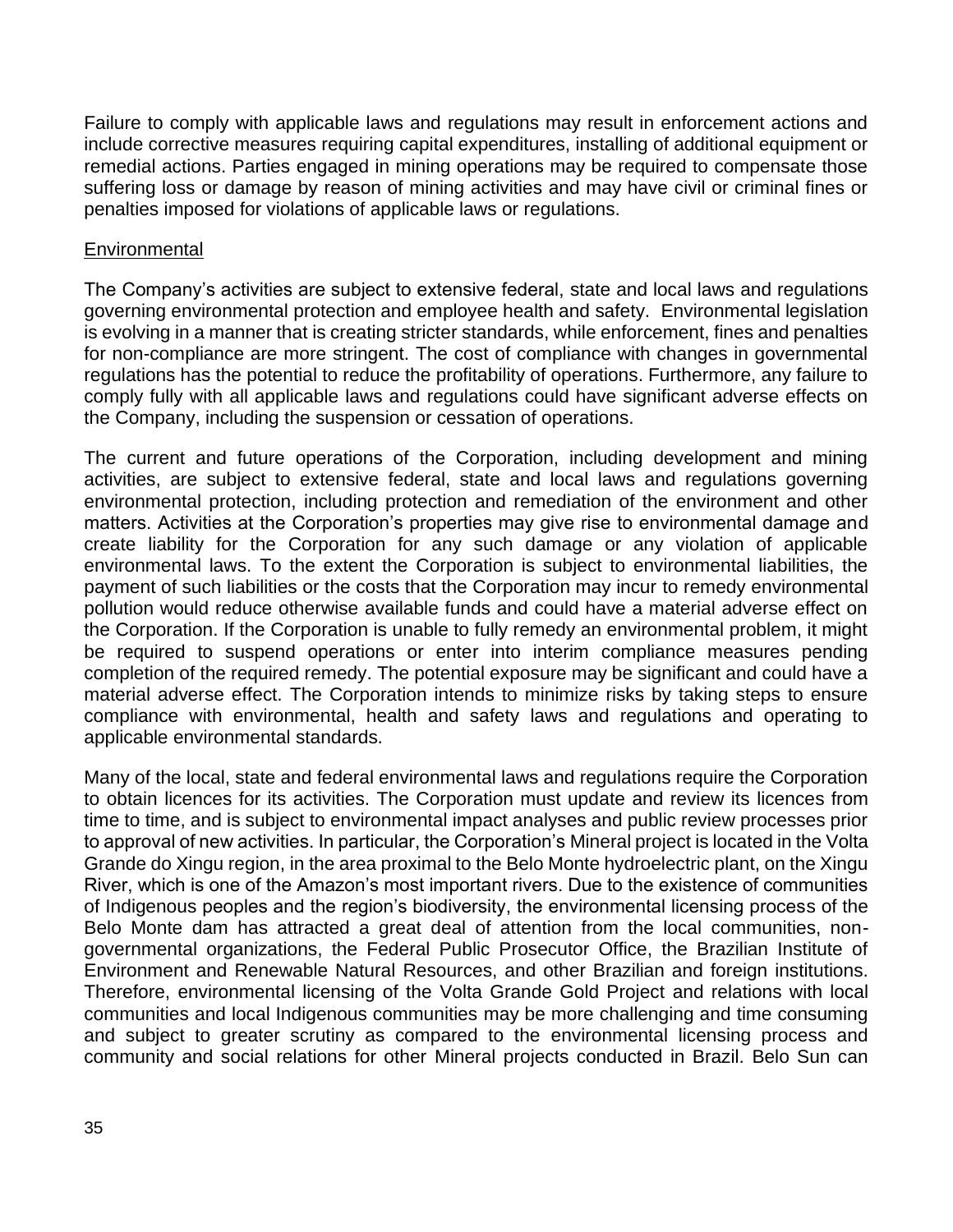make no assurance that it will be able to maintain or obtain all of the required environmental and social licences on a timely basis, if at all.

In addition, it is possible that future changes in applicable laws, regulations and authorizations or changes in enforcement or regulatory interpretation could have a significant impact on the Corporation's activities. Those risks include, but are not limited to, the risk that regulatory authorities may increase bonding requirements beyond the Corporation's or its subsidiaries' financial capabilities. Developments elsewhere in the Brazilian mining industry or in relation to Brazilian mining legislation may add to regulatory processes and requirements, including additional scrutiny of all current permitting applications.

# Liquidity Concerns and Future Financings

The Corporation will require significant capital and operating expenditures in connection with the development of the Volta Grande Gold Project. There can be no assurance that the Corporation will be successful in obtaining the required financing as and when needed. Volatile markets may make it difficult or impossible for the Corporation to obtain debt or equity financing on favourable terms, if at all. Failure to obtain additional financing on a timely basis may cause the Corporation to postpone or slow down its development plans, forfeit rights in some or all of the Corporation's properties or reduce or terminate some or all of its activities. In the event that the Corporation completes an equity financing, such financing could be extremely dilutive to current shareholders who invested in the Corporation at higher share prices and dilutive as compared to the Corporation's estimated net asset value per share and Mineral Resource or reserve ounces per share.

# **Title to Properties**

The acquisition of title to Mineral Resource properties is a very detailed and time-consuming process. The Corporation holds its interest in its properties indirectly through mining concession rights, exploration permits and exploration applications. Title to, and the area of, the permits may be disputed, or applications may lapse. There may be area overlaps as in the case with INCRA. There is no guarantee that such title will not be challenged or impaired. There may be challenges to the title of the properties in which the Corporation may have an interest, which, if successful, could result in the loss or reduction of the Corporation's interest in the properties. There are garimpeiros (informal miners) operating from time to time within the Corporation's property, and there may be issues and difficulties that could arise, including title disputes and the risk of the garimpeiros encroaching onto active areas of the Volta Grande Gold Project. The Company always advises the proper authorities of any illegal garimpeiro mining activity on its properties.

The Corporation may need to acquire title to additional surface rights and property interests to further development and exploration activities. There can be no assurances that the Corporation will be able to acquire such additional surface rights. To the extent additional surface rights are available, they may only be acquired at significantly increased prices, potentially adversely affecting financial performance of the Corporation.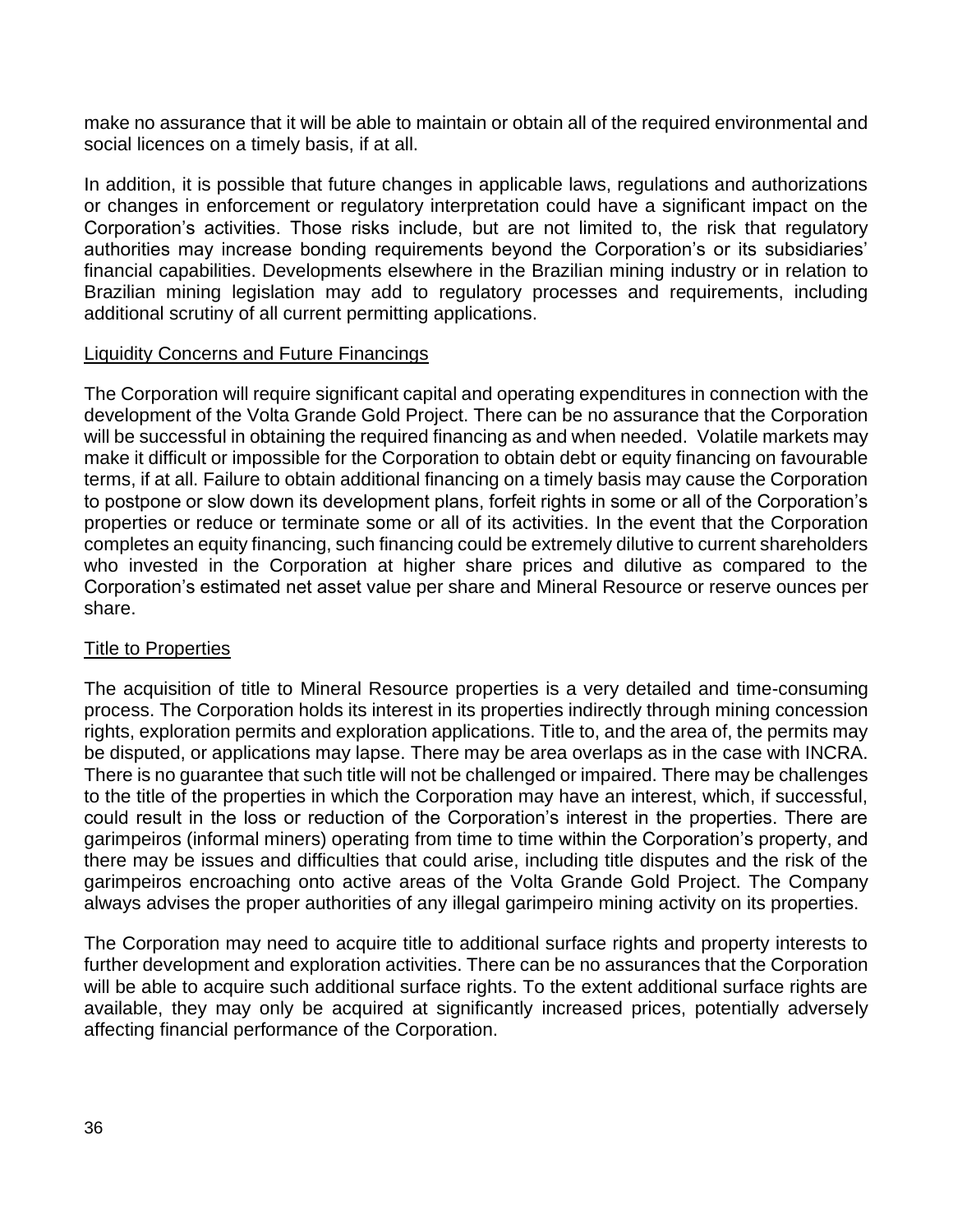# Project Development Costs

The Company plans to and expects to successfully develop its Volta Grande Gold Project within the current budget expectations. There can be however no assurance that this project will be fully developed in accordance with the Company's current plans or completed on time or to budget, or at all.

# **Litigation**

Belo Sun has entered into legal binding agreements with various third parties on a consulting and partnership basis. The rights and obligations that arise from such agreements are open to interpretation and Belo Sun may disagree with the position taken by the various other parties resulting in a dispute that could potentially initiate litigation and cause Belo Sun to incur legal costs in the future. Given the speculative and unpredictable nature of litigation, the outcome of any future disputes could have a material adverse effect on Belo Sun.

# Dependence on Key Personnel

The success of the Company is dependent upon the efforts and abilities of its senior management and board of directors. The loss of any member of the management team or board of directors should not but could have a material adverse effect upon the business and prospects of the Company. In such event, the Company will seek satisfactory replacements but there can be no guarantee that appropriate personnel will be found.

# Conflicts of Interest

Certain of the directors and officers of the Company may serve from time to time as directors, officers, promoters and members of management of other companies involved in mining or natural Resource development and exploration and therefore it is possible that a conflict may arise between their duties as a director or officers of the Company and their duties as a director, officer, promoter or member of management of such other companies.

The directors and officers of the Company are aware of the existence of laws governing accountability of directors and officers for corporate opportunity and requiring disclosures by directors of conflicts of interest and the Company will rely upon such laws in respect of any directors' and officers' conflicts of interest or in respect of any breaches of duty by any of its directors or officers. All such conflicts will be disclosed by such directors or officers in accordance with applicable laws and the directors and officers will govern themselves in respect thereof to the best of their ability in accordance with the obligations imposed upon them by law.

# **DISCLOSURE CONTROLS AND PROCEDURES**

Management of the Company is responsible for establishing and maintaining disclosure controls and procedures. Management has designed such disclosure controls and procedures, or caused them to be designed under its supervision, to provide reasonable assurance that material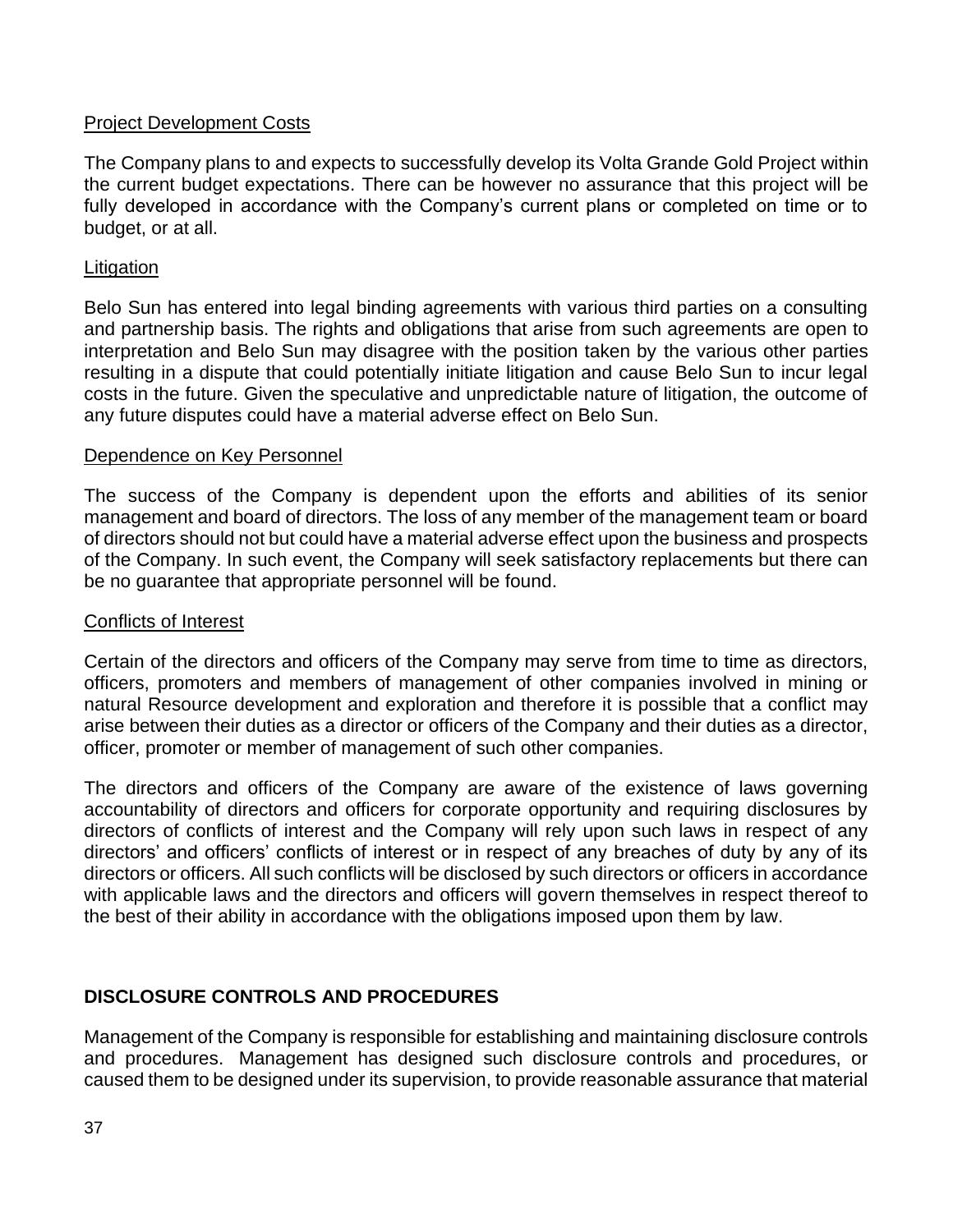information relating to the Company, including its consolidated subsidiaries, is made known to the Chief Executive Officer and the Chief Financial Officer by others within those entities.

The CEO and CFO have evaluated (or caused to be evaluated under their supervision) the effectiveness of the Company's disclosure controls and procedures as at December 31, 2020. Based upon the results of that evaluation, the CEO and CFO have concluded that as at December 31, 2020, the Company's disclosure controls and procedures were effective.

#### Internal Control Over Financial Reporting

Management, including the CEO and CFO, is responsible for establishing and maintaining adequate internal control over financial reporting. Under their supervision, the Company's internal control over financial reporting is a process designed to provide reasonable assurance regarding the reliability of financial reporting and the preparation of financial statements for external purposes in accordance with IFRS. The Company's internal control over financial reporting includes policies and procedures that:

• Pertain to the maintenance of records that, in reasonable detail, accurately and fairly reflect the transactions, acquisitions and dispositions of the assets of the Company;

▪ Provide reasonable assurance regarding the prevention or timely detection of unauthorized acquisition, use or disposition of the Company's assets that could have a material effect on the annual or interim financial statements.

Management used the criteria set forth by the Committee of Sponsoring Organizations of the Treadway Commission on Internal Control (COSO - 1992) Framework to design the Company's internal control over financial reporting.

The CEO and CFO have evaluated (or caused to be evaluated under their supervision) the Company's internal control over financial reporting as at December 31, 2020. Based on this assessment, the CEO and CFO have concluded that the Company's internal control over financial reporting was effective as at December 31, 2020.

There has been no change in the Company's internal control over financial reporting during the year ended December 31, 2020 that has materially affected, or is reasonably likely to materially affect, the Company's internal control over financial reporting.

#### Limitations of Controls and Procedures

The Company's management, including the Chief Executive Officer and Chief Financial Officer, believe that disclosure controls and procedures and internal control over financial reporting, no matter how well conceived and operated, can provide only reasonable, not absolute, assurance that the objectives of the control system are met. Further, the design of a control system must reflect the fact that there are Resource constraints, and the benefits of controls must be considered relative to their costs. Because of the inherent limitations in all control systems, they cannot provide absolute assurance that all control issues and instances of fraud, if any, within the Company have been prevented or detected. These inherent limitations include the realities